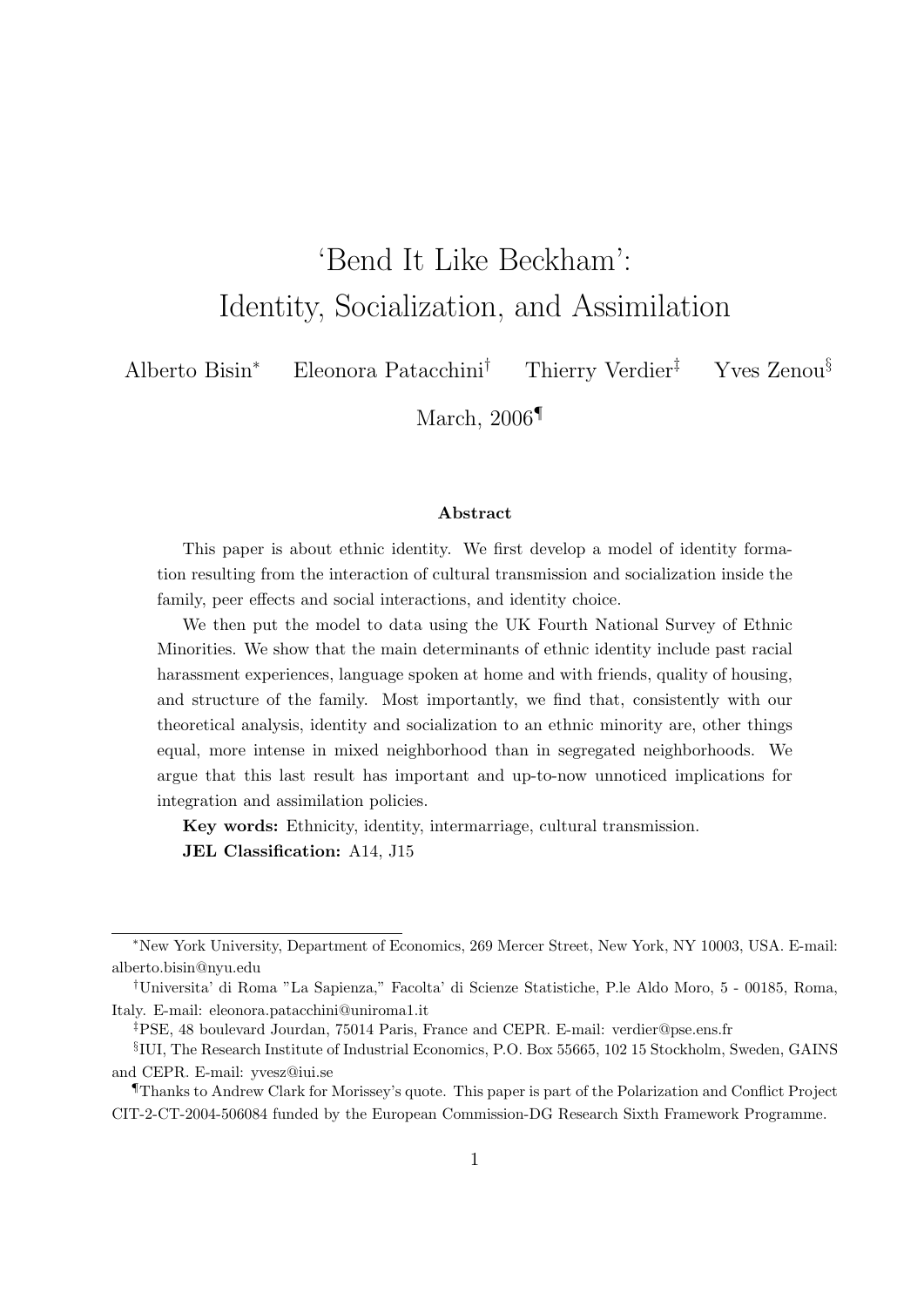Bengali, bengali / Bengali, bengali / No no no / He does not want to depress you/ Oh no no no no no / He only wants to impress you / Oh.. Bengali in platforms / He only wants to embrace your culture  $\angle$  And to be your friend forever. [Bengali in Platform,' Morissey, Viva Hate, 1988, Reprise/Wea]

# 1 Introduction

In April 1992, when a mostly white jury acquitted four police officers accused in the videotaped beating of a black motorist, thousands of people in Los Angeles, mainly young black and Latino males, joined in what has often been characterized as a race riot. In the Summer of 2001, ethnic riots occurred on the streets of towns and cities in the north of England (e.g., Oldham, Leeds, Burnley, Bradford), involving young British Asian men and young White British men. More recently, in November 2005, riots emerged in Paris' suburbs, sparked by the accidental deaths of two Muslim teenagers, and then spread to 300 French towns and cities. Most of the rioters were the French-born children of immigrants from Arab and African countries, a large percentage being Muslim.

These race and ethnic riots<sup>1</sup> have all recently placed the issue of racial and ethnic identity at the forefront of political debate in the United States and in Europe. In this paper, we endeavor to study the issue of ethnic identity both theoretically and empirically. Identity is the result of an individual's choice, often the choice not to conform to the accepted norms of behavior but rather to different norms which characterize e.g., a social, ethnic, or religious group.<sup>2</sup> Furthermore, ethnic identities often take the form of "oppositional" identities, that is, they require rejection of the dominant ethnic (e.g., white) behavioral norms; see, in particular, Ainsworth-Darnell and Downey (1998). This is the case, for instance, of "ghetto culture" in the US (Wilson, 1987). Also, studies in the U.S. have found, for example, that African American students in poor areas may be ambivalent about learning standard English and performing well at school because this may be regarded as "acting white" and adopting mainstream identities (Delpit, 1995, Fordham and Ogbu, 1986, Ogbu, 1997, Austen-Smith

<sup>&</sup>lt;sup>1</sup>But also, e.g., the terrorist attacks in the U.S. and Europe (September 11, the March 2004 Madrid train bombings, the July 2005 London bombings), the killing of the author of a documentary about Muslim immigrants by a young Dutch-Moroccan in Amsterdam on November 2004, the riots in many Muslim communities in February 2006 after the publications of vignettes representing the prophet Mohammed in a Danish newspaper, and several others.

<sup>&</sup>lt;sup>2</sup>In this perspective, identity is related to conformity effects. Identity and conformity are nonetheless clearly distinct. Preferences for conformity in fact limit the choice of individuals, inducing them to conform e.g., to social norms of behavior (see e.g., Bernheim, 1994, and Akerlof, 1997).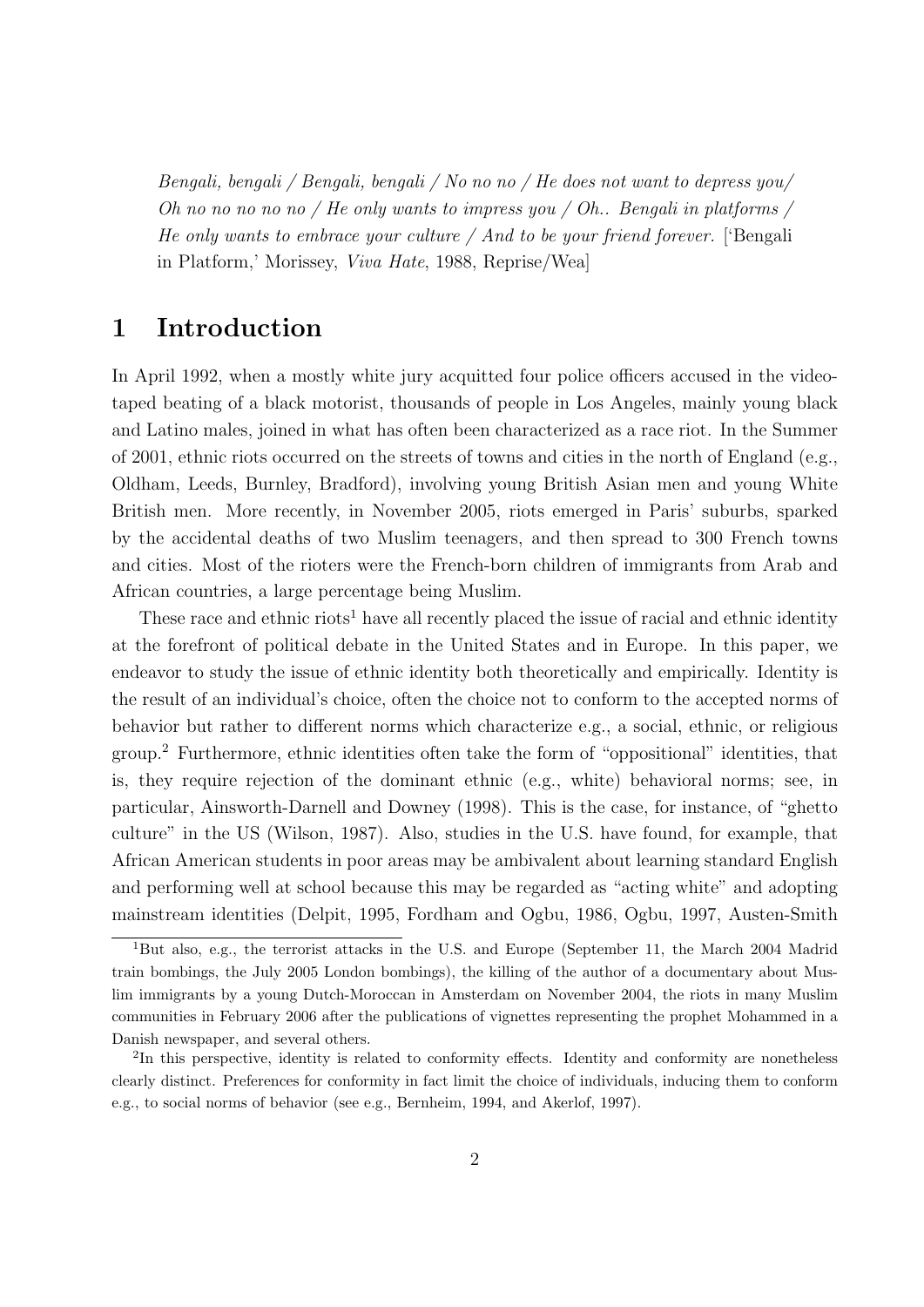and Fryer, 2005, Battu, Mwale, and Zenou, 2005, Fryer and Torelli, 2005, Selod and Zenou, 2006).

Oppositional identities often produce significant economic and social conflicts,<sup>3</sup> as in the case of the ethnic and race riots cited. But how are intense and oppositional identities formed? Which economic and sociological factors mostly contribute to their formation? In particular, does neighborhood segregation induce intense and oppositional identities, as is commonly observed? In this paper we attempt some first answers to these questions.

A large literature in the economics, sociology and anthropology studies how ethnic traits are transmitted from parents to children and how ethnic identity is adopted.<sup>4</sup> In our reading of the evidence, parents directly make various socialization choices, e.g., the rules and beliefs the family conforms to and how much time they spend with their children. Parents also realize that socialization is partially the product of the social interaction their children engage into, which they affect by choosing e.g., which neighborhood to live in, the school children attend, their social circle of friends and acquaintances, the civic/social clubs and churches they belong to. The role of parents in the socialization of their own children is nonetheless limited by the children's pro-active role in choosing who to imitate and learn from, thereby directly shaping their own cultural identity. An individual's general identity, in the words of Akerlof and Kranton (2000, p. 720), "is bound to social categories; and individuals identify with people in some categories and differentiate themselves from those in others."

We model the formation of ethnic traits along these lines, that is, as a mechanism which interacts cultural transmission and socialization inside the family, $5$  peer effects and social interactions, and identity choice.

We study theoretically the process of ethnic assimilation (or lack thereof) of minorities and we study its dependence on the ethnic distribution of the population in the neighborhood in which the family lives and the child is raised. Importantly, we show that it is possible that (and we identify sufficient conditions on preferences such that) ethnic identity and socializa-

<sup>&</sup>lt;sup>3</sup>The relationship between ethnic diversity and economic performance is extensively studied and surveyed by Alesina and La Ferrara, 2004.

<sup>4</sup>See in particular, Alba, 1990, Bernal and Knight, 1993, Bisin and Verdier, 2000, Bisin, Topa, and Verdier, 2004, Boyd and Richerson, 1985, Cavalli-Sforza and Feldman, 1981; Phinney, 1990) for theory and evidence on cultural transmission. See Akerlof and Kranton, 2000 for identity formation.

<sup>&</sup>lt;sup>5</sup>See Bisin and Verdier (2000, 2001) for a formal study of cultural transmission, and Bisin, Topa, and Verdier (2004), Cohen Zada (2003), Jellal and Wolff (2002), and Patacchini and Zenou (2004) for empirical studies of cultural transmission and socialization of, respectively, religious traits, altruism, and preferences for education.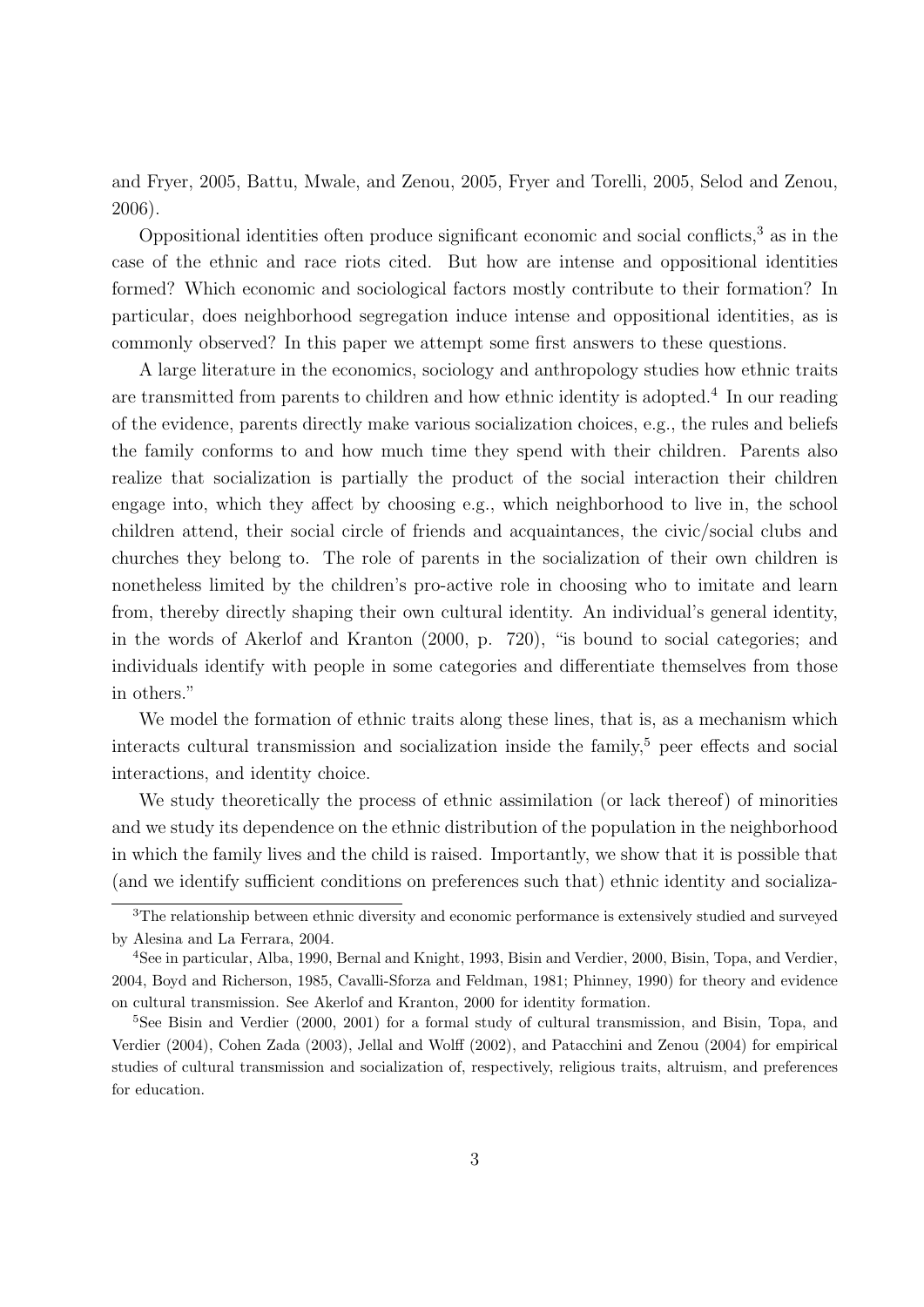tion effort are more intense in mixed rather than in segregated neighborhoods. We show that this is the case, for instance, if preferences are such that individuals react to an hostile racial or ethnic environment accentuating their ethnic lifestyle, identity and ethnic segregation act as substitutes in their identity formation choice problem, children leave in more segregated neighborhoods than their parents were raised in (or in similar neighborhoods in terms of composition), and finally parents expect for their children a less hostile environment than they have themselves experienced.

We then put the model to data in the context of the assimilation of ethnic minority populations in the UK. We use data from the Fourth National Survey of Ethnic Minorities (FNSEM), collected in 1993/94 by the Policy Studies Institute (PSI) in the U.K., regarding six ethnic groups: Caribbean, Indian, Pakistani, African-Asian, Bangladeshi, and Chinese.

Our objective is to uncover the main determinants of the process of ethnic assimilation and to assess their relative empirical relevance.<sup>6</sup> In this respect, we find that the main determinants of ethnic identity include past racial harassment experiences, language spoken at home and with friends, quality of housing, and structure of the family.

Most importantly, we aim at uncovering in the data if identity and socialization effort are in fact reduced in more segregated neighborhoods. In this respect, we find evidence that living in a neighborhood with a higher percentage of own ethnic minority group is associated with a lower sense of identity and with a lower probability of homogamy (i.e., with a higher inclination to ethnic assimilation), other things equal. (Following the literature, e.g., Bisin-Verdier (2000), we consider homogamy a measure of the effort to socialize children to the minority ethnic trait.) Indeed, in the range of ethnic compositions we observe in the data, the predicted probability of having a strong identity (measured as the probability of reporting the highest allowed value of ethnic identity in the survey) goes from roughly 0.6 to 0.4, respectively, going from relatively mixed neighborhoods (in which the minority accounts for less that 2 percent) to segregated neighborhoods (in which the minority accounts for more than 33 percent of the population). Similarly, the estimated probability of homogamy of a minority (depurated of the effects of controls) increases of more than 10 percentage points going from segregated to mixed neighborhood.<sup>7</sup>

<sup>&</sup>lt;sup>6</sup>The interaction of socialization, social interactions, and identity formation in the assimilation process in the U.K. is masterly described in several recent motion pictures, Bend it like Beckham (2002), East is East (2000), and My Son the Fanatic (1997).

<sup>7</sup>Differently stated, the increase in the probability of homogamy following a marginal increase in identity is roughly doubled (from about 2-3.5% to about 4-6.5%, depending on the chosen proxy for identity) when the percentage of own ethnic minority group in the neighborhood where a minority individual lives decreases from more than 33% to less than 2%.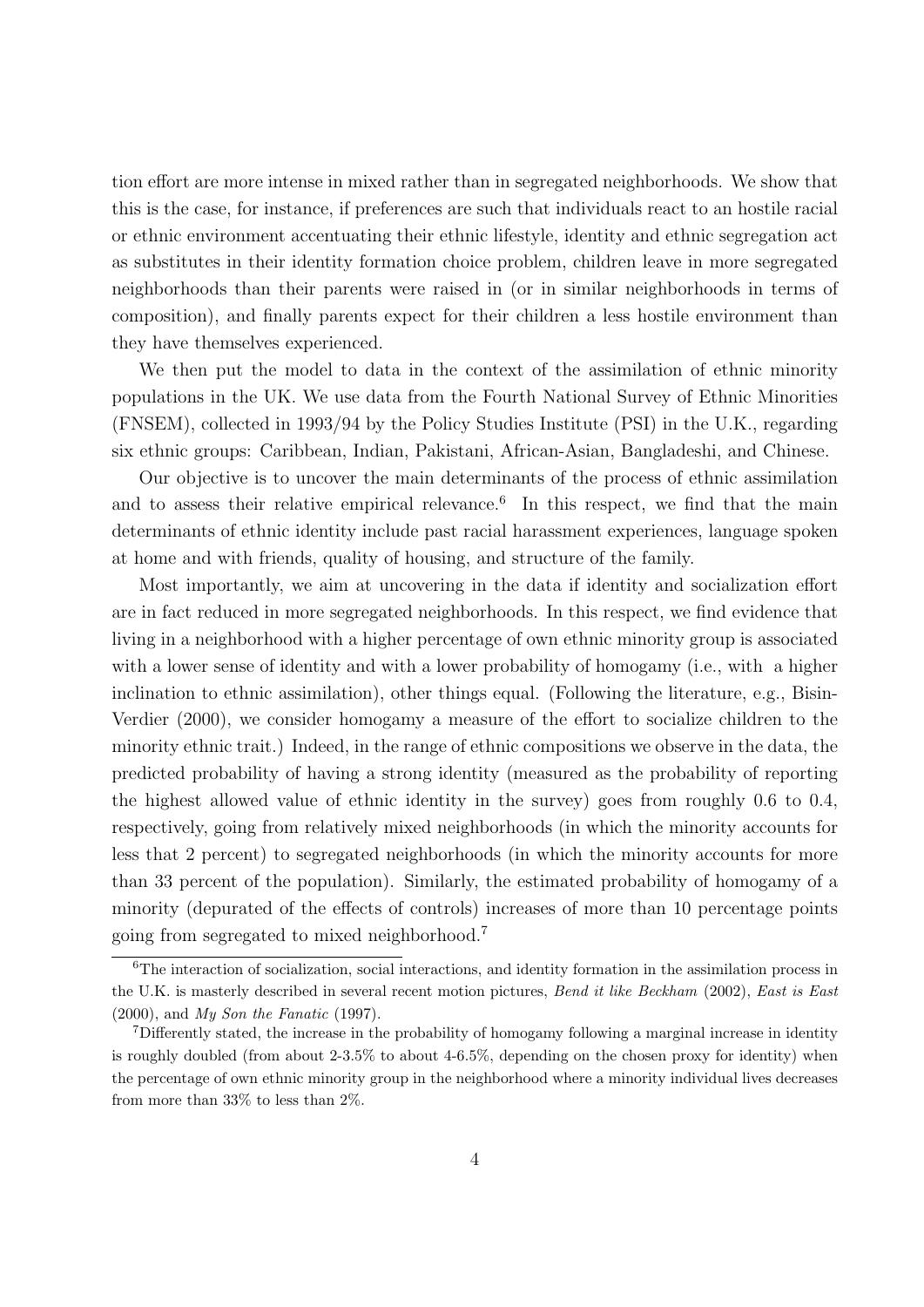We conclude that intense forms of ethnic identity and socialization appear to be formed in social contexts in which the minority ethnic trait is mostly "threatened" either directly by the actions of the majority group (e.g., through explicit acts of rejection or harassment), or indirectly simply by being exposed to the interaction with the majority norm of behavior in mixed neighborhood.

This is consistent with other documented evidence of identity formation. Notably, using a nationally representative sample of more than 90,000 students, from 175 schools, who entered grades 7 through 12 in 1994 in the US (the National Longitudinal Study of Adolescent Health), Fryer and Torelli (2005) find that "acting white" behaviors among blacks (i.e. the higher the test score the less popular a student is) are more developed in racially mixed schools.<sup>8</sup> Also, Bisin, Topa, and Verdier (2004) document that religious socialization across U.S. states is more intense when a religious faith is a minority.<sup>9</sup>

Furthermore, our finding that a stronger identity is induced by whether an individual has experienced harassment or discrimination for racial or ethnic reasons might tend to exacerbate the effects of mixed neighborhoods on identity formation and socialization effort (as measured by homogamy). In mixed neighborhoods, in fact, episodes of harassment and discrimination tend to have relatively higher frequency.<sup>10</sup>

We also address the issue of the alleged specificity of Muslim immigrants with regards to the strength of their identity and their (lack of) assimilation tendencies; an issue which recently surged at the center of the political debate in Europe (see, e.g., Gallis, 2005). We estimate our identity and socialization model on the restricted sample of Muslim respondents. We find that Muslims tend in fact to have stronger identity effects on their assimilation effort for every neighborhood ethnic composition, but these effects are not qualitatively different from the ones found using the whole sample: identity and socialization effort still appear to be reduced in more segregated neighborhoods. This evidence suggests that the relationship

<sup>8</sup>Anthropologists have also observed that social groups seek to preserve their identity, an activity that accelerates when threats to internal cohesion intensify. Thus, groups may try to reinforce their identity by penalizing members for differentiating themselves from the group. The penalties are likely to increase whenever the threats to group cohesion intensify; for an early analysis of this issues, see W.F. Whyte, Street Corner Society, 1943.

<sup>9</sup>Relatedly, Bisin and Verdier (2000) provide many examples of the resilience of ethnic and other cultural traits which can be explained by a similar mechanism, from the case of Orthodox Jews in Brooklyn to the case of aristocrats in France.

<sup>&</sup>lt;sup>10</sup>Although this evidence holds for most of the distinct types of harassment and discrimination classified by our data, it not however completely univocal. Serious episodes of racial harassment (like e.g., attacks) and serious job-related language problems (like, e.g. in getting work) seem to be less frequent in mixed neighborhoods (see Table 2).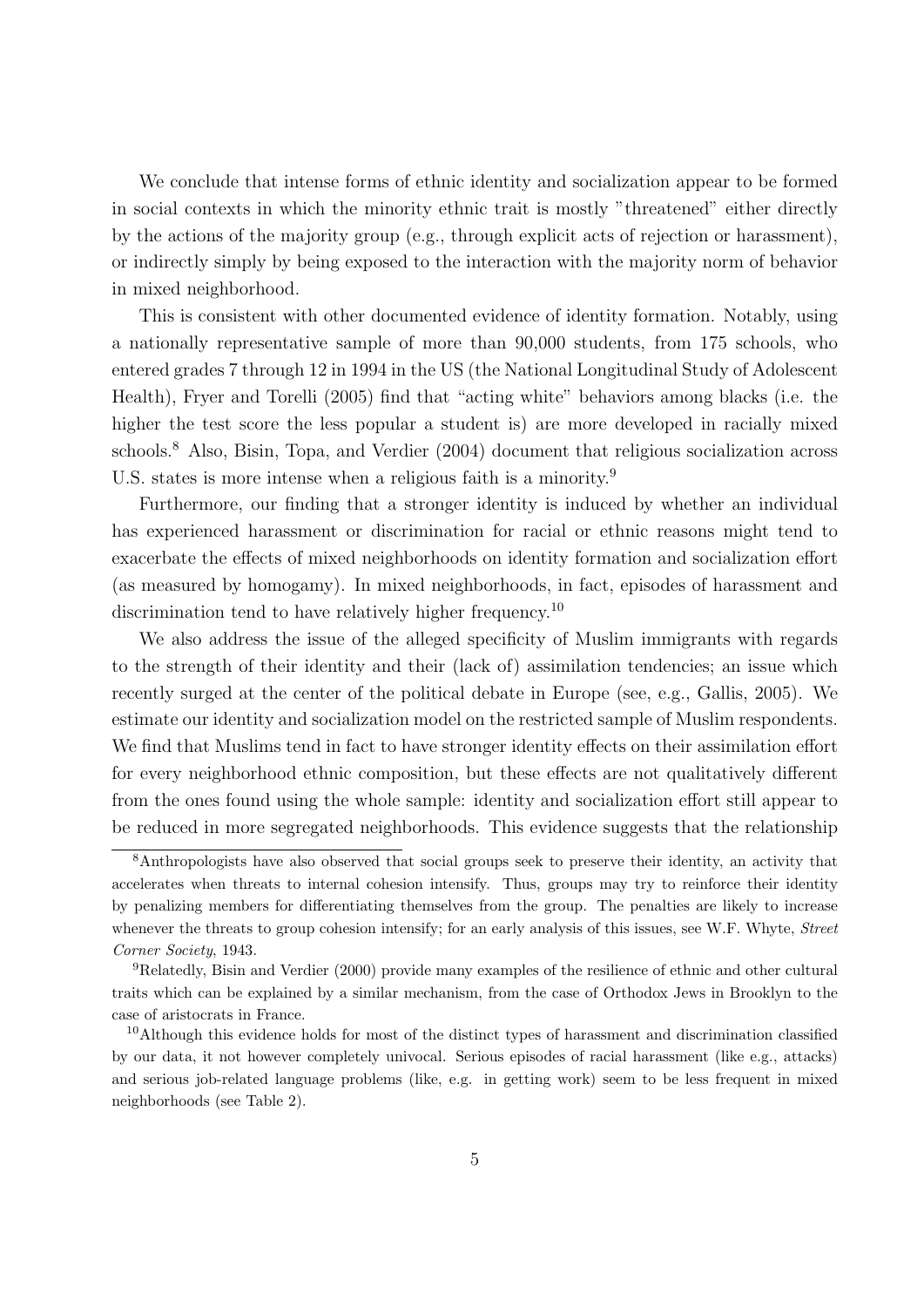between ethnic assimilation effort and ethnic neighborhood composition is not significantly different for Muslims with respect to other minorities.

The analysis of the dependence of socialization and identity on the ethnic composition of the neighborhood is of great interest from a policy perspective whenever assimilation is a policy objective and, more generally, when intense socialization practices and the formation of oppositional ethnic identities have important negative externalities. While the failure of assimilation and integration policies in Europe and the U.S. is certainly reflected in the recent ethnic and racial riots, our empirical results suggest that, contrary to presumptions often exposed by social scientists and commentators, the intense and oppositional identities which give rise to such social conflicts are not directly favored by the segregation of the neighborhood in which ethnic and racial minorities tend to live.

Our analysis suggests on the contrary that integration and assimilation policies favoring the formation of mixed neighborhoods, fearing the effects of geographical segregation, are possibly minimally effective if not counterproductive. Integrationist policies, which include school busing, affirmative action in public schools and in the workplace, forced integration of public housing, and laws barring discrimination in housing and employment, have in fact often had limited effects, consistently with our analysis, and are even being at times opposed by the same minority groups in whose interest they have been pursued (see e.g., Jacoby, 1998, and Thernstrom and Thernstrom, 2002). J. Coleman, for instance, fifteen years after the Coleman Report (1966) which originally proposed busing, admitted that, "the assumption that busing would improve achievement of lower-class black children has now been shown to be fiction;" (cited in Jacoby, 1999).<sup>11</sup> But Moving to Opportunity (MTO) programs in the United States that relocates families from high- to low-poverty neighborhoods (and from racially segregated to mixed neighborhoods) also have had positive but arguably small effects (see, in particular, Ludwig, Duncan, and Hirschfield, 2001, and Kling, Ludwig, and Katz,  $2005$ <sup>12</sup> In Europe different integration policies and ambitious social programs have been implemented in urban areas where immigrants live but they also have had limited results. This is the case, for instance, for the creations of Zones of Educational Priority (ZEP's, 'Zones d'Education Prioritaire') and for the rehabilitation of bleak housing projects in immigrant neighborhoods under the guise of urban policy ('politique de la ville') in France.Finally, even racially integrated schools have recently lost much of their appeal in African-American

<sup>&</sup>lt;sup>11</sup>The failure of the busing and other cib=vil rights policies is certainly also due to the whites' flying from de-segregated schools and neighborhoods.

<sup>&</sup>lt;sup>12</sup>Similarly, the Toronto housing program where adults were assigned as children to different residential housing projects (Oreopoulos, 2003) did not give the expected results in terms of education outcomes.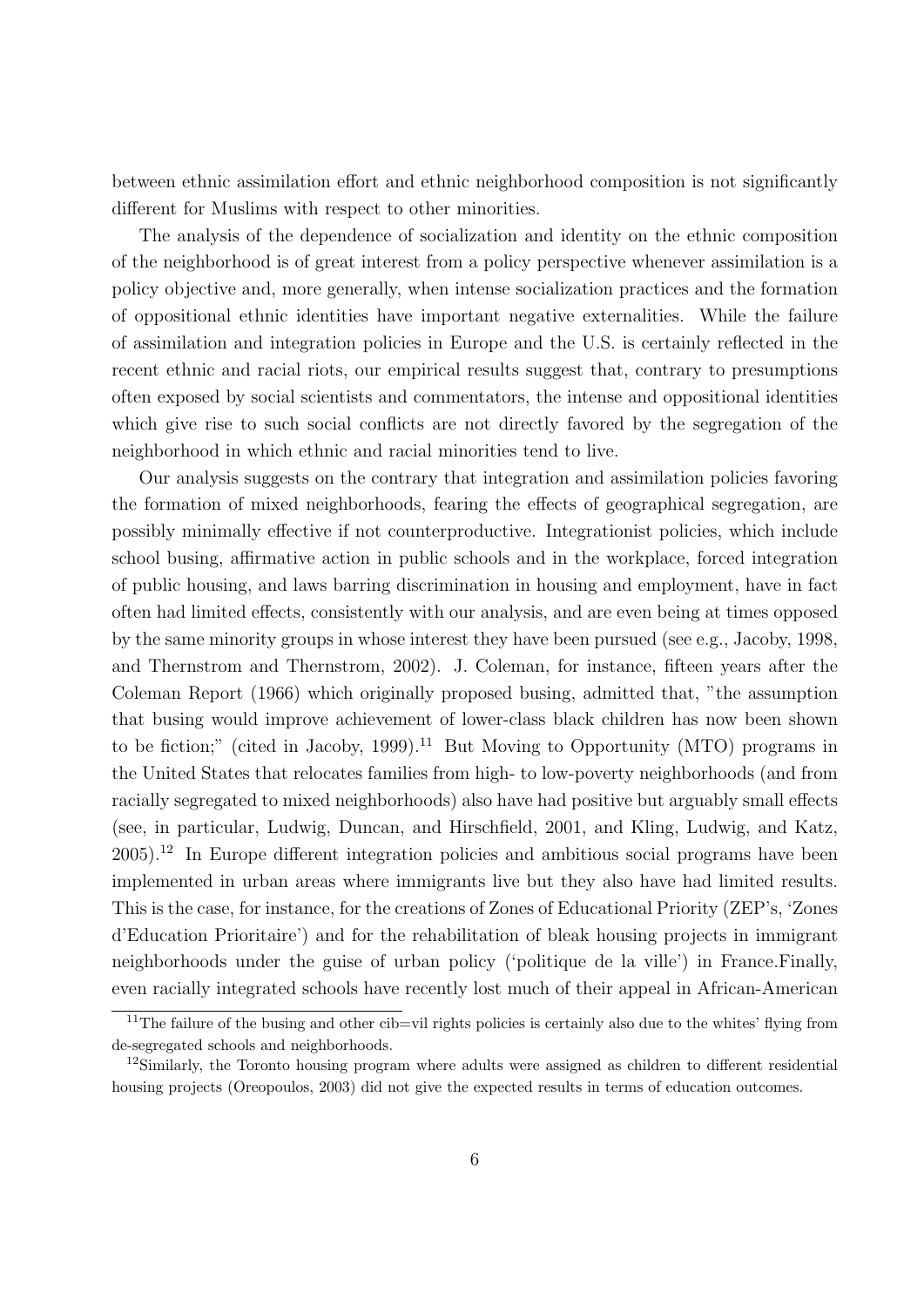communities (see e.g., the ethnographic study of Gussin Paley, 1995, for schooling).

Far from supporting policies to establish segregated neighborhoods, in this paper, we simply document that the effect of mixed neighborhood on identity formation and socialization might be perverse. This is particularly so if mixed neighborhood are conducive of explicit acts of rejection on the part of the majority.

The paper is organized as follows. In the next section, we present the theoretical model, which will ground the empirical approach. Section 3 deals with the empirical analysis. In section 4, we discuss some policy issues. All proofs are relegated to Appendix 1.

# 2 The theoretical model

Suppose that the population is composed of a majority and a minority ethnic trait.<sup>13</sup> We denote with apex  $i$  the minority trait. We denote instead with apex 0 the trait of the majority, to which minority individuals might assimilate. We consider the formation of ethnic traits through a mechanism which interacts  $(i)$  cultural transmission and socialization inside the family, (ii) social interactions and peer effects, via imitation and learning and (iii) identity choice.

Only parents of the minority ethnic trait  $i$  are interesting in our model, as we assume for simplicity that parents of the ethnic majority have children of the ethnic majority with no socialization effort. (Consequently we drop the index  $i$  when not necessary.) We model the formation of ethnic traits as follows (see also Figure 1). *i*) Families are composed of one parent and a child (both without specified gender). All children are born without defined preferences or cultural traits, and are first exposed to their parent's trait. Cultural transmission inside the family to the parent's trait,  $i$ , occurs with a probability which is the result of (increases with) costly socialization effort on the part of the parent (see Bisin and Verdier, 2000, 2001). *ii*) If a child from a family with trait *i* is not directly socialized, he/she interacts with peers, role models, and other cultural parents in the neighborhood in which he/she is raised. As a consequence of such *social interactions* the child adopts the minority trait with a probability which depends on the ethnic composition of the neighborhood. iii) Suppose that either cultural transmission inside the family is successful or that a child adopts the ethnic trait of his/her parents through peer effects. The intensity of his/her ethnic identity is nonetheless his/her personal choice, that is, it is not transmitted by the

 $13$ This is just for notational simplicity. The extension of our theoretical analysis to multiple minority traits is straightforward. In the empirical analysis we shall study four minority populations, Pakistani, Indian, Carribean, and Chinese, and their assimilation process to the Anglo-Saxon culture.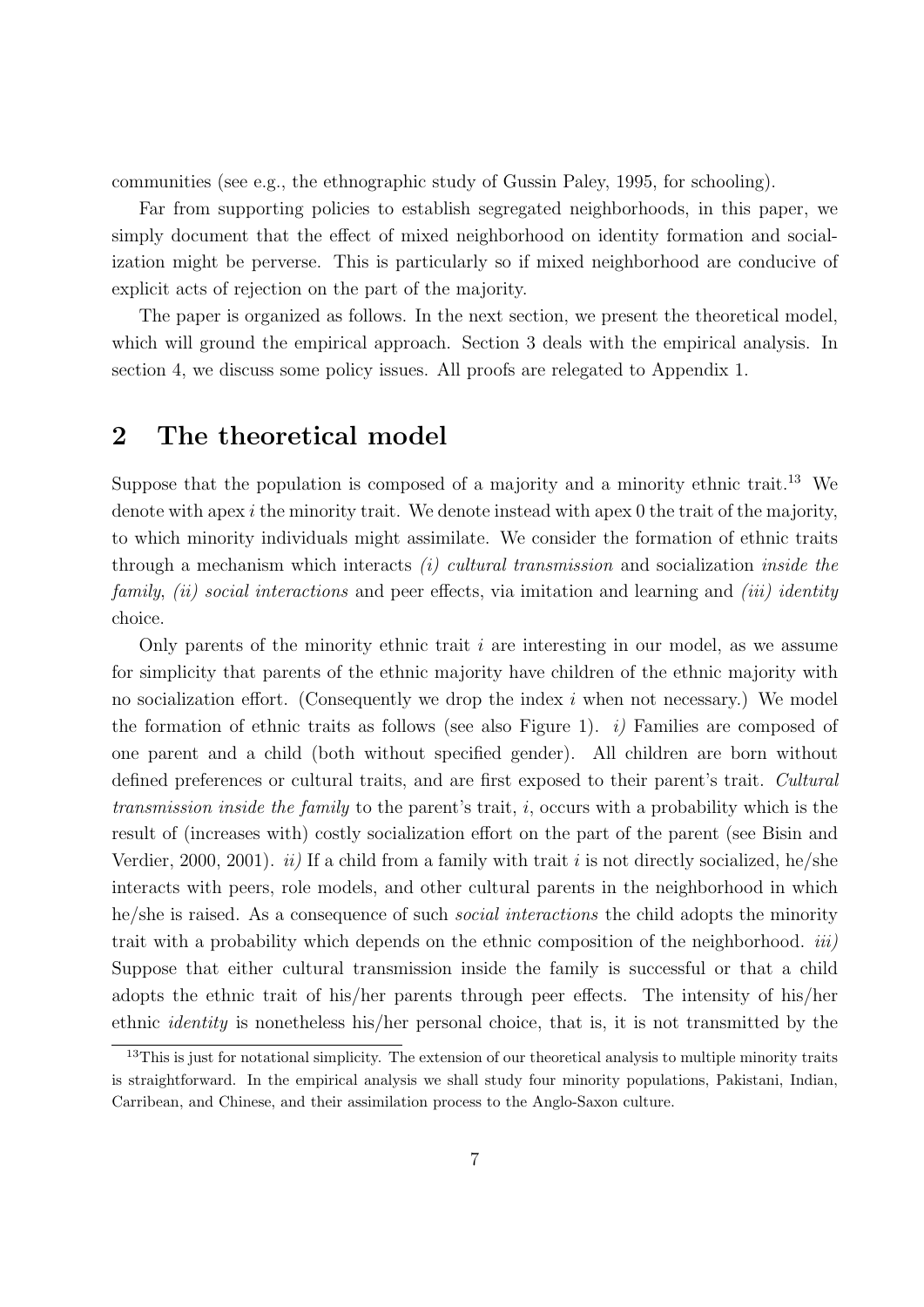family. We conceptualize identity as a psychological defense against the costs of behaving distinctively from the accepted social norm (the preferred behavior of the majority). By choosing a stronger identity an individual can and will behave more closely to his/her ethnic ideal.

[Insert F igure 1 here]

#### 2.1 Preferences

Consider a parent and a child. We index variables related to the parent (resp. the child) with apex  $p$  (resp. c). We describe the preferences and the associated decision problems we study from the vantage point of parents, because this is how the empirical analysis in the next section can be formulated. A parent of trait  $i$  derives utility both from his/her own actions,  $x^p$ , and from the actions of his/her child  $x^c$ . In our analysis, these two components of preferences are independent and hence can be introduced in turn.

Own component of preferences. An ethnic trait i is represented by a system of values and preferences summarized by the utility function  $u^{i}(x^{p}, z^{p})$ , where  $x^{p}$  is an abstract argument indicating the whole set of choices of the individual (a parent), and  $z^p \geq 0$  represents a measure of his/her personal negative experiences/environment, e.g., having being harassed for racial or ethnic reasons, living in an hostile environment.

Living the life prescribed by ethnic trait  $i$ , in our model, means choosing

$$
x^{i}(z^{p}) = \arg \max u^{i}(x, z^{p}).
$$

Choosing  $x^{i}(z^{p})$  is however costly in a socio-economic environment in which the accepted social norm is  $x^0$ , the behavior of the majority.

We postulate that the construction of an individual's ethnic identity is the psychological mechanism by which the individual reduces these costs. Formally, let  $\alpha^p$  denote the identity of a parent. The fraction of individuals with trait i is denoted by  $q<sup>i</sup>$ . Let  $\lambda(\alpha^p, q^{i,p}) (x-x_0)^2/2$  denote the psychological costs associated to choice  $x^{14}$ . The function  $\lambda(\alpha^p, q^{i,p})$  represents the unit costs of lack of assimilation. Such costs depend on identity,  $\alpha^p$ , and on the fraction of the population with ethnic trait i in the neighborhood in which

<sup>14</sup>Observe the fundamental difference with conformity models (see, among others, Akerlof, 1980; Akerlof, 1997; Ballester, Calvo Armengol, and Zenou, 2005; Battu, Mwale, and Zenou, 2005; Bernheim, 1994; Glaeser and Scheinkman, 2001; Kandel and Lazear, 1992; Fershtman and Weiss, 1998) where it is failing to conform to own group identity that is costly.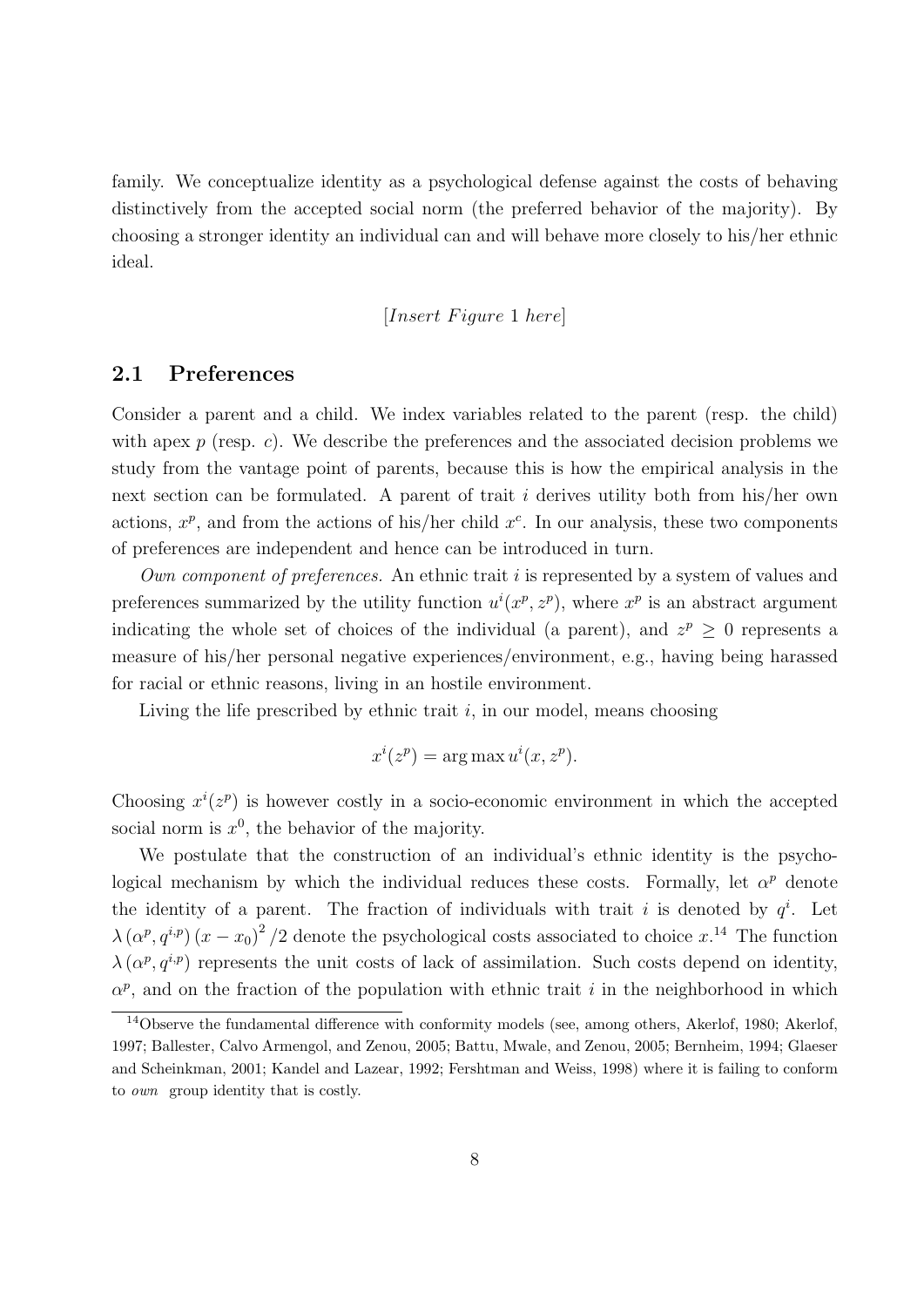the parent lives when forming his/her ethnic identity,  $q^{i,p}$ .<sup>15</sup> The variable  $\alpha^p$  represents the parent's identity in the sense that the higher is  $\alpha^p$ , the lower are the psychological costs associated to a choice  $x \neq x^{0.16}$ 

Each parent of ethnic trait i chooses  $\alpha^p$  given  $q^{i,p}$  and  $z^p$ . Identity formation is costly in itself. Higher values of  $\alpha^p$  are formed at convexly increasing psychological costs  $(\alpha^p)^2/2$ . Summarizing, a parent of trait  $i$  has own utility given by:

$$
u^{i}(x^{p}, z^{p}) - \lambda \left(\alpha^{p}, q^{i,p}\right) \frac{\left(x^{p} - x^{0}\right)^{2}}{2} - \frac{\left(\alpha^{p}\right)^{2}}{2} \tag{1}
$$

We impose standard assumptions on preferences.<sup>17</sup> An important element of the analysis of the paper will revolve around the sign of the cross derivative  $u_{xz} \equiv \frac{\partial^2 u^i(x^p, z^p)}{\partial x^p \partial z^p}$  of the utility function. When  $u_{xz} > 0$  (resp.  $\lt 0$ ), then  $x^{i}(z^{p})$  increases (resp. decreases) with  $z^{p}$ ; namely, an agent would react to an hostile environment by accentuating (resp. moderating) his/her ethnic lifestyle.

The unit costs of lack of assimilation of parents of ethnic trait  $i$  are defined to decrease in their identity,

$$
\lambda_{\alpha} \equiv \frac{\partial \lambda \left( \alpha^{p}, q^{i, p} \right)}{\partial \alpha^{p}} < 0,\tag{3}
$$

and also are required to satisfy standard assumptions.<sup>18</sup> Furthermore, they are assumed to

<sup>17</sup>That is,  $u^i(x^p, z^p)$  is twice continuously differentiable with  $u_{xx} \equiv \frac{\partial^2 u^i(x^p, z^p)}{\partial (x^p)^2}$  $\frac{u(x^i, z^i)}{\partial (x^p)^2}$  < 0. Naturally, we require  $u_z \equiv \frac{\partial u^i(x^p, z^p)}{\partial z^p} < 0$ . Furthermore, to avoid trivial cases, we assume that  $x^i(z^p) = \arg \max u^i(x^p, z^p) \neq x^0$ ; in fact, without loss of generality, we can assume

$$
x^{i}(z^{p}) > x^{0} \text{ for all } z^{p}
$$
 (2)

<sup>18</sup>In particular, when  $\alpha^p \to 0$ , costs are so high,  $\lambda(\alpha^p, q^{i,p}) \to \infty$ , that the agent chooses  $x^p = x^0$ . We also assume that

$$
\lambda_{\alpha\alpha} \equiv \frac{\partial^2 \lambda \left( \alpha^p, q^{i,p} \right)}{\partial \left( \alpha^p \right)^2} > 0 \tag{4}
$$

so as to guarantee concavity of the identity formation process.

<sup>&</sup>lt;sup>15</sup>We assume that  $q^{i,p}$  is not chosen by parents. We discuss and find support for this assumption in our data (see Section 3.4 below).

 $16$ Our model of identity formation is inspired by Akerlof and Kranton (2000). Using their terminology, we have two *categories*, traits i and 0, whose prescription are respectively represented by  $x^{i}(z^{p})$  and  $x^{0}$ ; and identity affects the individual's utility. Saez-Marti' and Sjogren (2006) also study theoretically the interactions between cultural transmission and identity. They model identity formation, however, as a bias in the transmission of culture rather than as a choice of the individual.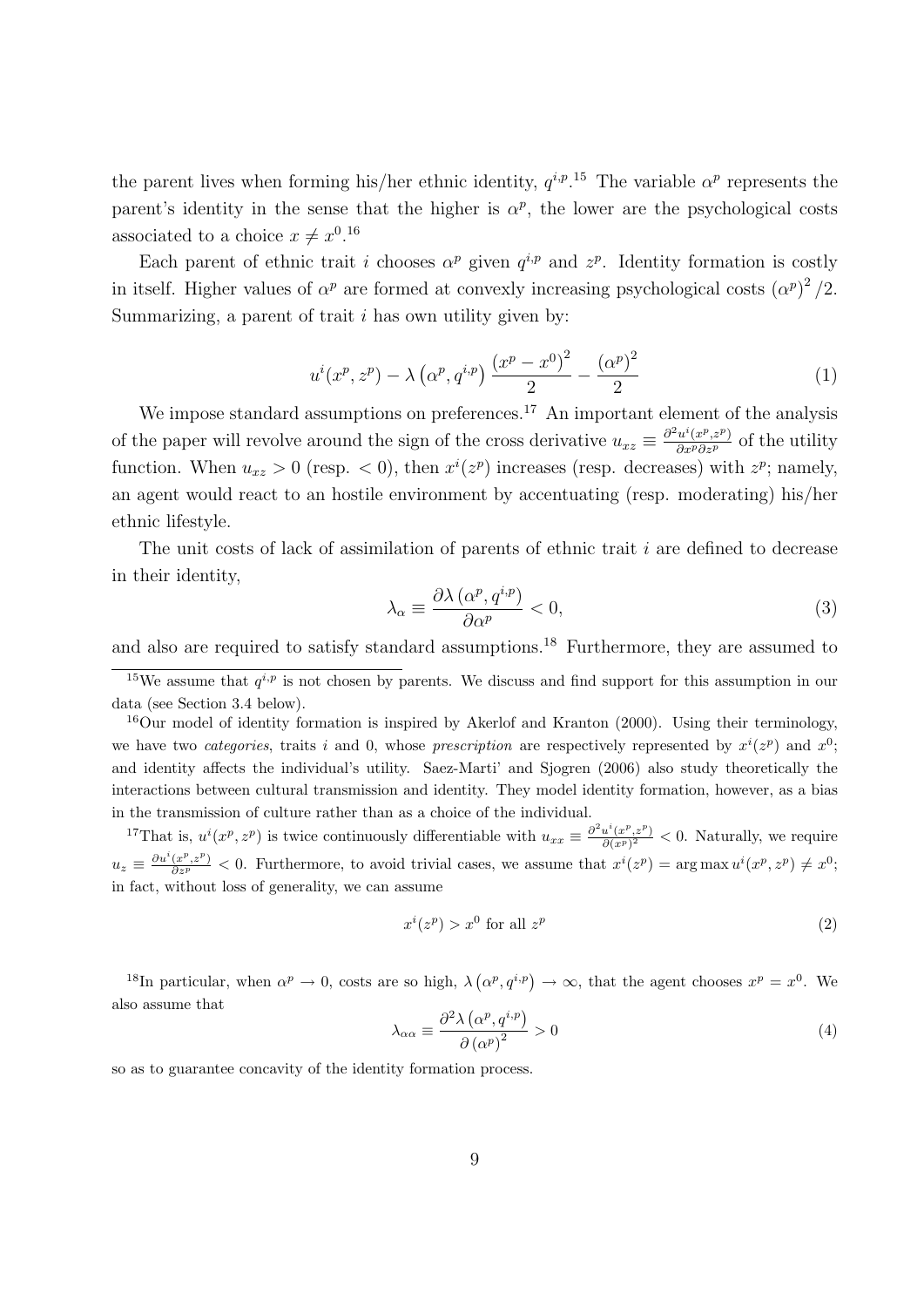decrease with the fraction of the population sharing the trait,  $q^{i,p}$ ,

$$
\lambda_q \equiv \frac{\partial \lambda \left( \alpha^p, q^{i,p} \right)}{\partial q^{i,p}} < 0,\tag{5}
$$

In other words, deviating from the behavioral norm of the majority is less costly the less widespread is the norm in the population.

Imperfect empathy component of preferences. Parents are altruistic but in a paternalistic manner. That is, parents care about their child's future well-being, but they evaluate their children' future utility as if it were their own. Bisin and Verdier (2000, 2001) refer to this form of paternalistic altruism in the context of cultural transmission models as imperfect empathy.

Thus, the utility a parent obtains from the socialization of his/her son to trait  $i$  is equal to:

$$
u^{i}(x^{c*}, z^{p}) - \lambda (\alpha^{p}, q^{i,p}) \frac{[x^{c*} - x^{0}]^{2}}{2}
$$

where  $x^{c*}$  represents the child's decisions (as expected by the parent), given the child's environment  $z^c$ . Therefore, while parents perceive and evaluate altruistically the behavior of their children,  $x^{c*}$ , through the lenses of their own identity and experiences,  $\lambda(\alpha^p, q^{i,p})$  and  $z^p$ , they anticipate correctly the environment  $z^c$  of their child (possibly different from the environment  $z^p$  of the parent) and his/her choice  $x^{c*}$ .

On the contrary, a parent of ethnic trait i whose socialization effort is not successful, and hence who has an assimilated child, has perceives altruistically a utility  $u^{i}(x^{0}, z^{p})$  from the behavior of his child.

#### 2.2 Socialization and identity choice

Consider one of our families composed of a parent of trait i and a child. The parent chooses his/her own identity  $\alpha^p$  as well as  $x^p$ . He/she also chooses  $\tau$ , the direct socialization of his/her child. His/her child then, in turn, possibly acquires his/her particular trait i through an intergenerational transmission mechanism which depends on parents' socialization effort,  $\tau$ , and on the social environment where parent lives and the child is raised,  $q^{i,c}$ ). If socialization to trait *i* is not successful, the child is assimilated to the majority and chooses  $x^0$ . If on the contrary socialization to trait  $i$  is successful, the child's identity formation process determines his/her final choice  $x^c$ .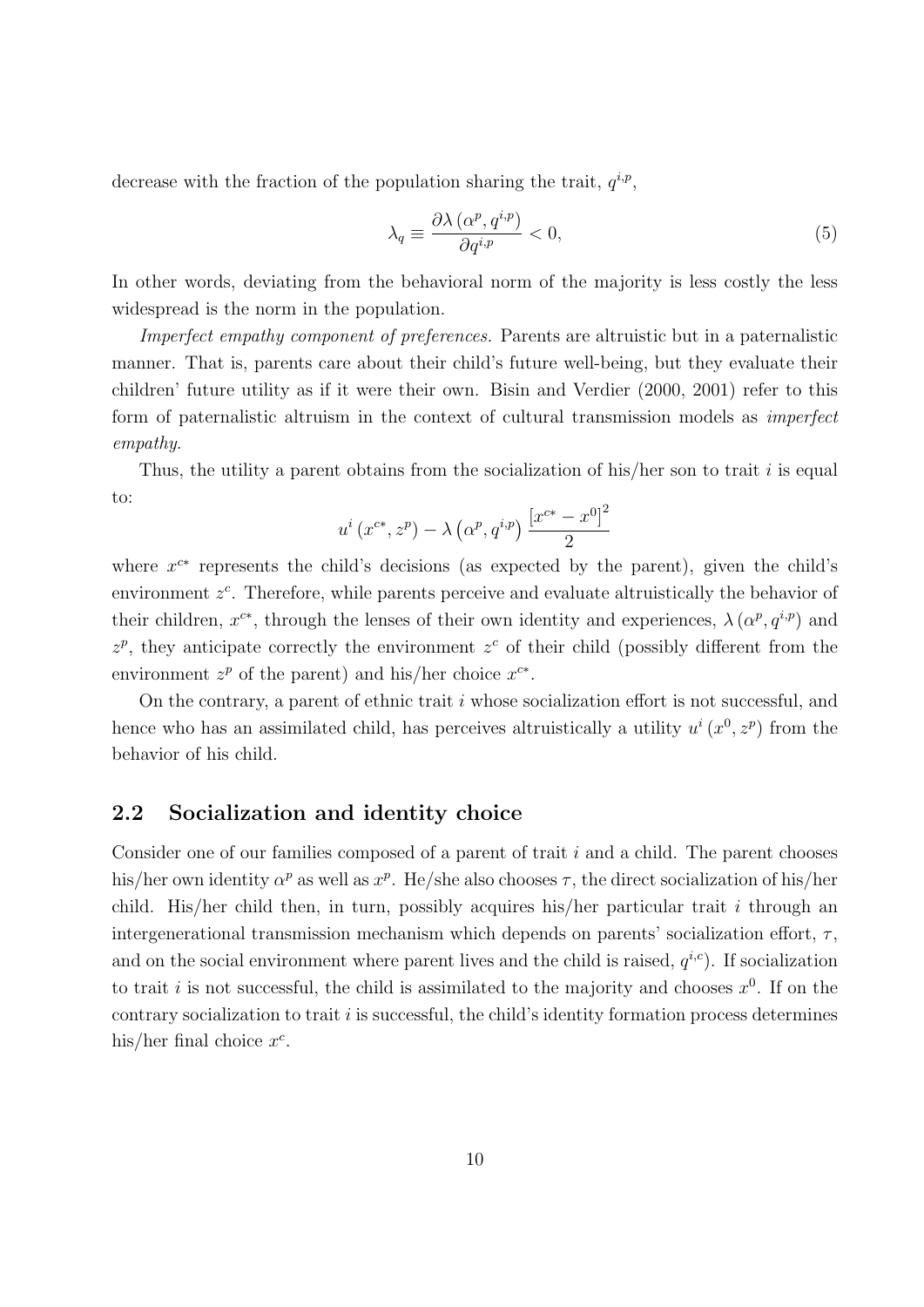#### 2.2.1 Identity choice

We first formulate the identity choice problem of a parent of trait  $i$ <sup>19</sup>

$$
\max_{x^p, \alpha^p} u^i(x^p, z^p) - \lambda \left( \alpha^p, q^{i,p} \right) \frac{(x^p - x^0)^2}{2} - \frac{(\alpha^p)^2}{2} \tag{6}
$$

The first order conditions of problem  $(6)$  are:<sup>20</sup>

$$
\frac{\partial u(x^p, z^p)}{\partial x^p} - \lambda (\alpha^p, q^p) (x^p - x^0) = 0
$$
\n(8)

$$
-\frac{\partial \lambda \left(\alpha^p, q^p\right)}{\partial \alpha^p} \frac{\left(x^p - x^0\right)^2}{2} - \alpha^p = 0\tag{9}
$$

Let  $x^{p*}$ ,  $\alpha^{p*}$  denote the optimal choice of a parent of trait i and use the following notation:  $\lambda_{\alpha q}^p \equiv \frac{\partial \lambda^p}{\partial \alpha^p \partial q^{i,g}}$ . We are now ready for our first characterization result:

**Proposition 1** Under our assumptions,  $x^{p*}$  and  $\alpha^{p*}$  are both decreasing in  $q^{i,p}$  if  $\lambda_{\alpha q} > 0$ and large enough. Otherwise, and in particular if  $\lambda_{\alpha q} \leq 0$ , they are both increasing in  $q^{i,p}$ .

The intuition for this result is straightforward. There are two effects on a parent's identity formation choice induced by a change in the ethnic composition of the neighborhood in which he/she is raised. First of all an increase in the share of the minority population  $q^{i,p}$  reduces per se the costs of conforming to the minority behavior,  $\lambda(\alpha^p, q^{i,p})$ . As a consequence,  $x^{p*}$ is optimally closer to  $x^i$  (that is, it is higher and farther from  $x^0$ ). This has the added effect of favoring the choice of stronger ethnic identity, that is, of increasing  $\alpha^p$  (this is clear from (9)). But an increase in the share of the minority population  $q^{i,p}$  also has a second, possibly countervailing, effect on  $x^{p*}$  and  $\alpha^{p*}$ . The choice of identity,  $\alpha^{p*}$  depends crucially on the effect of the change in  $q^{i,p}$  on  $\frac{\partial \lambda}{\partial \alpha^p}$ , the marginal effect of  $\alpha^p$  on the unit cost of lack of assimilation. Consider first the case in which  $\lambda_{\alpha q} \leq 0$ . In this case  $\alpha^p$  and  $q^{i,p}$  enter as

$$
D = -\left(u_{xx} - \lambda^p\right) \left[1 + \lambda_{\alpha\alpha} \frac{\left(x^{p*} - x^0\right)^2}{2}\right] - \left(\lambda_{\alpha}\right)^2 \left(x^{p*} - x^0\right)^2 > 0\tag{7}
$$

where  $\lambda \equiv \lambda (\alpha^p, q^{i,g})$ ,  $\lambda_\alpha \equiv \frac{\partial \lambda}{\partial \alpha^p}$  and  $\lambda_{\alpha\alpha} \equiv \frac{\partial \lambda_\alpha}{\partial^2 (\alpha^p)^2}$ . The inequality (7) is assumed to be true throughout.

<sup>&</sup>lt;sup>19</sup>Note that we assume that the parent does not consider the effect of his/her own choice  $\alpha^p$  on the socialization process of his/her future child. In Appendix 2, we relax this simplifying assumption and consider the more general case where identity and socialization are not determined independently from each other.

<sup>&</sup>lt;sup>20</sup>Observe that the second order conditions hold if the Hessian matrix is negative semi-definite, that is  $u_{xx}$  < 0 and  $u_{\alpha^p\alpha^p}$  < 0 (which are always true because of the strict concavity of  $u^i(.)$  and (4)) and if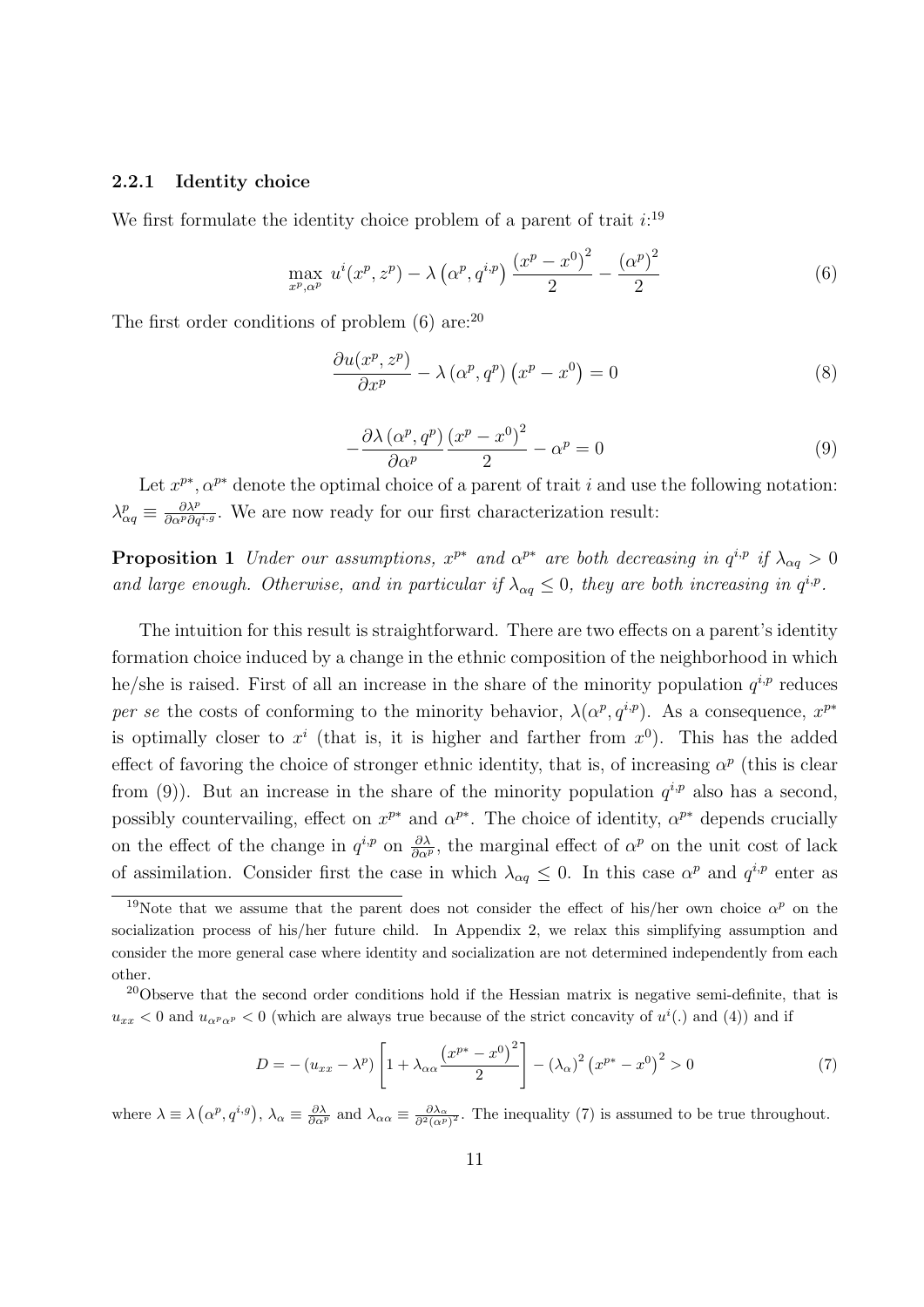complements (recall that  $\frac{\partial \lambda}{\partial \alpha^p} < 0$ ) in the parent's identity formation choice problem. As a consequence, an increase in  $q^{i,p}$  is accompanied by an increase in  $\alpha^{p*}$ , that is, more intense ethnic identity choices on the part of the parent (and hence by an increase in  $x^{p*}$  as well). But consider instead the case in which  $\lambda_{\alpha q} > 0$ . In this case  $\alpha^p$  and  $q^{i,p}$  enter as substitutes in the parent's identity formation choice problem. This has a countervailing effect to the direct positive effect of  $q^{i,p}$  on  $x^{p*}$  and  $\alpha^{p*}$ . When this effect is large enough, that is, when  $\lambda_{\alpha q} > 0$  is large enough, it is possible that the total effect of  $q^{i,p}$  is reversed and  $x^{p*}$  and  $\alpha^{p*}$ are both decreasing in  $q^{i,p}$ .

Let us now consider the comparative statics result with respect to  $z^p$ .

**Proposition 2** Under our assumptions, the variables  $x^{p*}$  and  $\alpha^{p*}$  are increasing (resp. decreasing) in  $z^p$  if and only if  $u_{xz} > 0$  (resp.  $< 0$ ).

When  $u_{xz} > 0$ , the individual perceives an incentive to react to a more hostile personal environment/experience by accentuating his/her ethnic norms of behavior, that is, by increasing  $x^p$  further away from the conventional behavior  $x^0$ . This, in turn, increases his/her incentives to a stronger ethnic identity, which reduces the costs of not assimilating. As a consequence in this case,  $x^p$  and  $\alpha^{p*}$  increase with  $z^p$ . On the contrary, when  $u_{xz} < 0$ , the individual reacts to a more hostile personal environment/experience by moderating the ethnic norms of behavior, adopting behavior closer to the majority's norm,  $x^0$ , in turn reducing the incentives to strongly identifying to the value of the minority.

#### 2.2.2 Parent's socialization choice

The cultural transmission and socialization process we adopt here is as in Bisin and Verdier (2000, 2001). Consider a parent of trait i. He first decides how much effort  $\tau$  he/she puts in direct vertical socialization. As a consequence, the child is directly socialized to trait  $i$ with probability  $\tau$ . If the child is not directly socialized (which happens with probability  $1 - \tau$ ), he/she picks a cultural parent, a role model, at random from the population of the neighborhood in which he is raised, and adopts the trait  $i$  if the role model happen to have the trait. Otherwise the child assimilates to the majority.<sup>21</sup> Therefore, the probability that a parent of trait  $i$  has a child of trait  $i$ , under the socialization process we have postulated, is

$$
P^{ii} = \tau + (1 - \tau)q^{i,c},\tag{10}
$$

 $^{21}$ In particular, when extending the analysis to multiple minority traits, we assume that a child whose parent has trait i can never acquire a different minority trait.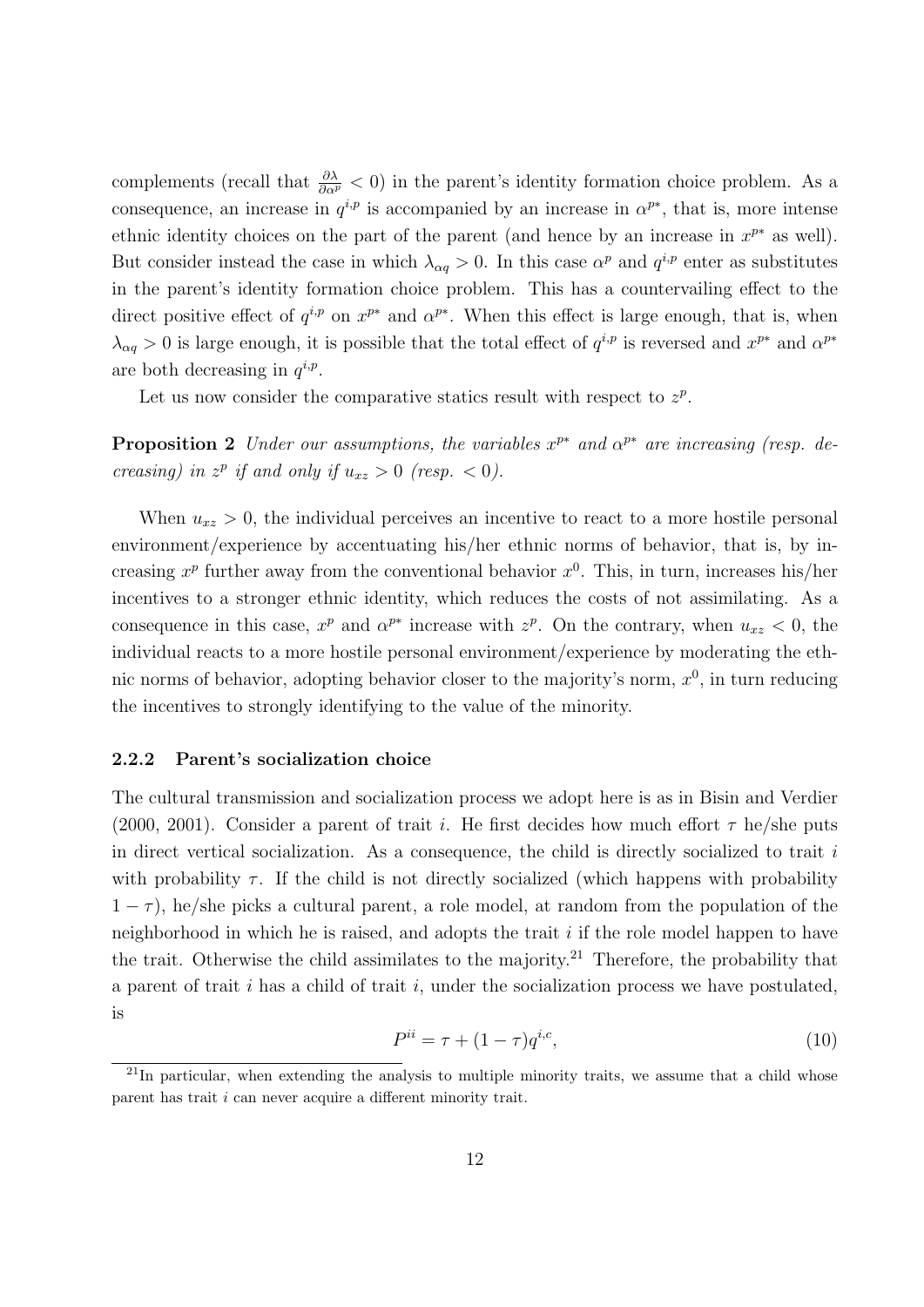while the probability that a child does not adopt the trait  $i$  and is assimilated to the majority is instead

$$
P^{i0} = (1 - \tau) \left( 1 - q^{i,c} \right) \tag{11}
$$

Note that  $P^{ii}$  and  $P^{i0}$  depend on  $q^{i,c}$ , the ethnic composition of the neighborhood in which the parent raise the child, which is not necessarily the same in which the parent himself has been raised and which has influenced the parent's identity choice,  $q^{i,p}$ 

If the child adopts trait i, he/she then chooses  $x^{c*}, \alpha^{c*}$ . The child identity formation process is analogous to the problem of his/her parent, characterized in the previous section:

$$
(x^{c*}, \alpha^{c*}) = \arg \max \ u^i(x^c, z^c) - \lambda \left(\alpha^c, q^{i,c}\right) \frac{(x^c - x^0)^2}{2} - \frac{(\alpha^c)^2}{2} \tag{12}
$$

When making socialization choices parents correctly anticipate the identity formation process that their children will possibly undergo. Thus, the parent's socialization problem consists in:

$$
\max_{\tau} \left( \tau + (1 - \tau)q^{i,c} \right) \left( u^i \left( x^{c*}, z^p \right) - \lambda \left( \alpha^p, q^{i,p} \right) \frac{\left( x^{c*} - x^0 \right)^2}{2} \right) + (1 - \tau) \left( 1 - q^{i,c} \right) u^i \left( x^0, z^p \right) - \frac{\left( \tau \right)^2}{2} \tag{13}
$$

subject to  $(10), (11),$  and  $(12).$ 

The first order condition of this problem is given by:

$$
\tau = \left(1 - q^{i,c}\right) \Delta V \tag{14}
$$

where

$$
\Delta V = u^{i} (x^{c*}, z^{p}) - \lambda (\alpha^{p}, q^{i,p}) \frac{(x^{c*} - x^{0})^{2}}{2} - u^{i} (x^{0}, z^{P})
$$
\n(15)

is the perceived altruistic utility gains of parents of trait  $i$  from having a non-assimilated child. In this respect,  $\Delta V$  captures the identity of the parent since it measures how important it is for him/her that his/her child adopts his/her own trait *i*. Let  $\tau^*$  denote the parent's socialization choice, the solution of socialization problem (13). Then we are ready for our second characterization result.

**Proposition 3** Under our assumptions,  $\tau^*$  is decreasing in  $q^{i,c}$  if either

- 1)  $z^p, z^c, q^{i,p}, q^{i,c}$  are such that  $x^c \leq x^p$  and  $\lambda_{\alpha q}^c > 0$  and large enough (so that  $x^c$  is decreasing in  $q^{i,c}$ ), or
- 2)  $z^p, z^c, q^{i,p}, q^{i,c}$  are such that  $x^c \geq x^p$  and  $\lambda_{\alpha q}^c \leq 0$  (so that  $x^c$  is increasing in  $q^{i,c}$ ).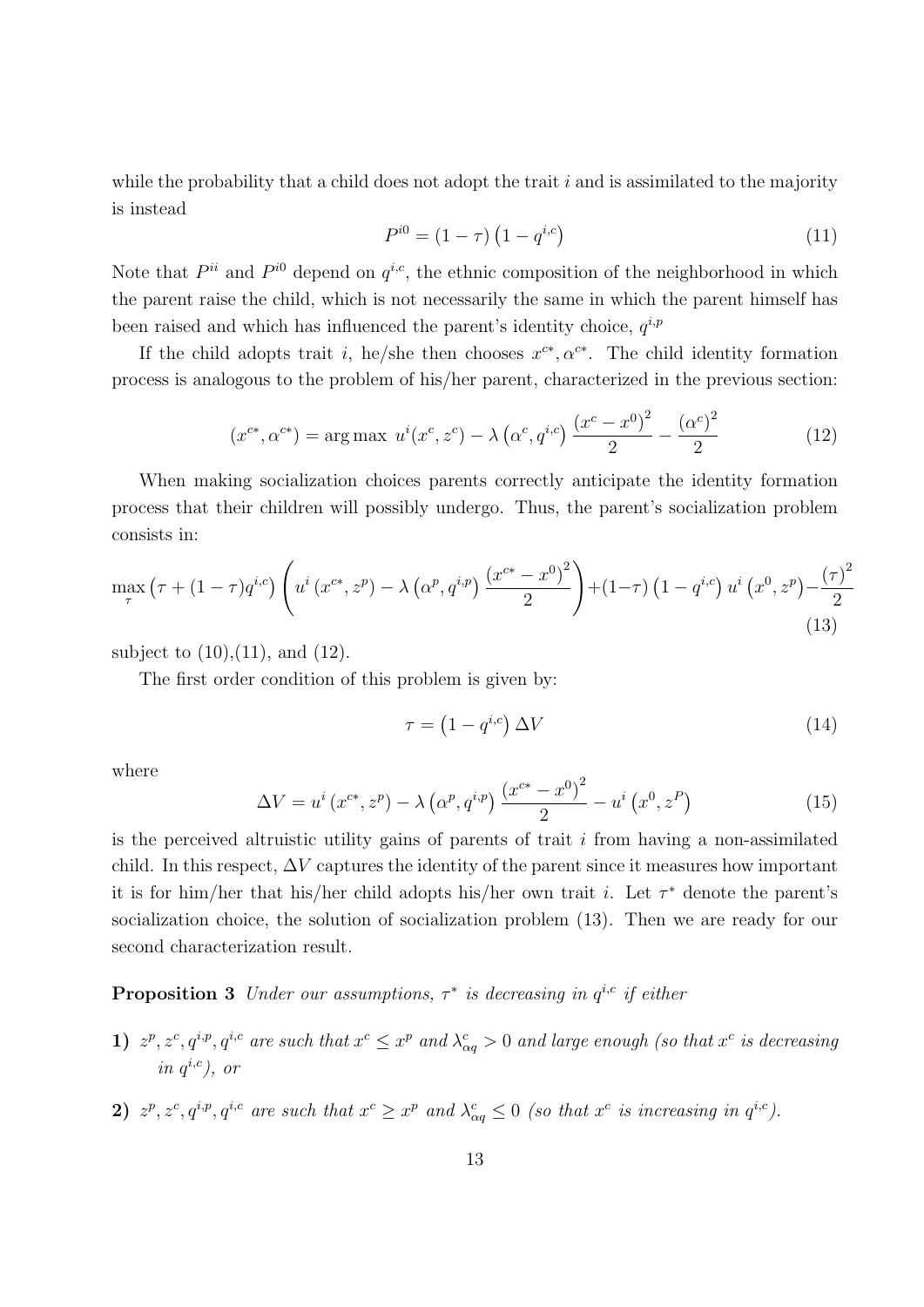Otherwise, and in particular if e.g.,  $z^p$ ,  $z^c$ ,  $q^{i,p}$ ,  $q^{i,c}$  are such that  $x^c > x^p$  and  $\lambda_{\alpha q}^c > 0$   $\tau^*$ might be increasing in  $q^{i,c}$ .

We provide an intuition for this result which identifies the different effects of a change in the ethnic composition of the neighborhood in which the child grows up on the parent's socialization choice.<sup>22</sup> An increase in  $q^{i,c}$  increases the chance to transmit trait i, keeping constant socialization effort  $\tau$  (that is,  $P^{ii}$  increases and  $P^{i0}$  decreases, see (10-11)). Even if direct parental socialization is not successful, the child has therefore a higher probability of adopting trait i through his/her interactions with a (random) cultural parent in the population of the neighborhood. As a result, an increase in  $q^{i,c}$  directly induces parents to reduce their socialization effort  $\tau$  (this effect is referred to in Bisin-Verdier (2000, 2001) as cultural substitution). However, the expected utility of socialization for a parent depends also on  $\Delta V$ , the perceived altruistic utility gains from having a non-assimilated child. If  $\frac{\partial \Delta V}{\partial q^{i,c}} > 0$  an increase in  $q^{i,c}$  can have a countervailing effect on  $\tau^{*23}$  which dominates the cultural substitution effect. In this case  $\tau^*$  is instead increasing with  $q^{i,c}$ .

Sufficient conditions for  $\frac{\partial \Delta V}{\partial q^{i,c}} \leq 0$  and hence for  $\frac{\partial \tau^*}{\partial q^{i,c}} < 0$ , as 1) and 2) in the statement of the proposition, are easily derived. We provide here the intuition for 1) and leave 2) to the reader. *Imperfect empathy* implies that the parent's altruistic utility gains are maximized when  $x^{c*} = x^{p*}$ . This is only the case, however when  $z^c = z^p$ ,  $q^{i,c} = q^{i,p}$ . Suppose instead that  $z^p, z^c, q^{i,p}, q^{i,c}$  are such that  $x^c < x^p$ , that is, the parent expect his/her child to behave in a less characteristically ethnic manner than himself/herself (recall that, without loss of generality, we ordered x so that  $x^0 < x^i$ , see (2), and hence  $x^0 < x^c < x^p < x^i$ ). In this case, the parent's altruistic utility gains decrease in  $q^{i,c}$  if  $x^c$  is decreasing in  $q^{i,c}$ , that is, from Proposition 1, if  $\lambda_{\alpha q}^c > 0$  and large enough.

To better understand the economic implication of this result, we can consider more in detail the interesting case in which the parent expect his/her child to behave in a less characteristically ethnic manner than himself/herself. In particular we can ask when would this be the case, in terms of the ethnic environment the parent faces and expects the child to face in the future, that is, in terms of  $z^p, z^c, q^{i,p}, q^{i,c}$ . It is easy to see that  $x^c < x^p$  would obtain, for instance, if

 $u_{xz} > 0$  and  $z^c < z^p$ , and

 $22$ This result summarizes the most interesting implications of the model; in particular those that we can study empirically. However, we report in the Appendix, for completeness, the explicit comparative statics of  $\tau^*$  with respect to  $z^p, z^c, q^{i,p}, q^{i,c}$ .

<sup>&</sup>lt;sup>23</sup>As stated in the proposition, this is the case, for instance, if e.g.,  $z^p$ ,  $z^c$ ,  $q^{i,p}$ ,  $q^{i,c}$  are such that  $x^c > x^p$ and  $x^c$  is increasing in  $q^{i,c}$  (that is, by Proposition 1, if  $\lambda^c_{\alpha q} > 0$  and large enough).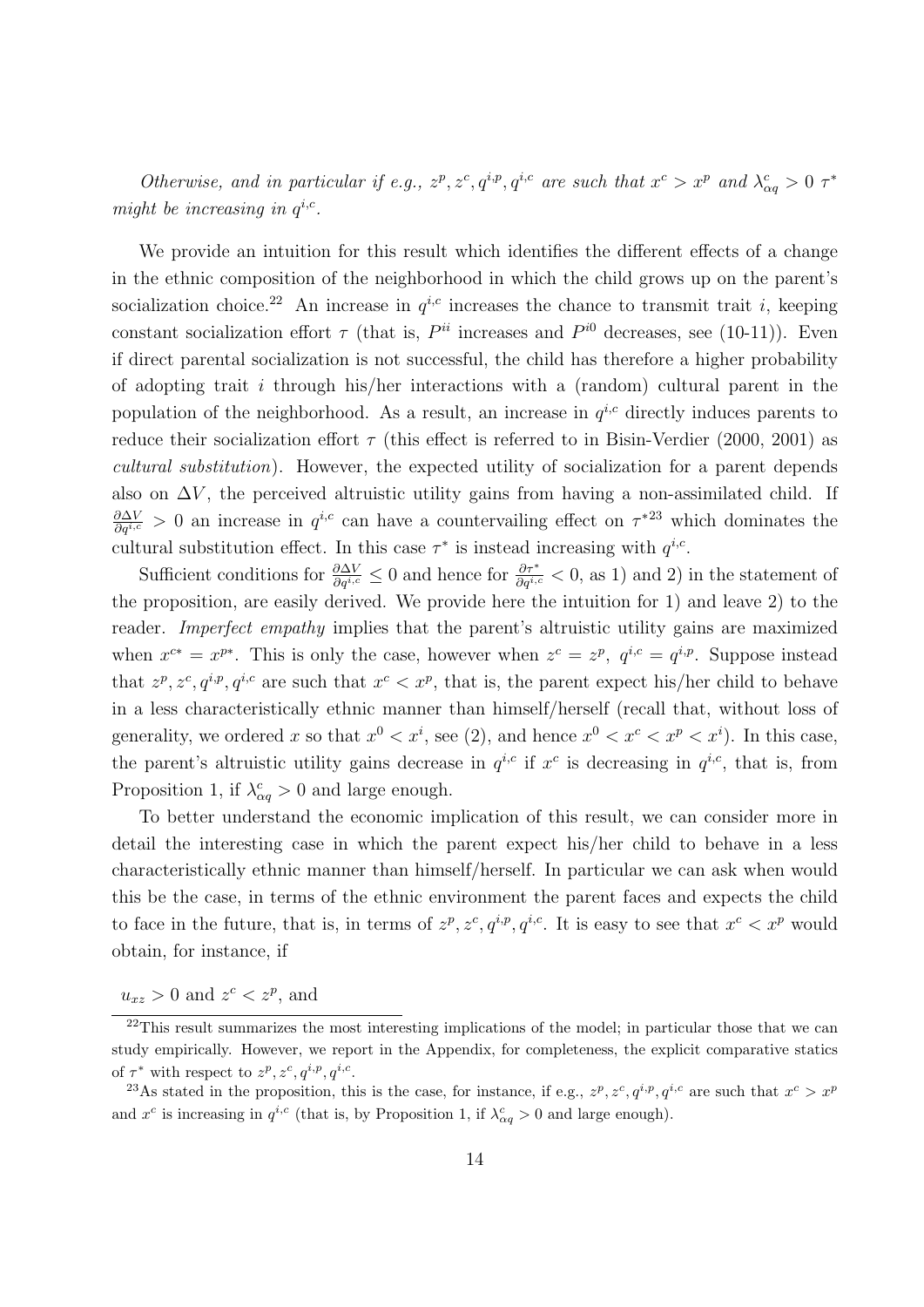$q^{i,c} \geq q^{i,p}$  (with  $\lambda_{\alpha q}^c > 0$ ).

In other words, parents' socialization effort is reduced the more segregated is the neighborhood in which children are raised, e.g., if children leave in more segregated neighborhoods than their parents were raised in (or in similar neighborhoods in terms of composition) and if parents expect for their children a less hostile environment than they have themselves experienced. This is the case, in particular, if preferences (the same for parents and children) are such that individuals react to an hostile environment accentuating his/her ethnic lifestyle and if identity and ethnic segregation act as substitutes in their identity formation choice problem.

We can also study the effects of a more hostile environment faced by parents when growing up,  $z^p$ , on their future socialization effort  $\tau^*$ . In fact  $\tau^*$  increases with  $z^p$  if and only if the parents' altruistic utility gain  $\Delta V$  increases with  $z^p$ .

#### **Proposition 4** Under our assumption,  $\tau^*$  is increasing in  $z^p$  if and only if  $u_{xz} > 0$ .

The intuition is straightforward. An increase in  $z^p$  has two effects on  $\Delta V$ . First, for any given anticipated behavior of the child  $x^{c*} > x^0$ , the utility gain  $u^i(x^{c*}, z^p) - u^i(x^0, z^p)$  of having him being successfully socialized to the ethnic trait is affected by a change of the environment  $z^p$ . As a matter of fact given that the child' behavior  $x^{c*}$  is always larger than the assimilated behavior  $x^0$ , this utility gain is increased if and only if behavior x and hostile environment z are complements in the utility function (ie.  $u_{xz} > 0$ ). On the other hand, an increase in  $z^p$ , if  $u_{xz} > 0$ , has also the effect to increase the parent's identity  $\alpha^p$ . As a consequence the psychological costs associated by the parent to his/her child's behavior  $x^{c*}$ are smaller and his/her perceived altruistic utility gains,  $\Delta V$  is again higher.

When we put the model to data, in the next section, we will document that socialization effort is in fact less intense in more segregated neighborhood. We will assume that parents and children have the same preferences and that (not without carrying over appropriate robustness analysis) the neighborhood in which parents have been raised is not too dissimilar in terms of ethnic composition than the neighborhood in which their children are raised. Under these conditions, we will document that individuals react to an hostile environment accentuating his/her ethnic lifestyle and that segregation induces less intense ethnic identity and socialization choices, other things equal.

These results when interpreted through our theoretical model suggest that, in our data, identity and ethnic segregation act as substitutes in the parents' identity formation choice problem and that ethnic preferences are reinforced in an hostile environment.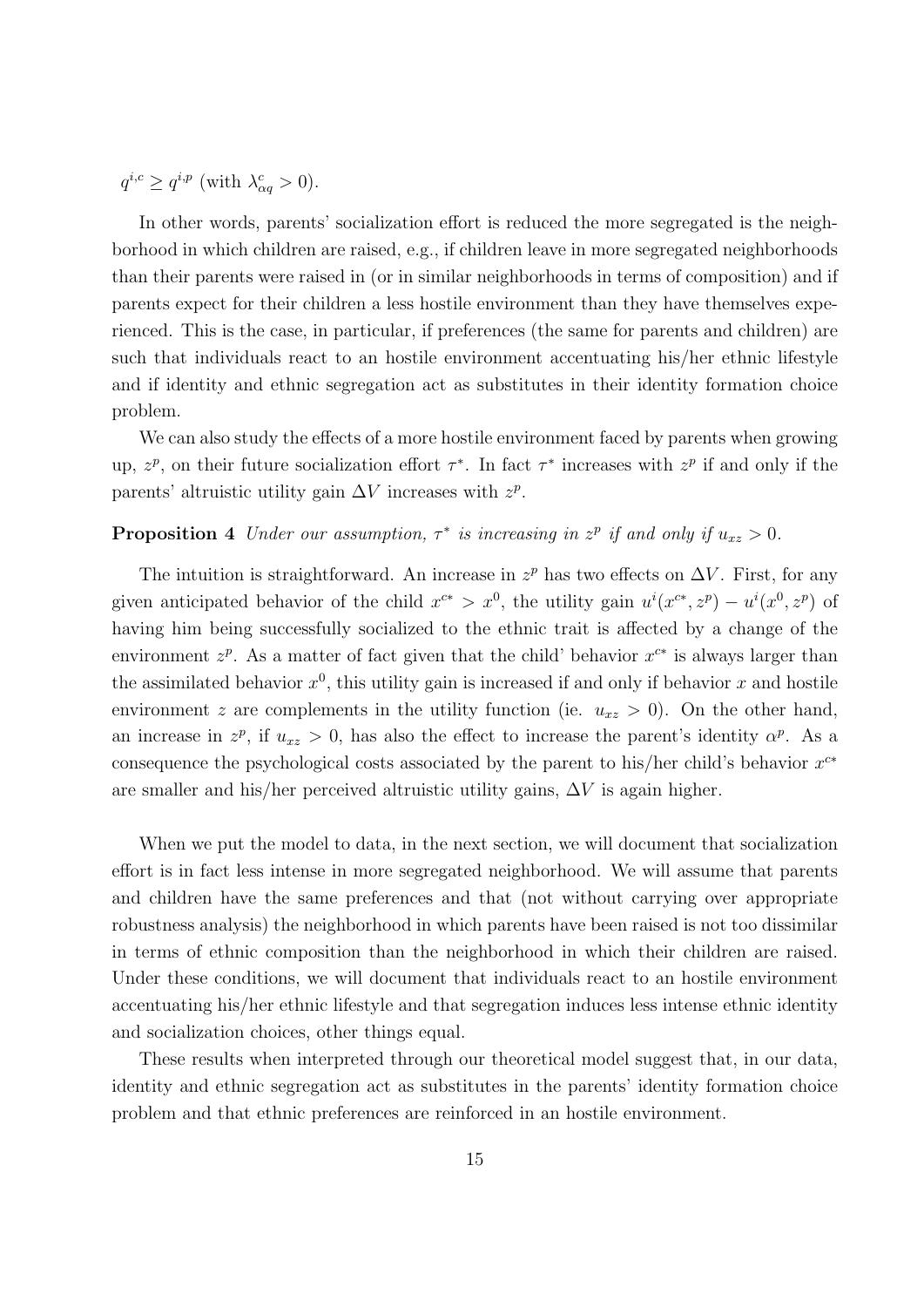### 3 Empirical analysis of socialization and assimilation

In this section we put our model to the data. Our objective is to uncover the main determinants of the process of ethnic assimilation and to assess their relative empirical relevance. In particular, we aim at providing a quantitative assessment of the relationship between neighborhood ethnic composition and socialization and identity formation.

Data. The scarcity of empirical work examining the importance of ethnic preferences on individual behavior is partly due to the limited information and sample sizes on cultural variables. Our analysis is made possible by the use of a unique UK data set, the Fourth National Survey of Ethnic Minorities (FNSEM), which was collected in 1993/94 by the Policy Studies Institute (PSI). FNSEM over-samples ethnic minority groups and explicitly acknowledges the heterogeneity within the non-white population where the ethnic population is composed of six groups (Caribbean, Indian, Pakistani, African-Asian, Bangladeshi, and Chinese).<sup>24</sup> It also contains detailed information about respondents' identification with their own ethnic group (e.g. attitudes towards inter-marriage, importance of religion and other aspects of individual's ethnic preferences) as well as variables aiming at capturing the heterogeneity within the non-white population in terms of individual, demographic, family and socio-economic characteristics (see Modood et al. 1997 for details). The data are merged with the 1991 Census in order to get valuable information of each individual's residential ward.<sup>25</sup>

The respondents in the survey are the generations of the parents. We do not have information about children after they have left the parents' residence. Consequently, we center the empirical analysis of our model on the identity choices and socialization decisions of the parents. In terms of our theoretical model, this analysis requires proxies for different key variables, notably for:  $(i)$  the ethnic composition of the neighborhood in which parents and children live when socialization effort is made,  $q^{i,c}$ , and the ethnic composition in the neighborhoods in which the parents were raised and formed their identity,  $q^{i,p}$ , (ii) the intensity of the parents' ethnic identity,  $\alpha^p$ , and their perceived altruistic utility gains  $\Delta V$ , (*iii*) the exogenous determinants of the parents' psychological costs of deviating from the majority's norms of behavior,  $z^p$ , (iv), the parents' socialization effort,  $\tau$ . Let us now discuss the different empirical proxies for these key variables.

(i) The ethnic composition of the neighborhood in which parents and children live,  $q^{i,c}$ ,

 $\frac{24}{24}$ For historical reasons Black Africans were not included. Furthermore, the survey only covers England and Wales.

<sup>25</sup>A UK Census ward contains on average 3,000-4,000 residents.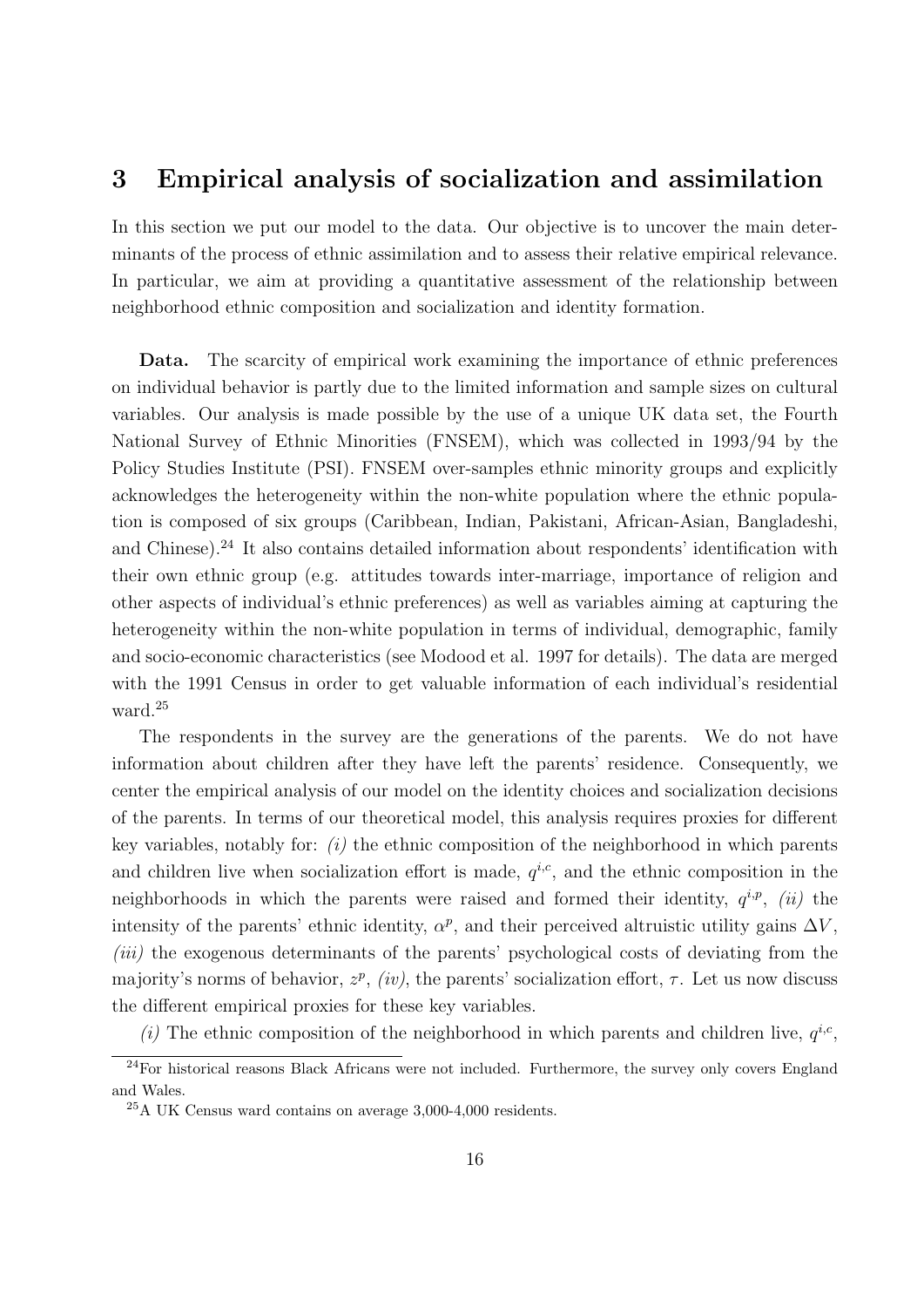is observed at the level of the residential ward from the 1991 Census data. It has been divided in seven classes,  $q^{i,c} \le 2\%$ ,  $2\% < q^{i,c} \le 5\%$ ,  $5\% < q^{i,c} \le 10\%$ ,  $10\% < q^{i,c} \le 15\%$ ,  $15\% < q^{i,c} \leq 25\%$ ,  $25\% < q^{i,c} \leq 33\%$ ,  $q^{i,c} \geq 33\%$ . As usual, the mean value of each interval is used in the regression analysis. Unfortunately, the data contain no information regarding the neighborhood in which parents have been raised and have formed their identity,  $q^{i,p}$ . We therefore proxy  $q^{i,p}$  with  $q^{i,c}$ .

(ii) The intensity of the parents' ethnic identity,  $\alpha^p$  and their perceived altruistic utility gains,  $\Delta V$ , are distinct in the theoretical analysis. Other things equal, however, they are positively related (see equation (15)). Unfortunately, they cannot be separately proxied for in the data. We therefore proceed using two alternative proxies for both  $\alpha^p$  and  $\Delta V$  (and we generally refer to them as measures of identity). The first proxy, denoted by  $\Delta V_1$ , is derived from the responses to a direct question about the importance of ethnic identification. In fact, in the FNSEM, the interviewees were asked if they agreed or disagreed and if so, whether strongly or just a little, with the statement: "In many ways, I think of myself as [respondent's ethnic group]". Over 80% of each group either agreed strongly or agreed that they thought of themselves in terms of their own ethnic group, revealing that there is a strong sense of ethnic identity amongst minority groups.

The second proxy,  $\Delta V_2$ , is instead a multidimensional measure constructed following the standard approach in the sociological literature to derive quantitative information on sensitive topics, such as delinquency or tobacco, alcohol and drug usage using qualitative answers to a battery of related questions. The FNSEM contains a number of questions providing information on different dimensions of identity, in particular importance of religion, attitudes towards inter-marriage and the relevance of ethnicity in influencing the kind of school that people want for their children. The precise questions are the following ones: "Is religion to the way you live your life not at all important, not very important, fairly important or very important?"; "If a close relative were to marry a white person would you not mind, mind only a little, mind, mind very much?"; "Is ethnicity in choosing a school for an eleven-years old child of yours not important, not very important, fairly important or very important?" and "If the available schools were similar in other ways, what proportion of one's ethnic group would you like in your children's school?", with possible answers: no preference, fewer than a half, about a half, more than a half. On the basis on this information, a summated index is calculated for each respondent.<sup>26</sup> The Crombach– $\alpha$  measure is then

 $^{26}$ It ranges from 1 to 4 with mean and standard deviation equal to 3.52 and 0.69 respectively. We preserve the 1 to 4 scale of the original questions by coding the index in four categories (1 to 4). The results using the index as a continuous variable remain, however, qualitatively unchanged.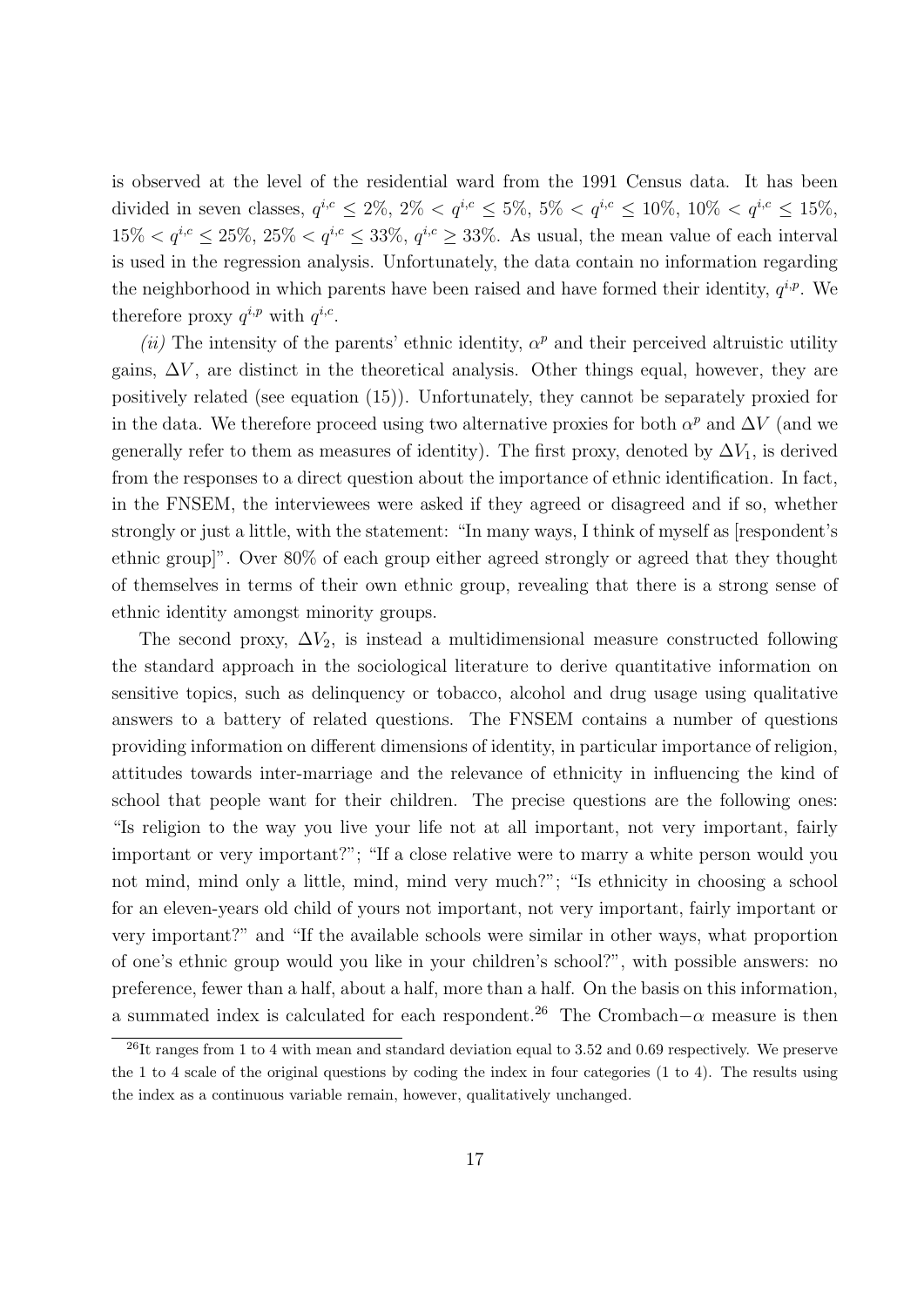used to assess the quality of the derived variable. In our case, we obtain an  $\alpha$  equal to 0.82  $(0 \le \alpha \le 1)$  indicating that the different items incorporated in the index have considerable internal consistency.

*(iii)* Information on whether the parent has been harassed or discriminated for racial or ethnic reasons is used to indicate personal experiences, that have an exogenous effect on the identity formation,  $z^p$ . More specifically, to construct  $z^p$ , we use whether the individual has been a victim of serious or light racial harassment (i.e., whether he/she has been attacked or had their property damaged for reasons related to race or religion or simply insulted ), whether he/she has experienced racial discrimination in getting a job and how many times, whether he has ever had language-related problems at work (e.g. difficulty in getting a job or over pay, health and safety or the union).

(iv) Parental socialization effort,  $\tau$ , is measured using a dummy variable taking value one if the respondent is married with a person of her/his own ethnic group and zero otherwise.<sup>27</sup> It has been extensively documented in fact that interracial marriage is typically considered as a sign of inclination toward cultural assimilation (see, in particular, Al-Johar, 2005; Qian, 1999; Meng and Gregory, 2005; Tucker and Mitchell-Kernan, 1990) and that marriage choices are at least in part determined by parents' preferences to socialize their children to their own (the parents') trait (see Bisin, Topa, and Verdier, 2004, and the evidence cited in Bisin and Verdier, 2000).

Excluding the individuals with missing or inadequate information on our target variables, we obtain a final sample of 3,420 individuals. Table 1 contains summary statistics on our key variables.

#### [Insert T able 1 here]

Table 2 reports simple correlation coefficients between racial and ethnic personal experiences,  $z^p$  and the ethnic composition of the residential neighborhood,  $q^{i,c}$ . Although the correlations are low, it is interesting to note that most of the values are negative. This indicates that episodes of harassment and discrimination tend to have relatively higher frequency in mixed neighborhoods, i.e. when  $q^{i,c}$  decreases.

#### [Insert Table 2 here]

<sup>&</sup>lt;sup>27</sup>The empirical analysis has also been performed using information on the frequency of attendance to religious services as an alternative proxy of socialization effort. The results remains qualitatively unchanged.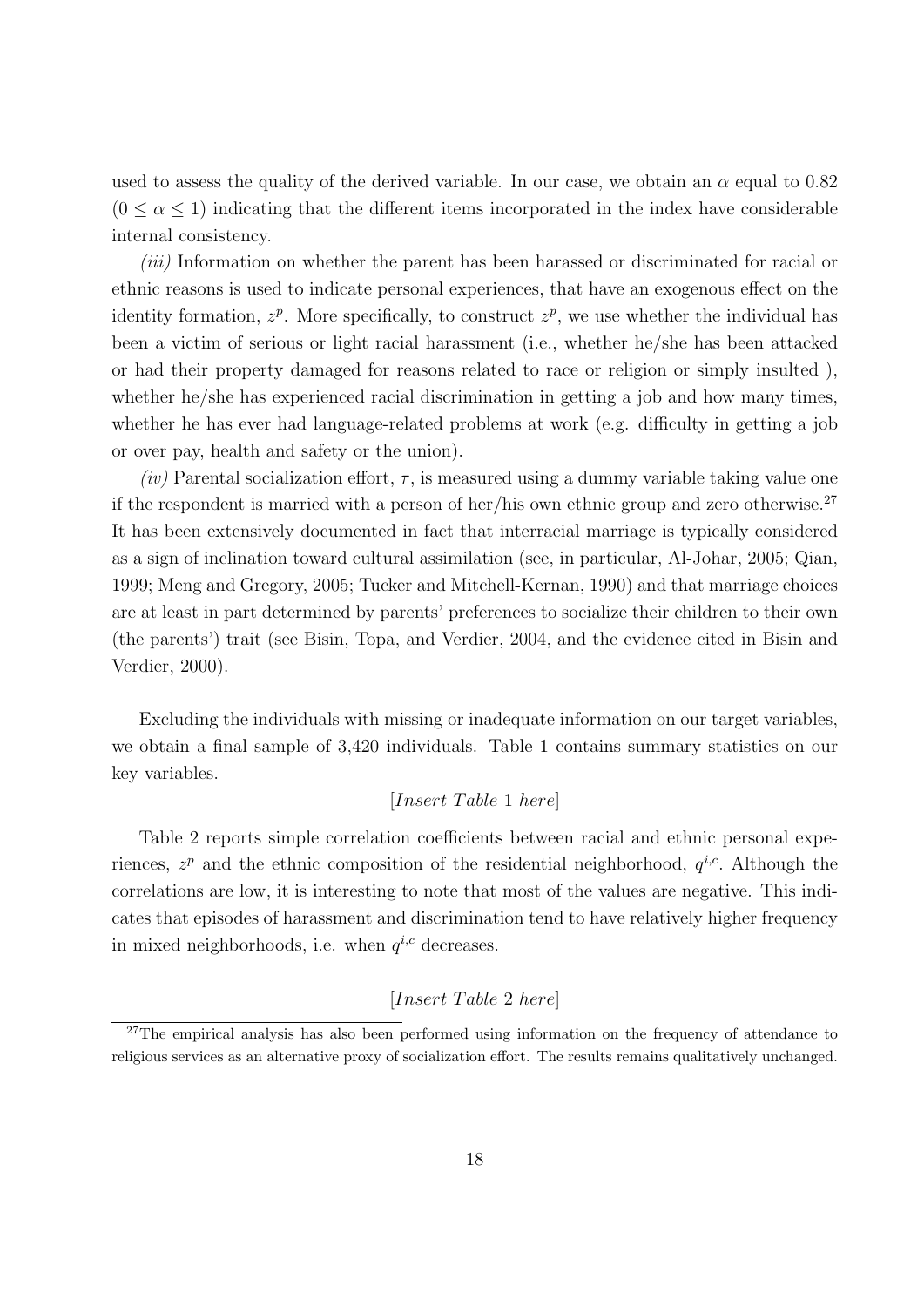Empirical strategy The first prediction of the theoretical model we study empirically is the parents' socialization decison (equation (14)):

$$
\tau = \left(1 - q^{i,c}\right) \Delta V.
$$

While we can estimate this equation directly with our data, a correct identification of the effects is more delicate. First of all, we need to account for the possibility that  $q^{i,c}$ is endogenous. For instance, whether a marriage is homogamous (which proxies for  $\tau$  in our analysis) can in principle affect where the family resides. Furthermore, the respondents might have chosen a specific ward to reside in, before marriage, so as to facilitate the search for a spouse of the same ethnic group. To address this issue we will restrict the sample to a subset of respondents who are arguably "constrained" on where they live.

A second econometric issue in the estimation of equation (14) is the possible endogeneity of  $\Delta V$ . Whether a marriage is homogamous can also affect the preferences of the parents, and in particular the intensity of their ethnic identity. To this end we proceed by instrumenting  $\Delta V$ . In this respect, the theoretical model directly suggests  $z^p$  as an appropriate instrument. In fact,  $z^p$  affects  $\tau$  only through its effect on  $\alpha^p$  and therefore on  $\Delta V$ .<sup>28</sup>

Furthermore, estimating the relationship between  $\Delta V$  (and  $\alpha^p$ , recall they cannot be proxied separately) and  $z^p$  and  $q^{i,p}$  is of interest by itself as an analysis of the determinants of identity.

We proceed as follows. In Section 3.1 we obtain a first quantitative evaluation of the impact of  $(1 - q^{i,c}) \Delta V$  on the socialization effort  $\tau$  by performing a straight estimation of equation (14). By doing so, we ignore the endogeneity problem associated to the identity choice  $\Delta V$ . In Section 3.2, we then present an estimate of this effect obtained from the two-stage instrumental variable approach, which is grounded on the theoretical model. Specifically, we first estimate the likelihood to have a strong identity identity  $\Delta V$  using  $z^p$  as an instrument. Then, using the estimated value of  $\Delta V$  denoted by  $\Delta V$  from the first stage, we evaluate the impact of  $(1 - q^{i,c})\,\Delta V$  on  $\tau$ . In this analysis we use the whole sample of respondents. In Section 3.3, however, we deal with the endogeneity of  $q^{i,c}$  by restricting the sample, as already noted, to a subset of the agents whose residential location is arguably exogenous.

 $^{28}$ This is formally apparent from (14) and (15) as well as from the first order conditions of the parents identity choice problem, (8-9).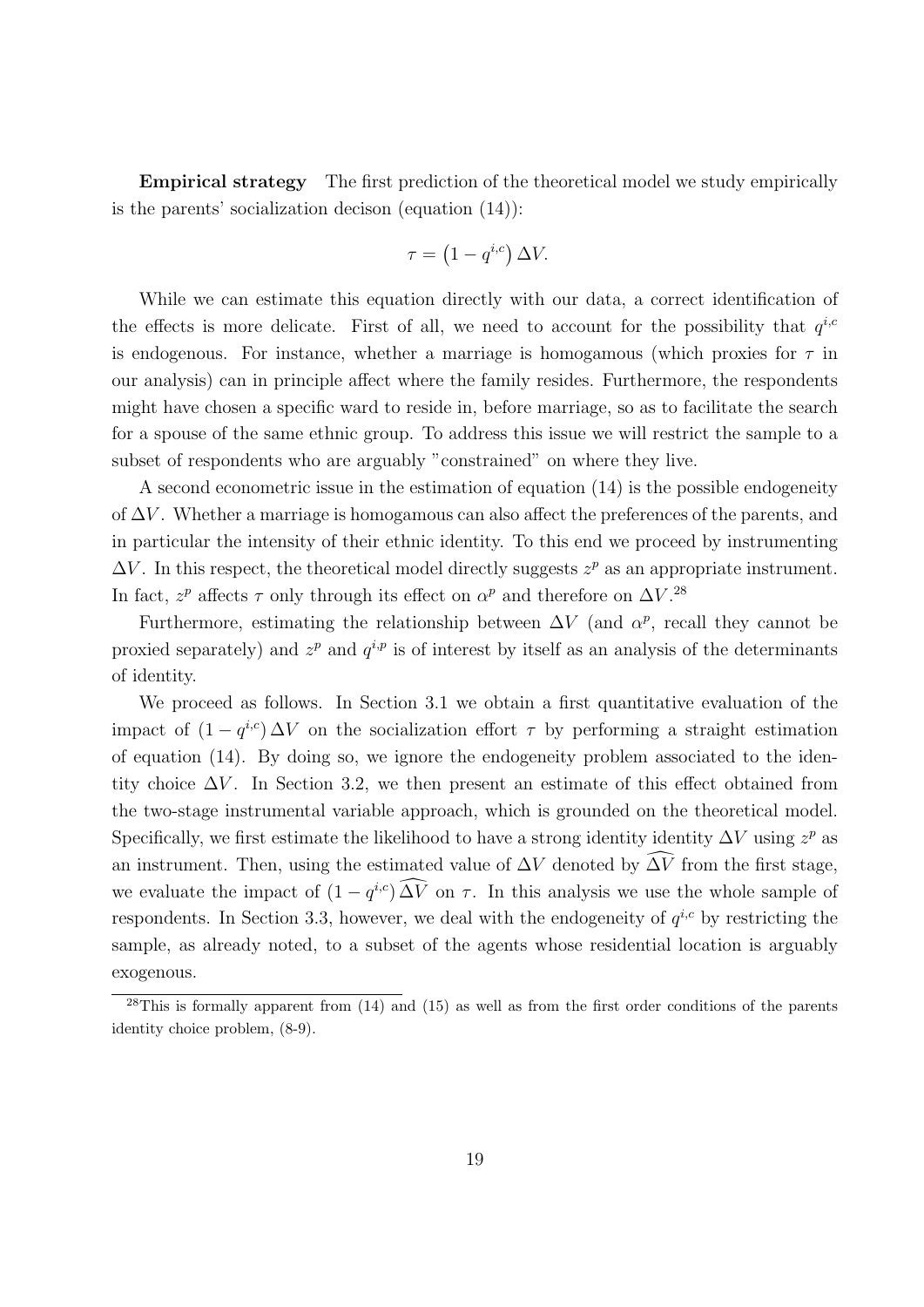#### 3.1 The direct estimation results

We first directly estimate equation (14) ignoring the endogeneity issue stemming from the parents' identity choice. Specifically, we consider the following regression model:<sup>29</sup>

$$
\tau = a(1 - q^{i,c})\Delta V + \sum_{m=1}^{M} \beta_m y_m + \epsilon,\tag{16}
$$

where  $y_m$  (for  $m = 1, ..., M$ ) is a set of M control variables accounting for individual, family and residential neighborhood characteristics, and  $\epsilon$  is a random error term. Our theoretical analysis predicts the parameter a to be positive. Precise definitions of the control variables used can be found in Appendix 3. Table A1 contains our sample descriptive statistics.

Table 3 reports the probit estimation results of model (16), where only a set of basic controls is added (sex, age, education, household income and ward unemployment rate). The first three columns (estimated coefficients, marginal effects and p−values respectively) refer to the model specification where the first proxy for identity,  $\Delta V_1$ , is used, whereas the last three columns contains the results based on the adoption of the alternative proxy  $\Delta V_2$ . It appears that the estimated coefficient  $\hat{a}$  is as expected positive and highly significant regardless of the proxy adopted, indicating that the effect of individual identity on the probability of homogamy depends on the neighborhood ethnic composition. When the marginal effects of identity for different levels of  $(1-q^{i,c})$  are calculated (bottom panel in Table 1), we find that the (positive) impact gets larger in magnitude (with increasing levels of statistical significance) the lower is  $q^{i,c}$ , i.e. the more the individual ethnic group is in minority. For instance using  $\Delta V_1$ , a marginal increase in identity,  $\Delta V_1$ , increases the probability of homogamy by 0.17% when  $q^{i,c}$  is roughly greater than 25%, and the effect rises by roughly 50% (+0.25%) when  $q^{i,c}$  is lower than 5%. These results are robust with respect to alternative proxies of identity, i.e. they are qualitatively the same and comparable in magnitude (only showing slightly higher effects) when using  $\Delta V_2$ .

$$
[Insert\ Table\ 3\ here]
$$

#### 3.2 The two-stage estimation results

We now proceed with the two-stage instrumental variable estimation procedure. In the first stage, we estimate the impact of  $q^{i,p}$  and  $z^p$  on  $\Delta V$ . Recall however that we do not observe

 $29$ We do not add an index for individual observations to save on notational complexity.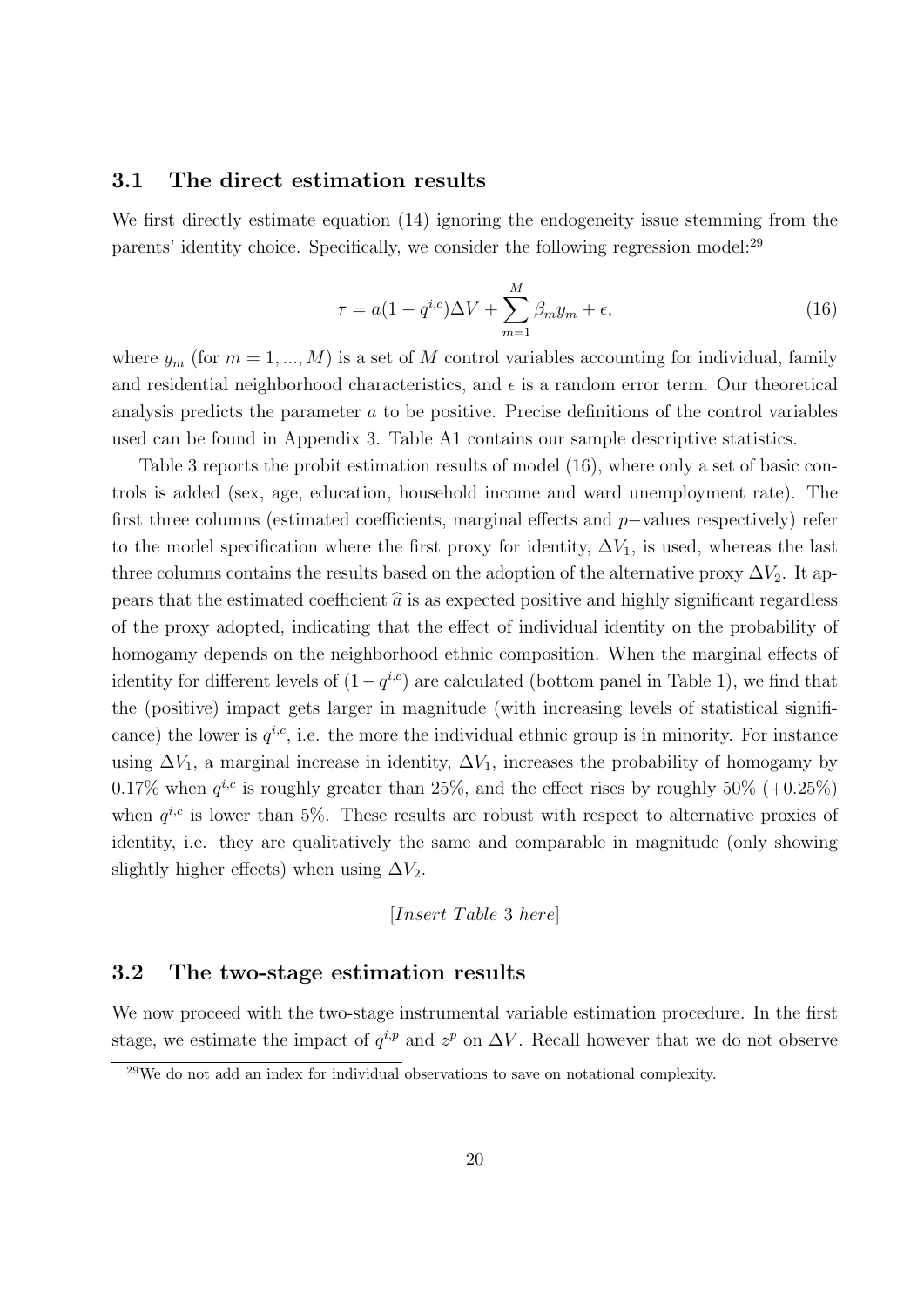$q^{i,p}$  and we proxy it by  $q^{i,c}$ .<sup>30</sup> In particular, in the first stage we estimate the following regression model

$$
\Delta V = \delta q^{i,p} + \sum_{l=1}^{L} \gamma_l z_l^p + \sum_{m=1}^{M} \beta_m y_m + u,
$$

where  $y_m s$  are the controls for individual, family and residential neighborhood characteristics (as in model (16), see Appendix 3 and Table A1), and u is a random error term. The vector of instruments  $z_l^p$  $\ell_l^p$  (for  $l = 1, ..., L$ ) collects personal negative race-related experiences of an individual and it includes seven variables  $(L = 7)$ , e.g., racial harassment episodes, personal attacks due to race or religion, job discrimination. They are detailed in Appendix 3 (see Table 1 for our sample descriptive statistics). It is reasonable to postulate that these experiences do not affect the probability of homogamy other than through their effects on the development of the individual identity. Using a likelihood ratio test, we find in fact that we cannot reject the hypothesis that the chosen exclusion restrictions are valid.

We perform the analysis for both proxies of identity  $\Delta V_1$  and  $\Delta V_2$ . In other words, we use as dependent variable an ordered response variable capturing the individual's importance of ethnic identification obtained using the responses to a direct question about ethnic identity (i.e.  $\Delta V_1$ ) or using the indirect information about different dimensions of identity (i.e.  $\Delta V_2$ ). A standard ordered probit estimator is adopted to predict the probability to have a strong preference for his/her ethnic group (i.e. to be in the last category in both proxies). In addition to an extensive set of individuals' observable characteristics (i.e., education, age, sex, fertility choices, health conditions, employment status, job qualification, macro-region of residence and year of arrival in UK), we gradually introduce in the control vector variables aiming at capturing the influence of the social environment (family, friends, neighbors) and workplace using the language typically spoken in the family, with friends and work. Differences in income and wealth across individuals are accounted by the inclusion of household income, household bedrooms per component and household house ownership. We also include the ward unemployment rate and the ward percentage of car owners. Observe that these controls are also used at the second stage, allowing these variables to have a different impact on different outcomes.

The first stage estimation results for the model specification including the more extensive set of controls are contained in Table 4 (the first two columns concern the first measure of

<sup>30</sup>To assess the robustness of our results to this proxy, we have reproduced our empirical analysis on the restricted sample containing only families in which parents and grand-parents live together. We expect this sub-sample to contain a large fractions of parents who have not moved after marriage, for whom, therefore,  $q^{i,p} = q^{i,c}$ . Results in this sub-sample are not qualitatively different.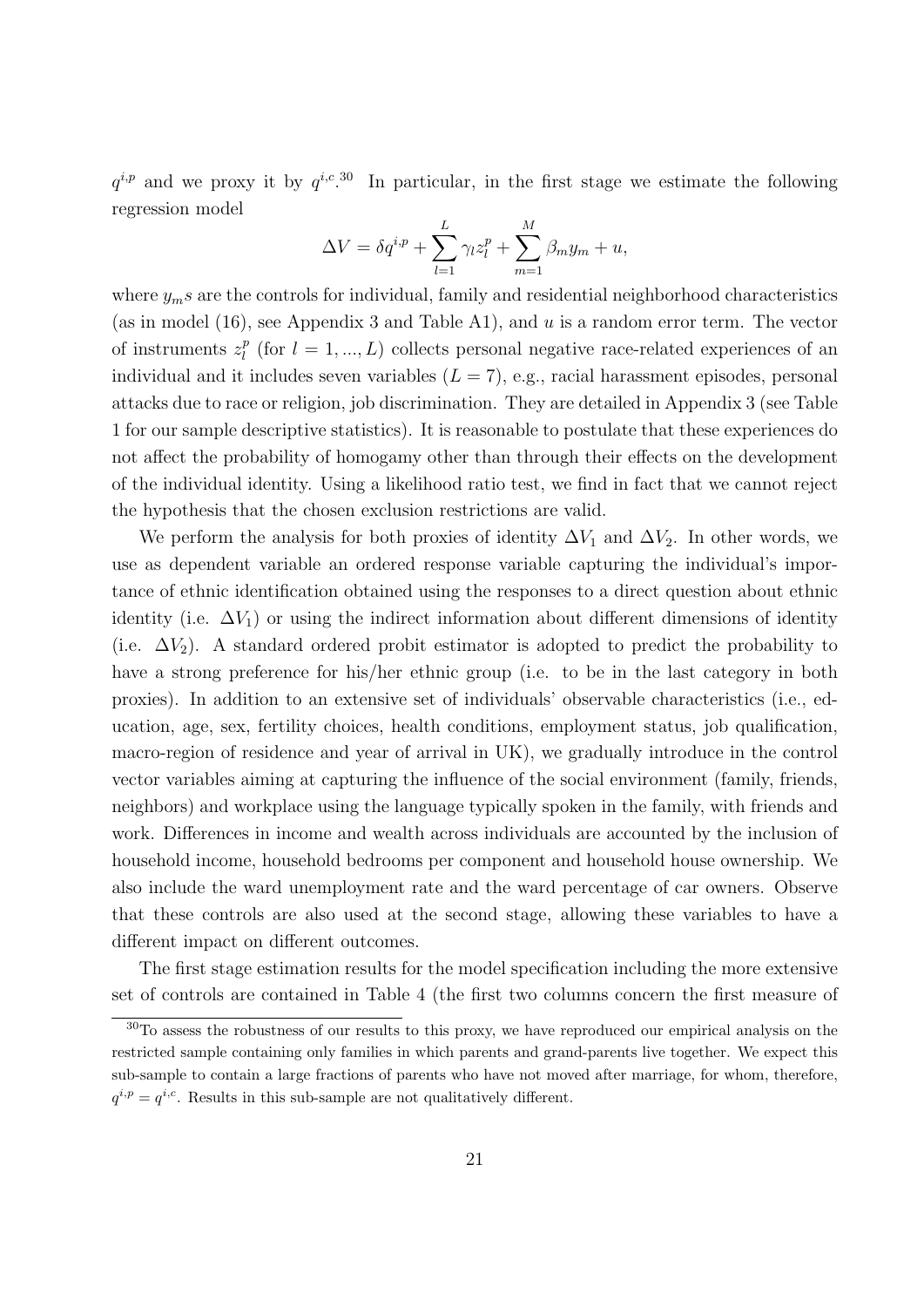identity  $\Delta V_1$ , while the last two columns are for the second measure, namely  $\Delta V_2$ ). It can be seen that the directions of the effects of the instruments are the same for both proxies and this is in line with the expectations.<sup>31</sup> Observe that a higher density of own ethnic group people in the ward,  $q^{i,p}$ , is not associated with stronger ethnic identity. It shows a negative effect regardless of the proxy of identity, although it is statistically significant only when using the first proxy  $\Delta V_1$ .

#### $[Insert\ Table\ 4\ here]$

In the second stage of our instrumental variable estimation procedure the predicted level of ethnic identification is used in the estimation of the socialization equation (14) (model  $(16).<sup>32</sup>$  A standard probit estimator is employed. The estimation results for the model specification including the more extensive sets of controls are contained in Table  $5^{33}$  This table has the same structure as Table 3, i.e. the first and last three columns contain the results using the (predicted) values of the first  $(\Delta V_1)$  and second  $(\Delta V_2)$  proxy for identity respectively.

The estimated effects of the control variables are in line with the expectations. For instance, being uneducated or having any kind of British qualification decreases the probability of homogamy whereas, on the contrary, having been educated in a foreign country has a positive impact (although not statistically significant). A positive and significant effect is also found if the respondent lives away from his/her parents or, on the other hand, if there is a strong parental presence (i.e. high frequency of parental visits). Being female and having children increase the probability of homogamy whereas household income seems to decrease this likelihood. We also find that speaking English at home with older people, probably happening in less conservative families, as well as speaking English in the workplace, suggesting a mixed working environment, decrease the probability of homogamy.

<sup>&</sup>lt;sup>31</sup>Chi-squared tests confirm that the estimated coefficients of the instruments are jointly different from zero in both model specifications.

 $32$ The first step residuals, i.e., the differences between actual ethnic identities and the first step predictions are incorporated in the second-stage model.

<sup>&</sup>lt;sup>33</sup>Because we use a generated variable, the variance-covariance matrix estimate of the second stage needs to be adjusted (see Wooldridge, 2002, p. 116). Using non-linear models (both in the first and second stage), the adjusted standard error estimates have no closed-form formula (Wooldridge, 2002, p.44). We report the unadjusted ones. However, the results based on bootstrapping 200 replications present slightly lower t−statistics, but they remain qualitatively unchanged. Also, the estimation results obtained using linear probability models (that allows us to adjust the standard errors using a closed-form formula) are roughly the same and qualitatively unchanged.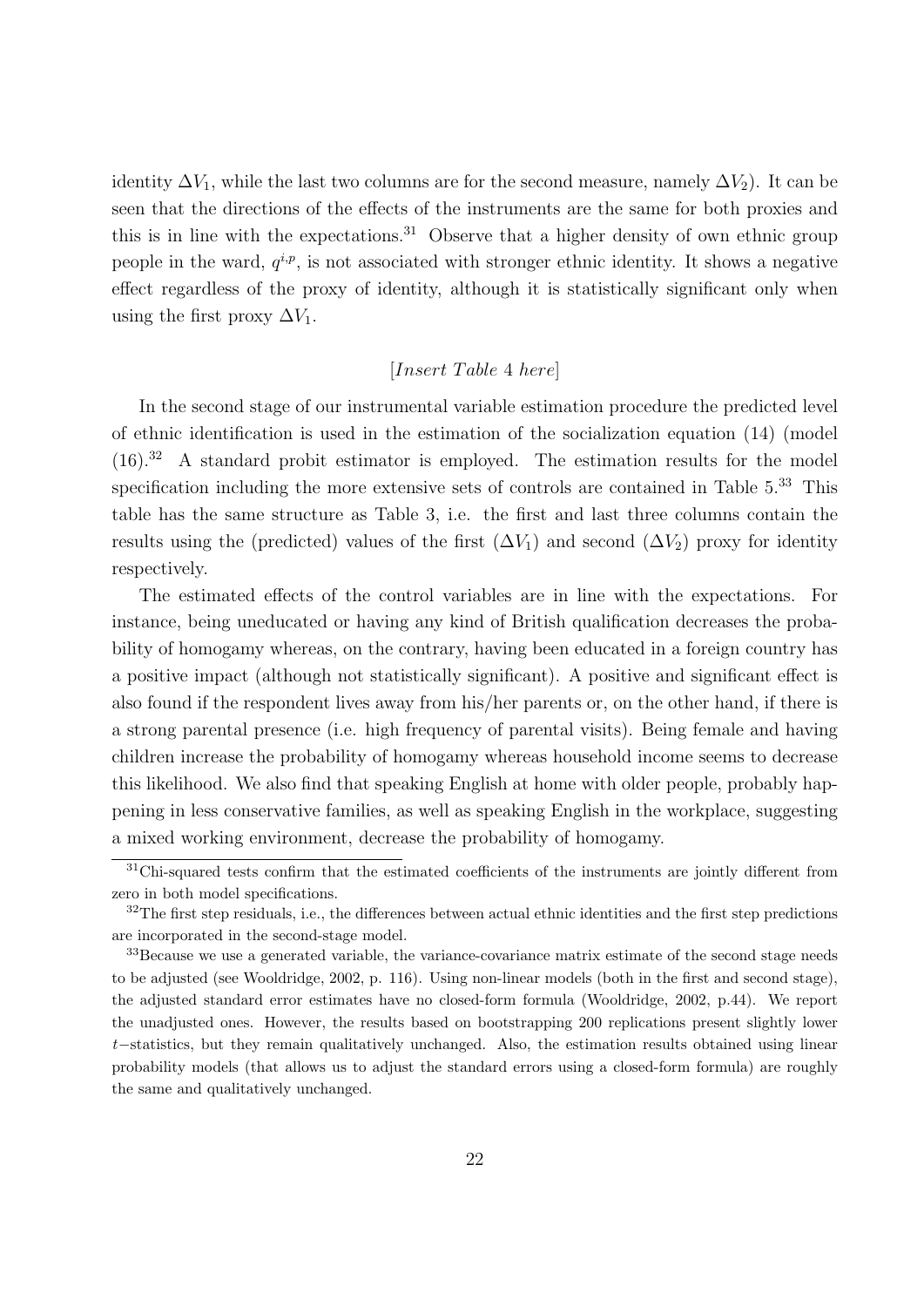Let us now focus on our target variable, namely identity and let us investigate whether the basic results of the impact of identity on the probability of homogamy contained in Table 3 still hold once the effects of other confounding factors and endogeneity issues likely to affect the identity variable are taken into account (Table 5). Similarly to Table 3, Table 5 reports in the bottom panel the marginal effects of identity for different levels of  $(1 - q^{i,c})$ . The evidence collected in Table 3 is confirmed and the results are qualitatively the same. The effects are only higher in magnitude, showing a more marked pattern across different levels of  $(1 - q^{i,c})$ . Indeed, the increase in the probability of homogamy following a marginal increase in identity,  $\Delta V$ , at the observed increasing levels of  $q^{i,c}$  raises from roughly 2% to roughly 4% when using  $\Delta V_1$  and from about 3.5% to about 6.5% when using  $\Delta V_2$ .

#### $[Insert\ Table\ 5\ here]$

To summarize the results of the empirical analysis as a whole it is useful to refer to Propositions 1-4. The theoretical results contained in the propositions identify the different (often possibly countervailing) effects of ethnic composition and personal experiences,  $q^{i,c}$ and of  $z^p$ , on identity and socialization,  $\alpha^p$  and  $\tau$ . Recall that in the empirical analysis we consider  $\Delta V$  as a proxy for identity  $\alpha^p$ .

Consider first of all the effect of  $q^{i,c}$  on  $\Delta V$  (and  $\alpha^p$ ) and  $\tau$ . In this respect, in the empirical analysis we find evidence that living in a ward with a higher percentage of own ethnic minority group,  $q^{i,c}$ , is associated with a lower identity,  $\Delta V$ . This relationship is represented in the upper portion of Figure 2. In the range of ethnic compositions we observe in the data, the predicted probability of having a strong identity when using  $\Delta V_1$  (measured as the probability of reporting the highest allowed value of ethnic identity in the survey) goes from roughly 0.60 to 0.42, respectively, in mixed and segregated neighborhood (we take the average (predicted) probability for each observed level of  $q^{i,c}$ ). The use of our alternative measure of identity,  $\Delta V_2$ , leads to a very similar range of (average) predicted values (from about 0.58 in mixed neighborhood to about 0.39 in segregated neighborhoods).<sup>34</sup>

Furthermore, we document that, in terms of our model, socialization (as measured by the homogamy rate  $\tau$ ) declines with segregation both due to the cultural substitution effect and due to the effect of segregation on identity. The combined effect of  $q^{i,c}$  on  $\tau$  is represented in the lower portion of Figure 2, which plots the total contribution of identity to homogamy as a function of ethnic composition depurated of the effects of the controls, that is,  $\hat{\tau} =$  $\hat{a} (1 - q^{i,c}) \Delta V$  in the notation of equation (16).<sup>35</sup> When identity is proxied by  $\Delta V_1$ , the

<sup>&</sup>lt;sup>34</sup>These conclusion however depends on our proxying  $q^{i,p}$  with  $q^{i,c}$ .

<sup>&</sup>lt;sup>35</sup>As before, we consider the average estimated  $\tau$  for each level of  $q^{i,c}$ .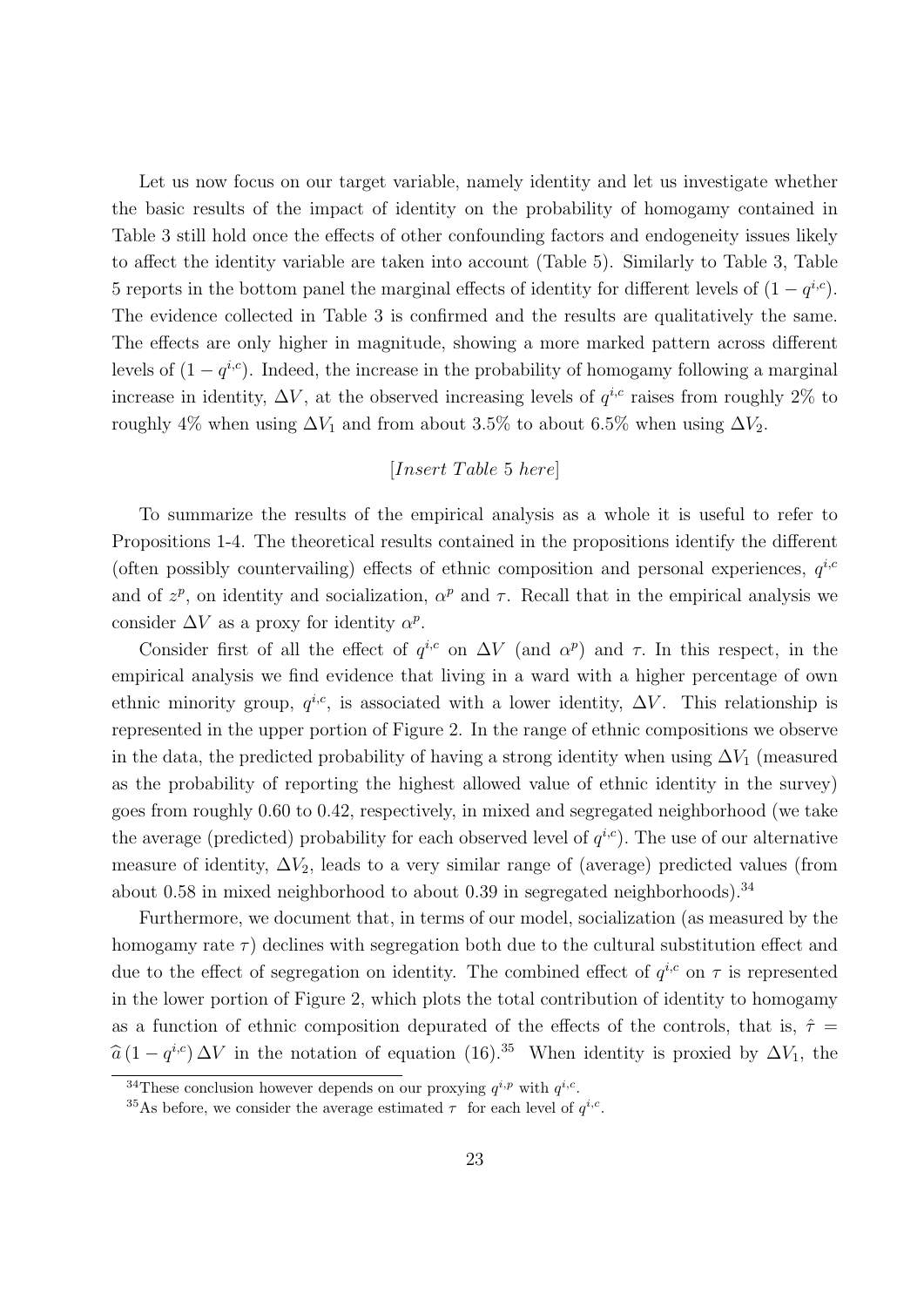contribution of identity to homogamy reduces by more than a half going from mixed to segregated neighborhood (i.e., from nearly 0.22 to 0.10 respectively). The range of the effects is even wider and higher in magnitude with the alternative measure of identity,  $\Delta V_2$ , going from about 0.48 to about 0.23, respectively, in mixed and segregated neighborhood.

#### $[Insert \, Figure \, 2 \, here]$

Our empirical analysis also documents a positive dependence of identity,  $\alpha^p$ , on the negative racial and ethnic personal experiences,  $z^p$ . This effect might exacerbate the effects of mixed neighborhoods on identity formation and socialization. In mixed neighborhoods, in fact, we find that episodes of light harassment and all types of episodes of discrimination tend to have relatively higher frequency (see Table 2).

#### 3.3 Endogeneity of location choices

Because of the possible endogeneity of location choice, in order to obtain unbiased results in our context, we should be able to rule out the possibility that individuals decide to reside in a ward for ethnicity-related issues.

Unfortunately our data source does not provide a direct question on the reasons underlying the location of individuals in a given neighborhood. However, the questionnaire asks the individuals their judgment on the quality of the residential area in terms of ethnic composition and whether, given a location choice, they would prefer to move or to stay in the area. We therefore select a sub-sample of respondent composed of individuals  $i)$  who state that the neighborhood in which they reside is "poor" for "being with other people of their own ethnic group" but nonetheless declare they they do not wish to move; and individuals  $ii)$  who state that the neighborhood in which they reside is "good" for "being with other people of their own ethnic group" but nonetheless declare they they do wish to move. These two groups contain the individuals for whom, in our interpretation, the choice of the residential neighborhood is likely to be exogenous with respect to their concerns about the ethnic composition of the neighborhood. Consider indeed, for example, the individuals belonging to the group in  $i$ ). If their residential choice is driven by their concerns about ethnicity-related issues, they should have declared to prefer to move out in order to search for more satisfactory neighborhoods in terms of ethnic composition. The fact that they say that they prefer to stay in that neighborhood signals that other reasons are driving their location choice, such as budget constraint, distance to jobs, availability of local services or other amenities, quality of accommodation, their concerns about their children's education,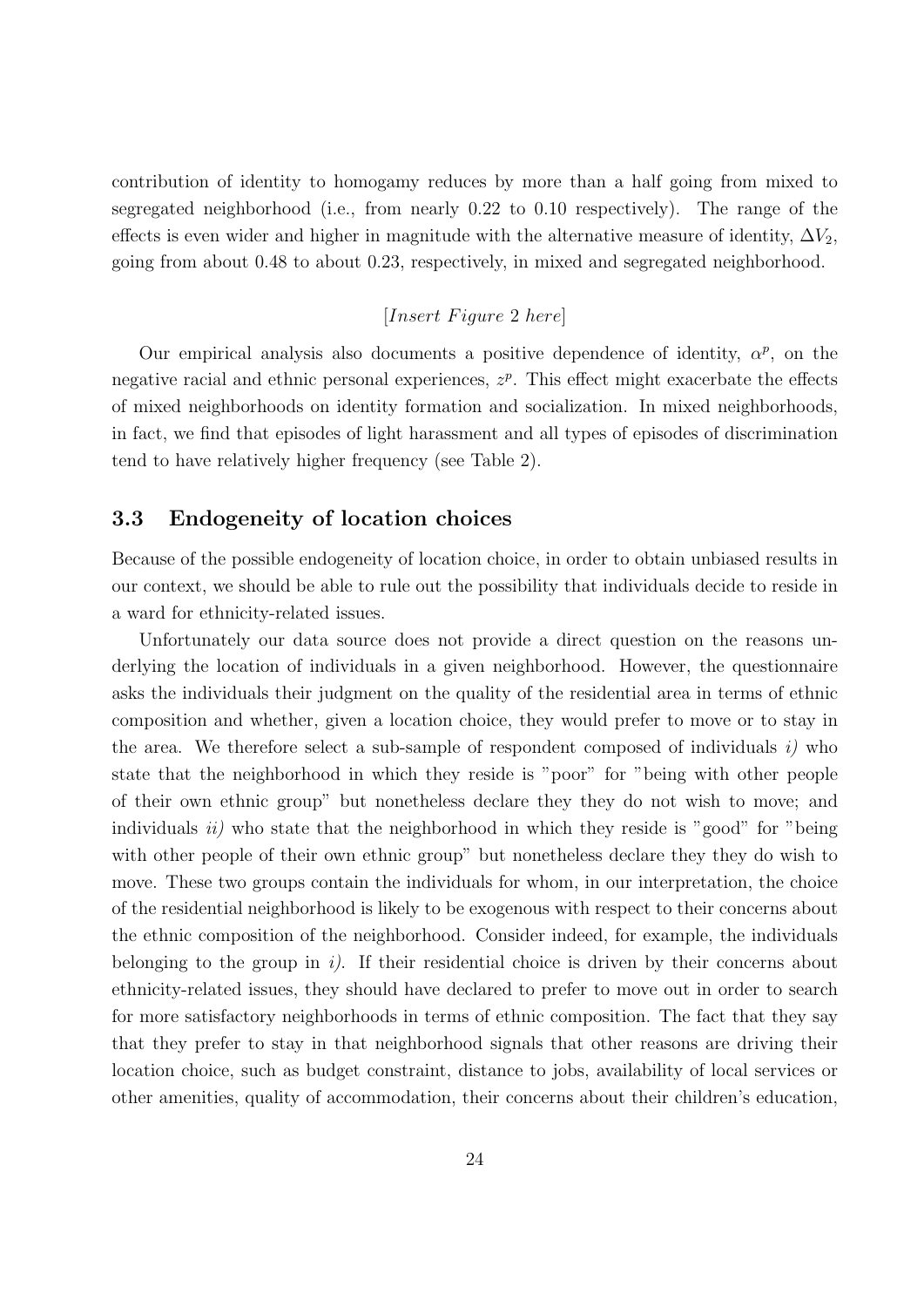closeness to parents or other family reasons. A similar reasoning applies for the individual belonging to the group in  $ii$ ).

Thus, in order to check whether our evidence is driven by endogeneity issues stemming from the individuals' residential location choices, we run our analysis on these two subsamples. Unfortunately, because detailed questions about opinions and residential area are not asked to the same people,  $36$  the direct question about the importance of ethnic identification (from which  $\Delta V_1$ , is derived) is not in the questionnaire of the people in our two sub-samples. Thus, we use in our analysis as a measure of ethnic identity only the indirect information about different dimensions of identity (i.e.  $\Delta V_2$ ). We display in Table 6 the marginal effects of identity on the probability of homogamy for different levels of  $(1 - q^{i,p})$ derived from the second stage results when the analysis is run on the two different subsamples.<sup>37</sup> It appears that the results are not different across sub-samples and from the ones referring to the whole sample (Table 5, bottom panel). Thus, the endogeneity of location choices does not seem to be a major concern in our analysis.

#### [Insert Table 6 here]

As a consequence of the stringent requirements of our sub-samples selection, this exercise is affected by small sample sizes (roughly 330 and 510 individuals in the two groups respectively). Nevertheless, it contributes to gain confidence in the empirical test of our model by providing a robustness check on difficult issues to tackle empirically.

# 4 Is Muslim identity different?

Many recent ethnic riots in Europe have concerned predominantly Muslim populations. This is the case, for instance, of the riots in England in 2001 and in France in 2005, cited in the Introduction. A large debate has consequently spurred in the press about the alleged specificity of Muslim immigrants with regards to the strength of their identity and their (lack

<sup>&</sup>lt;sup>36</sup>In the FSEM sample design, in each ethnic minority household, up to two adults were selected at random to answer questions about themselves. Because the number of questions to be asked would have made the interview too long if everybody had been asked all of the possible questions, two versions of the questionnaire were used. They contain different level of detail on the different topics. In single adult households, the questionnaire was assigned at random.

<sup>&</sup>lt;sup>37</sup>The complete list of both first and second stage results on all the control variables and for the two sub-samples is not reported here for brevity. The results remain qualitatively the same to the ones for the whole sample and very similar across sub-samples. They are available upon request.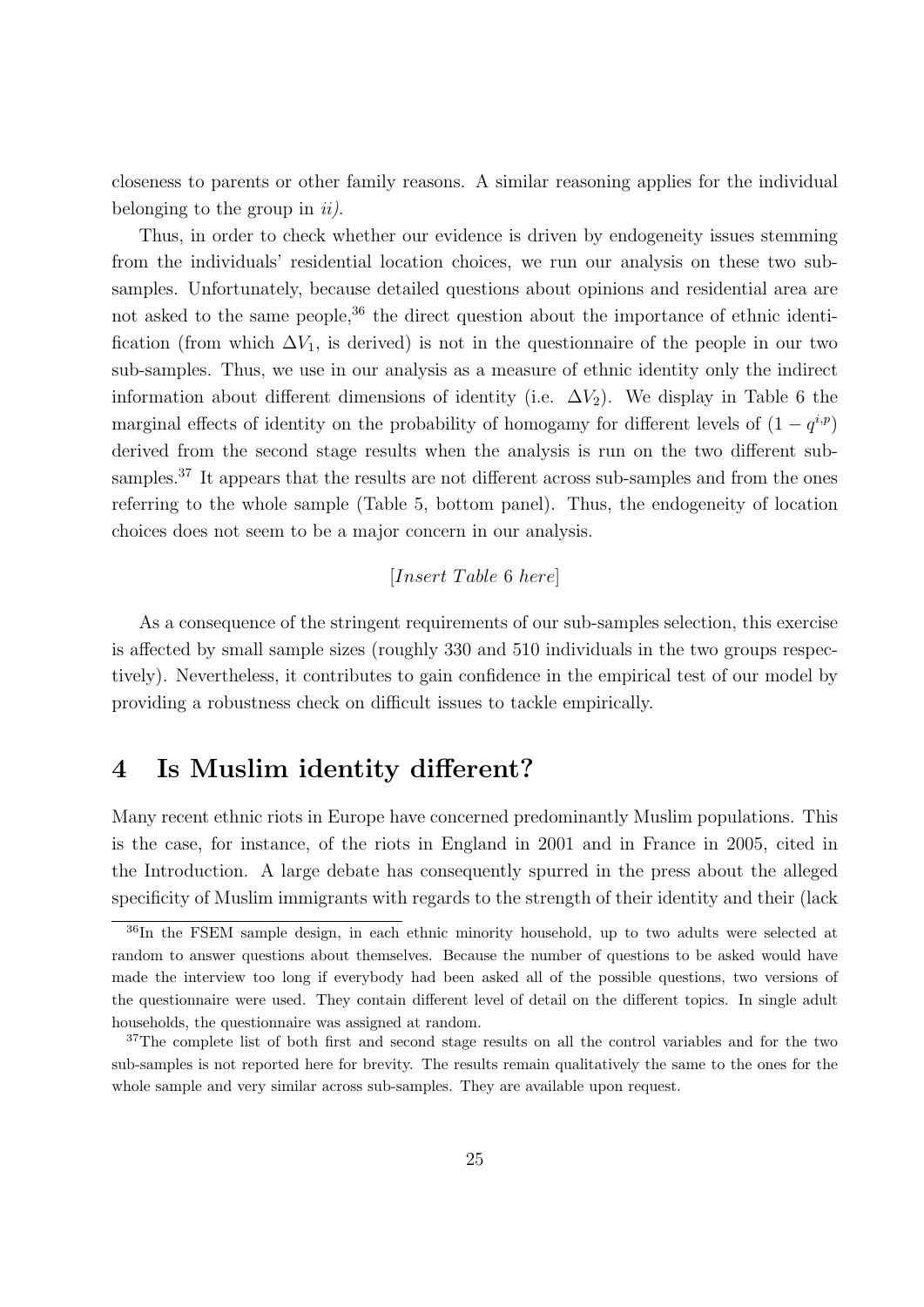#### of) assimilation tendencies.<sup>38</sup>

Several of the ethnic groups for which we have data have in fact a significant Muslim population; notably Pakistani and Bangladeshi are predominantly Muslim, while Indians and African-Asian have substantial Muslim minorities. Furthermore, the FNSEM survey contains a question asking the respondent to identify his religious faith. In this section we exploit therefore our data to address directly the alleged Muslim specificity issue.

To this end we estimate our identity and socialization model on the restricted sample of Muslim respondents (roughly the 43 percent of the whole sample). We maintain however the distribution by ethnic group as the relevant neighborhood composition variable in the identity formation and socialization processes.

Table 7 reports the marginal effects of identity on ethnic assimilation for different neighborhood ethnic compositions (derived from the second step results).<sup>39</sup> Comparing the results obtained for the Muslim sub-sample (Table 7) with those obtained for the whole sample (Table 5) it appears that  $i$ ) Muslims tend to have in fact stronger identity effects in both mixed and segregated neighborhood, but that  $ii)$  the qualitative results remain unchanged. Specifically, the increase in the probability of homogamy following a marginal increase in Muslim identity,  $\Delta V$ , when  $q^{i,c}$  increases, raises roughly from 3% to 7% when using  $\Delta V_1$  and from 8% to 11% when using  $\Delta V_2$  (while these effects range approximately from 2% to 4% and from 3.5% to 6.5% respectively in the whole sample, see Table 5, bottom panel). However, the fact that we still obtain a decreasing impact of identity on ethnic assimilation at increasing levels of  $q^{i,c}$  signals that the relationship between ethnic assimilation effort and ethnic neighborhood composition is not different for Muslims in respect of other minorities. In other words, we still find evidence in line with the possibility that ethnic identity and socialization effort are more intense in mixed rather than in segregated neighborhoods when only the Muslim identity is considered.

#### [Insert Table 7 here]

<sup>38</sup>This position has been taken, in a rather extreme form, by several nationalist parties, e.g., the Lega in Italy, the Front Nationale in France. But similar though less extreme positions have been taken by centerright parties essentially all over Europe. A clear example of the inflamed rhetoric that often accompanies this debate is Fallaci (2006).

<sup>&</sup>lt;sup>39</sup>First step results and the complete list of second step results (as reported, respectively, in Table 4 and 5 for the whole sample) are available upon request.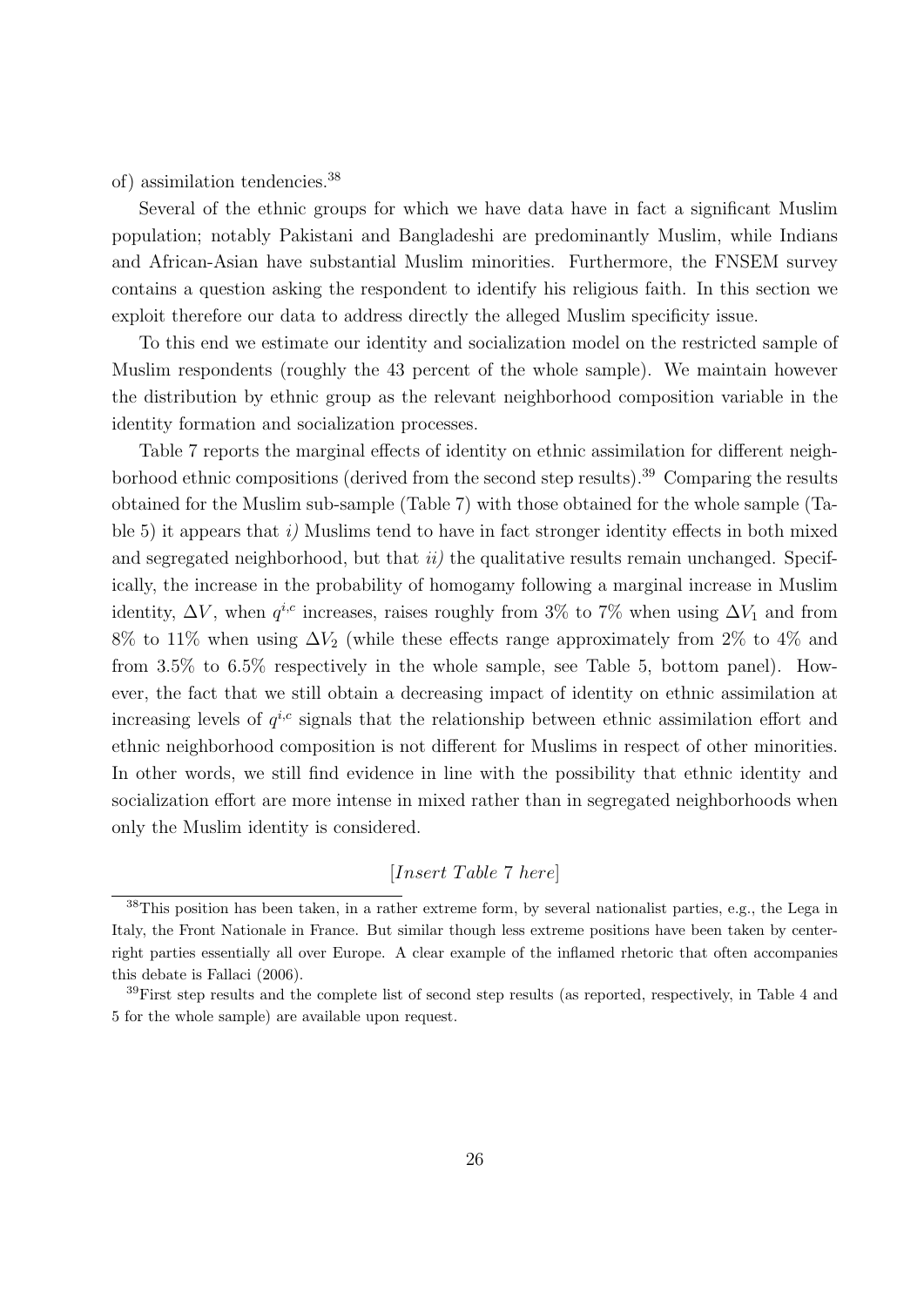### 5 Discussion of results and policy implications

In summary, our analysis of ethnic preferences and individual behavior of Caribbean, Indian, Pakistani, African-Asian, Bangladeshi, and Chinese minorities in U.K. (1993/4), documents the following empirical regularities. The main determinants of ethnic identity include personal negative racial or ethnic experiences as well as language spoken at home and with friends, quality of housing, and structure of the family. Moreover, other things equal:  $i$ ) identity is less intense in more segregated neighborhoods;  $ii)$  socialization effort is less intense in more segregated neighborhoods. Muslims do seem to display significantly specific identification and socialization processes.

As already noted in the Introduction, all these results suggest that, while the different integration policies implemented both in the U.S. and in Europe seem to have failed, this might not be due uniquely to the persistence of segregated neighborhood, but possibly also to the perverse effects of integrationist policies which might induce more intense ethnic identities and stronger ethnic socialization efforts on the part of parents.

Furthermore, our results also might impact on the recent debate over the pros and cons of the different assimilation policies adopted in the Anglo-Saxon world and in France. Immigration in France is based on the precept that everyone should assimilate to French values and culture, while in the U.K. and in the U.S. a model of separate development is more openly adopted. The documented reaction to mixed neighborhoods through identity choices and socialization efforts seems to support, in this respect, the efficacy of separate development.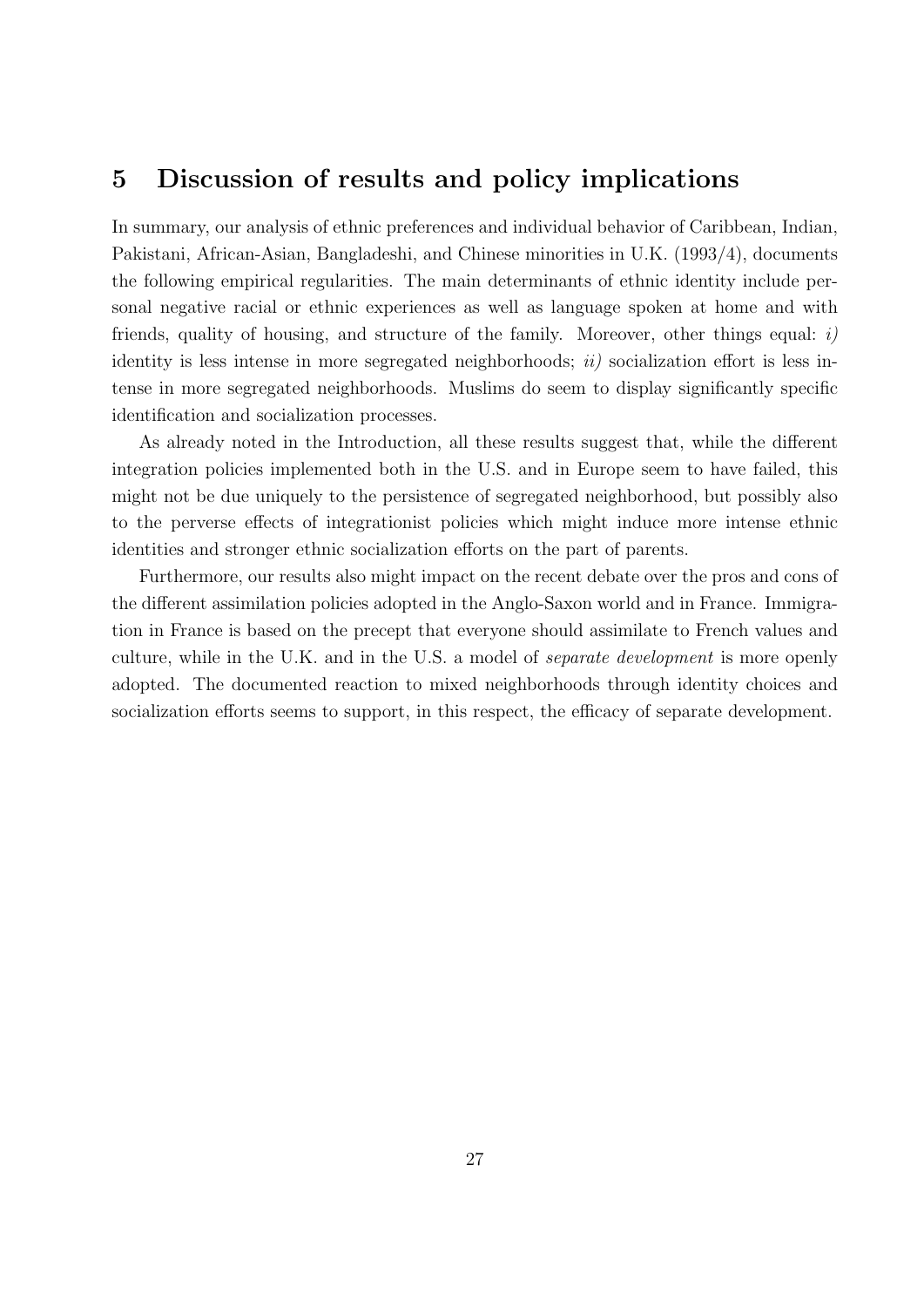# References

- [1] Ainsworth-Darnell, J.W. and D.B. Downey (1998), "Assessing the Oppositional Culture Explanation for Racial/Ethnic Differences in School Performance," American Sociological Review 63, 536-553.
- [2] Alba, R.D. (1990), Ethnic Identity: The Transformation of White America, New Haven: Yale University Press.
- [3] Akerlof, G.A. (1980), "A Theory of Social Custom of which Unemployment May be One Consequence," Quarterly Journal of Economics 94, 749-775.
- [4] Akerlof, G.A. (1997), "Social Distance and Social Decisions", Econometrica 65, 1005- 1027.
- [5] Akerlof, G.A. and R.E. Kranton (2000), "Economics and Identity," Quarterly Journal of Economics 115, 715-753.
- [6] Al-Johar, D. (2005), "Muslim Marriages in America: Reflecting New Identities," The Muslim World 95, 557-574.
- [7] Alesina, A.F. and E. La Ferrara, Eliana (2004), "Ethnic Diversity and Economic Performance " NBER Working Paper No. W10313, forthcoming in Journal of Economic Literature.
- [8] Austen-Smith, D. and R.D. Fryer, Jr (2005), "An Economic Analysis of 'Acting White'," Quarterly Journal of Economics 120, 551-583.
- [9] Ballester, C., Calvó-Armengol, A. and Y. Zenou (2005), "Who's Who in Networks. Wanted: The Key Player," CEPR Discussion Paper No. 5329.
- [10] Battu, H., M. Mwale and Y. Zenou (2005), "Oppositional Identities and the Labor Market," CEPR Discussion Paper No. No. 5351.
- [11] Bernal, M.E. and G.P. Knight (1993), Ethnic Identity: Formation and Transmission among Hispanics and Other Minorities, Albany: State University of New York Press.
- [12] Bernheim, B.D. (1994), "A Theory of Conformity," Journal of Political Economy 102, 841-877.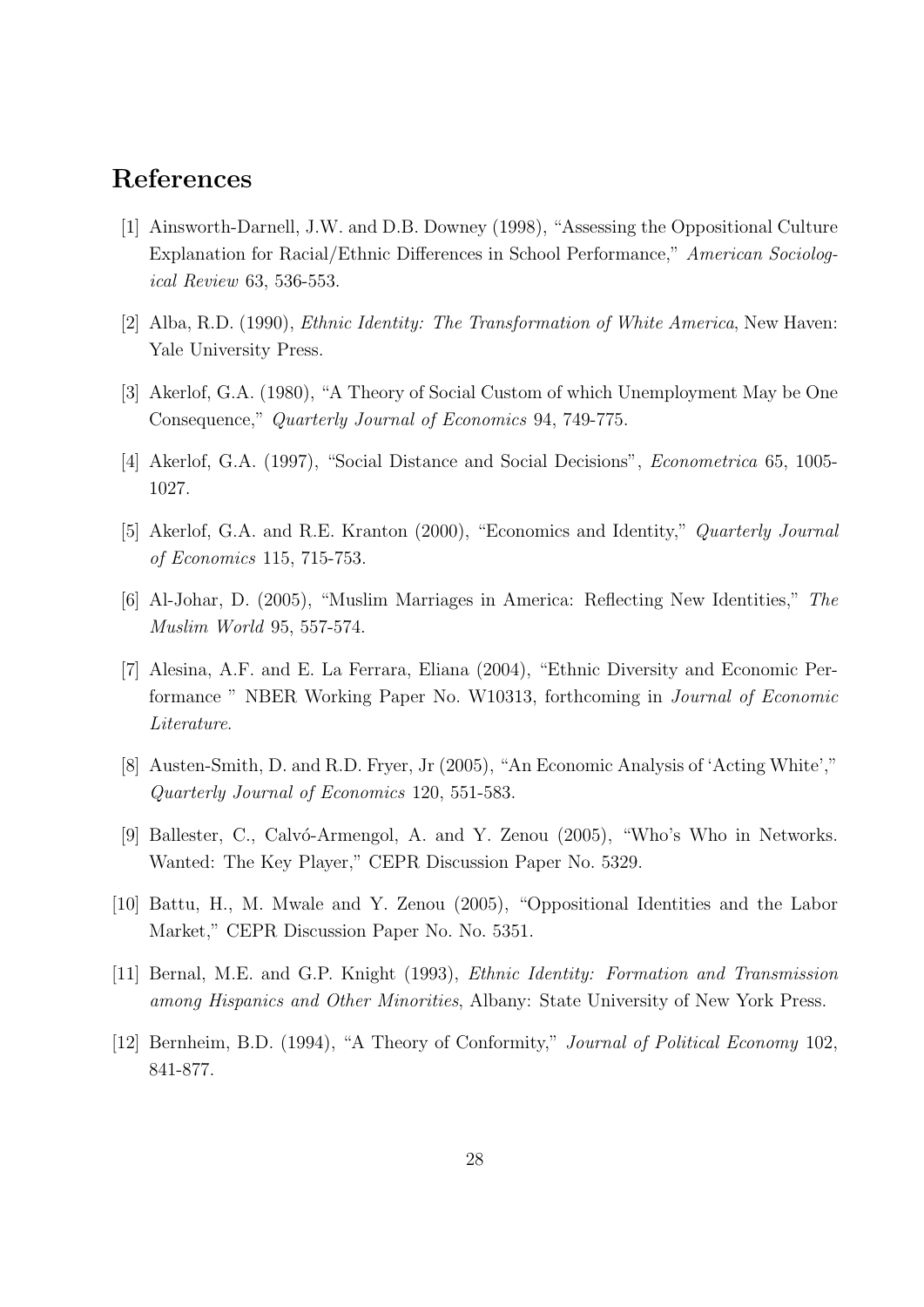- [13] Bisin, A. and T. Verdier (2000), "Beyond the Melting Pot: Cultural Transmission, Marriage, and the Evolution of Ethnic and Religious Traits," Quarterly Journal of Economics 115, 955-988.
- [14] Bisin, A. and T. Verdier (2001), "The Economics of Cultural Transmission and the Dynamics of Preferences," Journal of Economic Theory 97, 298-319.
- [15] Bisin, A., Topa, G. and T. Verdier (2004), "Religious intermarriage and socialization in the United States," Journal of Political Economy 112, 615-664.
- [16] Boyd, R. and P. J. Richerson (1985), Culture and the Evolutionary Process, Chicago: University of Chicago Press.
- [17] Cavalli-Sforza,L.L., and M. W. Feldman (1981), Cultural Transmission and Evolution. Princeton: Princeton University Press.
- [18] Cohen Zada, D. (2003), "Preserving Religious Values Through Education: Economic Analyis and Evidence from the U.S.," mimeo, Columbia University.
- [19] Delpit, L. (1995), Other People's Children: Cultural Conflict in the Classroom, New York: The Free Press.
- [20] Fall Fallaci, O. (2006), The Force of Reason, New York, Rizzoli.
- [21] Fershtman, C. and Y. Weiss (1998), "Social Rewards, Externalities and Stable Preferences," Journal of Public Economics 70, 53-73.
- [22] Fordham, S. and J. Ogbu (1986), "Blacks Students' School Successes: Coping with the Burden of 'Acting White'," The Urban Review 18, 176-206.
- [23] Fryer, R.G. Jr. and P. Torelli (2005), "An Empirical Analysis of 'Acting White'," NBER Working Paper No. 11334.
- [24] Gallis, P.(Coordinator) (2005): 'Muslims in Europe: Integration Policies in Selected Countries,' CRS Report for Congress, Congressional Research Service, The Library of Congress.
- [25] Glaeser, E.L. and J. Scheinkman (2001), "Measuring social interactions," in S.N. Durlauf and H.P. Young (Eds.), Social Dynamics, Cambridge: MIT Press, pp. 83-132.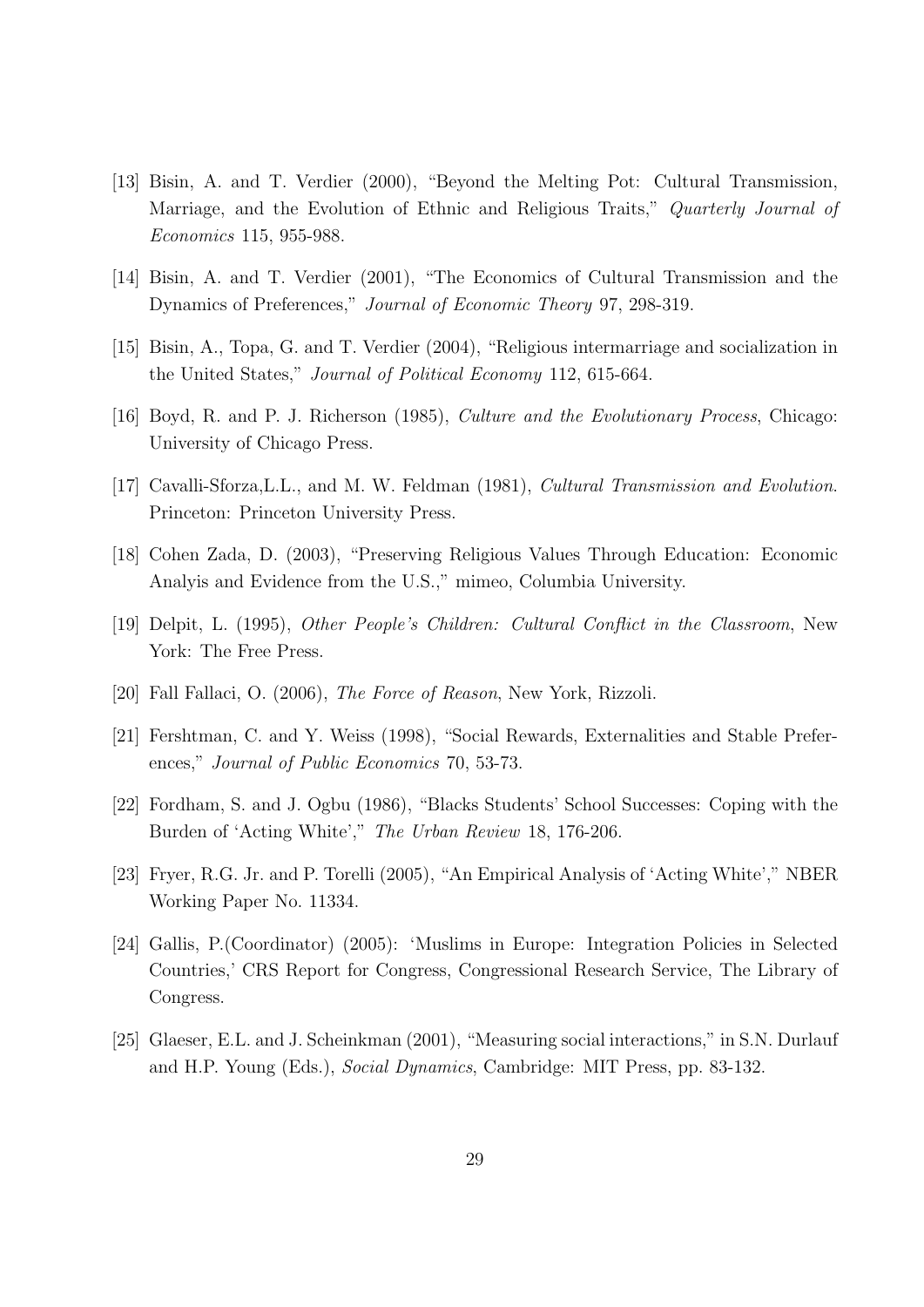- [26] Gussin Paley, V. (1995), Kwanzaa and Me: A Teacher's Story, Cambdridge, Ma, Harvard University Press.
- [27] Jacoby, T. (1998), Someone Else's House: America's Unfinished Struggle for Integration, New York, Free Press.
- [28] Jacoby, T. (1999), "Beyond Busing," The Wall Street Journal, July 21st.
- [29] Jellal, M. and F.C. Wolff (2002), "Cultural Evolutionary Altruism: Theory and Evidence," European Journal of Political Economy 18, 241-62.
- [30] Kandel, E. and E.P. Lazear (1992), "Peer Pressure and Partnerships," Journal of Political Economy 100, 801-817.
- [31] Kling, J.R., Ludwig, J. and L.F. Katz (2005), "Neighborhood Effects on Crime for Female and Male Youth: Evidence from a Randomized Housing Voucher Experiment," Quarterly Journal of Economics, 120, 87-130.
- [32] Ludwig, J., Duncan, G.J. and Hirschfield, P. (2001), "Urban Poverty and Juvenile Crime: Evidence from a Randomized Housing-Mobility Experiment," Quarterly Journal of Economics, 116, 655-679.
- [33] Meng, X. and R.G. Gregory (2005), "Intermarriage and the Economic Assimilation of Immigrants," Journal of Labor Economics 23, 135-176.
- [34] Modood, T., R. Berthoud, J. Lakey, J. Nazroo, P. Smith, S. Virdee, S. Beishon (1997), Ethnic Minorities in Britain: Diversity and Disadvantage, London: Policy Studies Institute.
- [35] Ogbu, J.U. (1997), "Beyond Language: Ebonics, Proper English and Identity in a Black American Speech Community," Unpublished manuscript, University of California at Berkeley, Department of Anthropology.
- [36] Oreopoulos, P. (2003), "The Long-Run Consequences of Living in a Poor Neighborhood," *Quarterly Journal of Economics* 4, 1533-75.
- [37] Patacchini, E. and Y. Zenou (2004), "Intergenerational Education Transmission: Neighborhood Quality and/or Parents' Involvement?", CEPR Discussion Paper No. 4744.
- [38] Patacchini, E. and Y. Zenou (2005), "Crime and Conformism," CEPR Discussion Paper No. 5331.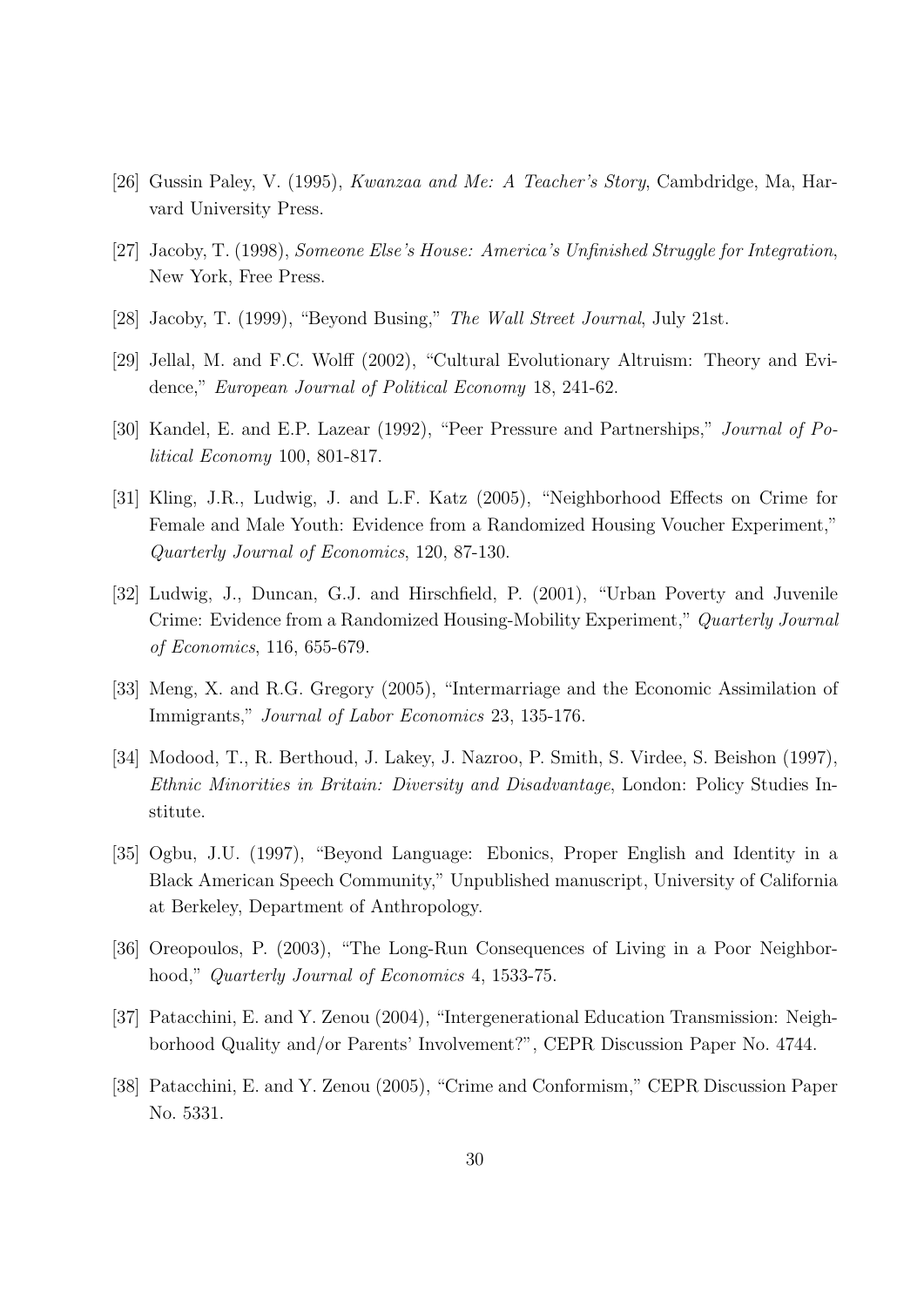- [39] Phinney, J.S. (1990), "Ethnic identity in adolescents and adults: Review of research," Psychological Bulletin 108, 499-514.
- [40] Qian, Z. (1999), "Who Intermarries? Education, Nativity Region, and Interracial Marriage 1980 and 1990," Journal of Comparative Family Studies 30, 579-597.
- [41] Saez-Marti' M. and A. Sjogren (2006): 'Peers and Culture,' Mimeo, Research Institute of Industrial Economics, Stockholm.
- [42] Selod, H. and Y. Zenou (2006), "Does City Structure Affect the Labor Market Outcomes of Black Workers?", Economic Journal, forthcoming.
- [43] Thernstrom A. and S. Thernstrom (2002), *Beyond the Color Line: New Perspectives on* Race and Ethnicity in America, New York, Hoover Press and the Manhattan Institute.
- [44] Tucker, M. B. and C. Mitchell-Kernan (1990), "New Trends in Black American Interracial Marriage: The Social Structural Context," Journal of Marriage and the Family, 52, 209-218.
- [45] Wilson, W. J. (1987), The truly Disadvantaged: The Inner City, the Underclass, and Public Policy, Chicago: University of Chicago Press.
- [46] Wooldridge, J. (2002), The Econometric Analysis of Cross Section and Panel Data, Cambridge: MIT Press.
- [47] Whyte, W.F. (1943), Street Corner Society, Chicago, University of Chicago Press (New Edition: 1993).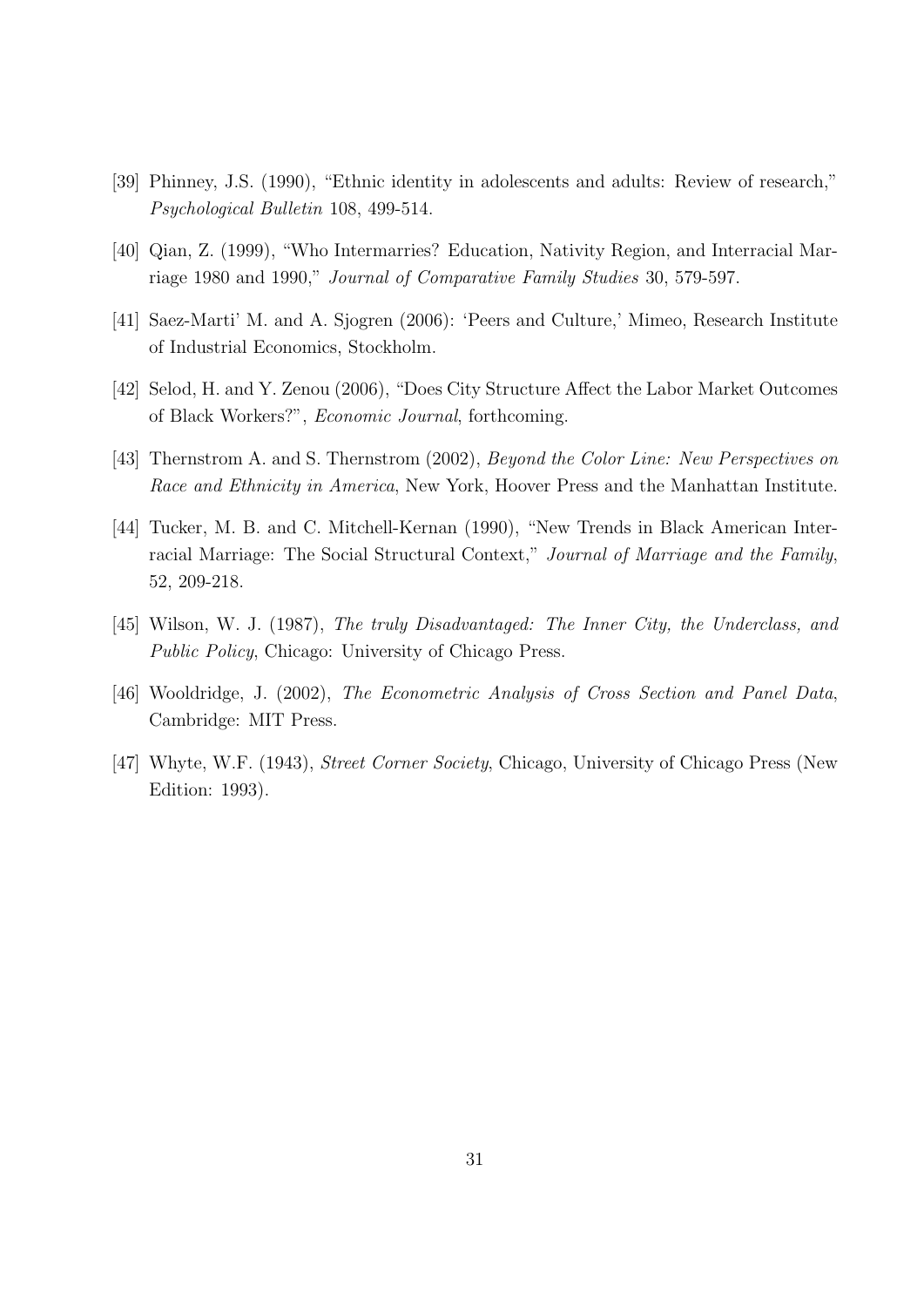# Appendix 1: Proofs of all propositions in the main text

**Proof of Proposition 1:** Let  $\lambda_{\alpha}^p = \frac{\partial \lambda^p}{\partial \alpha^p}$  and similarly for  $\lambda_q^p$ ,  $\lambda_{\alpha\alpha}^p$ ,  $\lambda_{\alpha q}^p$ ,  $u_x^p$ ,  $u_x^p$ . The statement follows directly from an application of the Implicit Function Theorem to (8)−(9), which gives:

$$
\frac{\partial x^{p*}}{\partial q^{i,p}} = \frac{-\lambda_q^p (x^{p*} - x^0) \left[ \lambda_{\alpha\alpha}^p (x^{p*} - x^0)^2 / 2 + 1 \right] + \lambda_\alpha^p \lambda_{\alpha q}^p (x^{p*} - x^0)^3 / 2}{D}
$$

$$
\frac{\partial \alpha^{p*}}{\partial q^{i,p}} = \frac{(x^{p*} - x^0)^2 \lambda_\alpha^p \lambda_q^p + (u_{xx}^p - \lambda) \lambda_{\alpha q}^p (x^{p*} - x^0)^2 / 2}{D}
$$

where  $D > 0$  is the second order condition and defined by (7).

Proof of Proposition 2: Again the statement follows directly from an application of the Implicit Function Theorem to  $(8)–(9)$ , which gives:

$$
\frac{dx^{p*}}{dz^p} = \frac{\left[\lambda_{\alpha\alpha}^p (x^{p*} - x^0)^2 / 2 + 1\right] u_{xz}^p}{D}
$$

$$
\frac{d\alpha^{p*}}{dz^p} = \frac{-\lambda_{\alpha}^p (x^{p*} - x^0) u_{xz}^p}{D}
$$

where  $D > 0$  is the second order condition and defined by (7).

Proof of Proposition 3: The statement follows directly from an application of the Implicit Function Theorem to (14), which gives:

$$
\frac{\partial \tau}{\partial q^{i,c}} = -\Delta V + \left(1 - q^{i,c}\right) \frac{\partial \Delta V}{\partial q^{i,c}}
$$
\nwhere  $u^i(x^{c*}, z^p) - \lambda (\alpha^p, q^{i,p}) \frac{\left(x^{c*} - x^0\right)^2}{2} - u^i(x^0, z^P)$ \n
$$
\frac{\partial \Delta V}{\partial q^{i,c}} = \left[u_x^i(x^{c*}, z^p) - \lambda (\alpha^p, q^{i,p}) (x^{c*} - x^0)\right] \frac{\partial x^{c*}}{\partial q^{i,c}}
$$

By definition,  $x^{p*}$  maximizes the function  $\Theta(x) = u^i(x, z^p) - \lambda (\alpha^p, q^{i,p}) \frac{(x-x^0)^2}{2}$ 2

1) When  $x^{c*} < x^{p*}$ , we have  $\Theta'(x^{c*}) > 0 = \Theta'(x^{p*})$ . Hence  $\Theta'(x^{c*}) = [u_x^i(x^{c*}, z^p) - \lambda (\alpha^p, q^{i,p})(x^{c*} - x^{i,p})]$ 0 and the sign of  $\frac{\partial \Delta V}{\partial q^{i,c}}$  is the same as the sign of  $\frac{\partial x^{c*}}{\partial q^{i,c}}$ . Thus when  $\lambda_{\alpha q}^c > 0$  and large enough (so that  $\frac{\partial x^{c*}}{\partial q^{i,c}} < 0$ ), we immediately get  $\frac{\partial \Delta V}{\partial q^{i,c}} < 0$ . and  $\frac{\partial \tau}{\partial q^{i,c}} < 0$ 

2) When  $x^{c*} \ge x^{p*}$ , we have  $\Theta'(x^{c*}) \le 0 = \Theta'(x^{p*})$ . Hence  $\Theta'(x^{c*}) = [u_x^i(x^{c*}, z^p) - \lambda (\alpha^p, q^{i,p})(x^{c*} - x^{i,p})]$ 0 and the sign of  $\frac{\partial \Delta V}{\partial q^{i,c}}$  is the same as the sign of  $-\frac{\partial x^{c*}}{\partial q^{i,c}}$ . Thus when  $\lambda_{\alpha q}^c \leq 0$  (so that  $\frac{\partial x^{c*}}{\partial q^{i,c}} > 0$ ), we immediately get again  $\frac{\partial \Delta V}{\partial q^{i,c}} \leq 0$ . and therefore  $\frac{\partial \tau}{\partial q^{i,c}} < 0$ .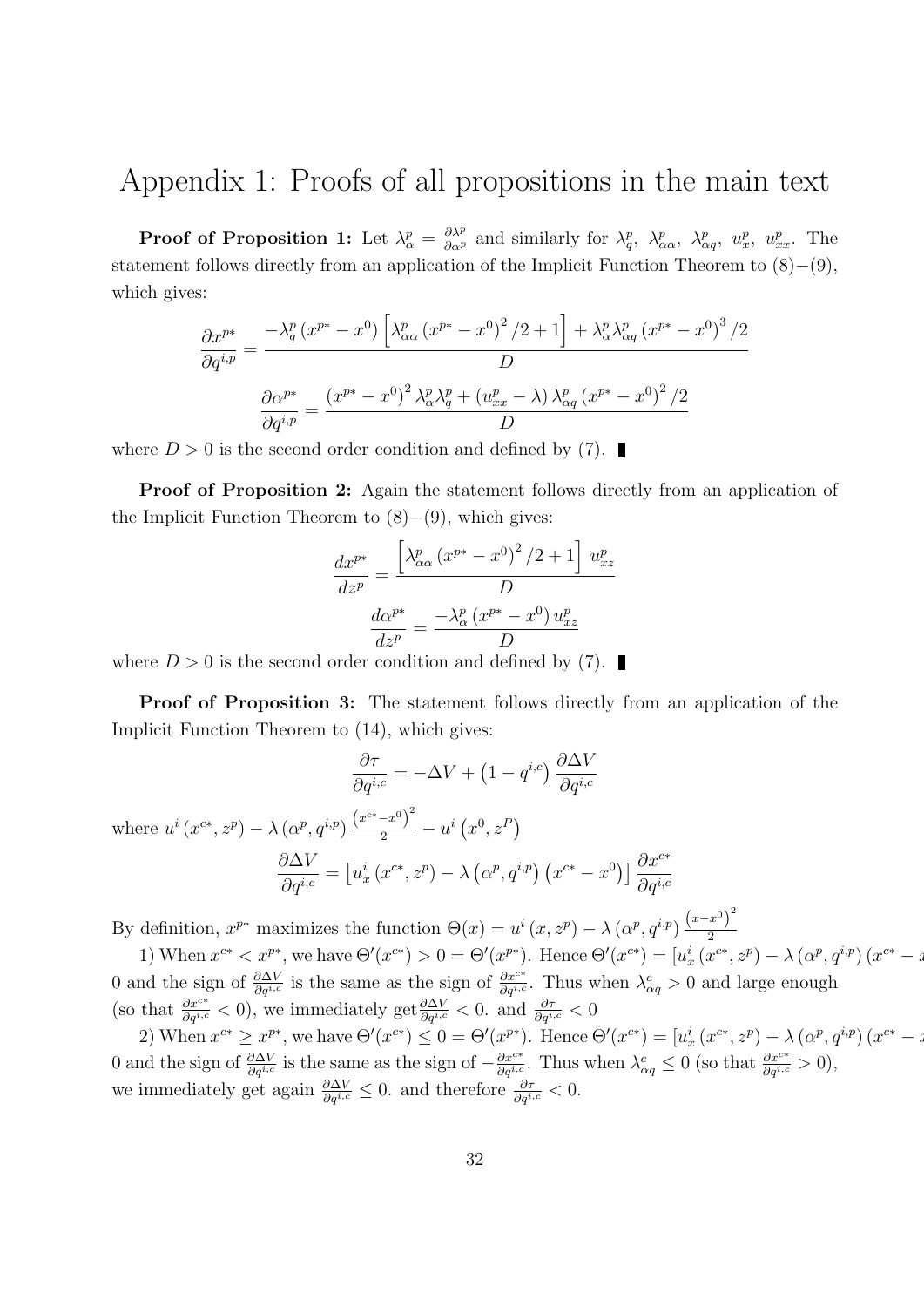- Note for completeness, we may also derive the impact of  $q^{i,p}$  on the socialization  $\tau^*$ of parents:
- When  $\lambda_{\alpha q}^p > 0$  and large enough,

$$
\frac{\partial \tau}{\partial q^{i,p}}<0
$$

$$
\frac{\partial \tau}{\partial q^{i,p}} = \left(1 - q^{i,c}\right) \frac{\partial \Delta V}{\partial q^{i,p}} = \left(1 - q^{i,c}\right) \frac{\left(x^{c*} - x^0\right)^2}{2} \left[-\lambda_q^p - \lambda_\alpha^p \frac{\partial \alpha^p}{\partial q^{i,p}}\right]
$$

Now using:

$$
\frac{d\alpha^{p}}{dq^{i,p}} = \frac{\left(x^{p*} - x^{0}\right)^{2} \lambda_{\alpha}^{p} \lambda_{q}^{p} + \left(u_{xx}^{p} - \lambda^{p}\right) \lambda_{\alpha q}^{p} \left(x^{p*} - x^{0}\right)^{2} / 2}{D}
$$

and

$$
D = -\left(u_{xx}^p - \lambda^p\right)\left(\lambda_{\alpha\alpha}^p \frac{\left(x^{p*} - x^0\right)^2}{2} + 1\right) - \left[\lambda_{\alpha}^p \left(x^{p*} - x^0\right)\right]^2 > 0
$$

on obtains:

$$
-\lambda_q^p - \lambda_\alpha^p \frac{\partial \alpha^p}{\partial q^{i,p}} = \frac{1}{D} \left[ \begin{array}{c} \lambda_q^p (u_{xx}^p - \lambda) \left( \lambda_{\alpha;\alpha}^p \frac{(x^{p,*} - x^0)^2}{2} + 1 \right) + \lambda_q^p (\lambda_\alpha^p (x^{p*} - x^0))^2 \\ - (x^{p*} - x^0)^2 (\lambda_\alpha^p)^2 \lambda_q^p - \lambda_\alpha^p (u_{xx}^p - \lambda) \lambda_{\alpha q}^p \frac{(x^{p,*} - x^0)^2}{2} \end{array} \right]
$$

Hence

$$
-\lambda_q^p - \lambda_\alpha^p \frac{\partial \alpha^p}{\partial q^{i,p}} = \frac{-(u_{xx}^p - \lambda^p)}{D} \left[ -\lambda_q^p \left( \lambda_{\alpha\alpha}^p \frac{(x^{p*} - x^0)^2}{2} + 1 \right) + \lambda_\alpha^p \lambda_{\alpha q}^p \frac{(x^{p*} - x^0)^2}{2} \right]
$$
  
= 
$$
\frac{-(u_{xx}^p - \lambda)}{D (x^{p*} - x^0)} \frac{\partial x^{p*}}{\partial q^{i,p}}
$$

So according to Proposition 1, when  $\lambda_{\alpha q}^p > 0$  and large enough,  $\frac{\partial x^{p*}}{\partial q^{i,p}} < 0$  and therefore  $-\lambda_q^p - \lambda_\alpha^p \frac{\partial \alpha^p}{\partial q^{i,p}} < 0$  as well as  $\frac{\partial \Delta V}{\partial q^{i,p}} < 0$ . It follows directly that  $\frac{\partial \tau}{\partial q^{i,p}} = (1 - q^{i,c}) \frac{\partial \Delta V}{\partial q^{i,p}} < 0$ .

Proof of Proposition 4: Once again the statement follows directly from an application of the Implicit Function Theorem to (14), which gives:

$$
\frac{\partial \tau}{\partial z^p} = \left(1 - q^{i,c}\right) \frac{\partial \Delta V}{\partial z^p}
$$

where

$$
\frac{\partial \Delta V}{\partial z^p} = \left[ u_z^i \left( x^{c*}, z^p \right) - u_z^i \left( x^0, z^p \right) \right] - \frac{\left( x^{c*} - x_0 \right)^2}{2} \lambda_\alpha^p \frac{\partial \alpha^p}{\partial z^p}
$$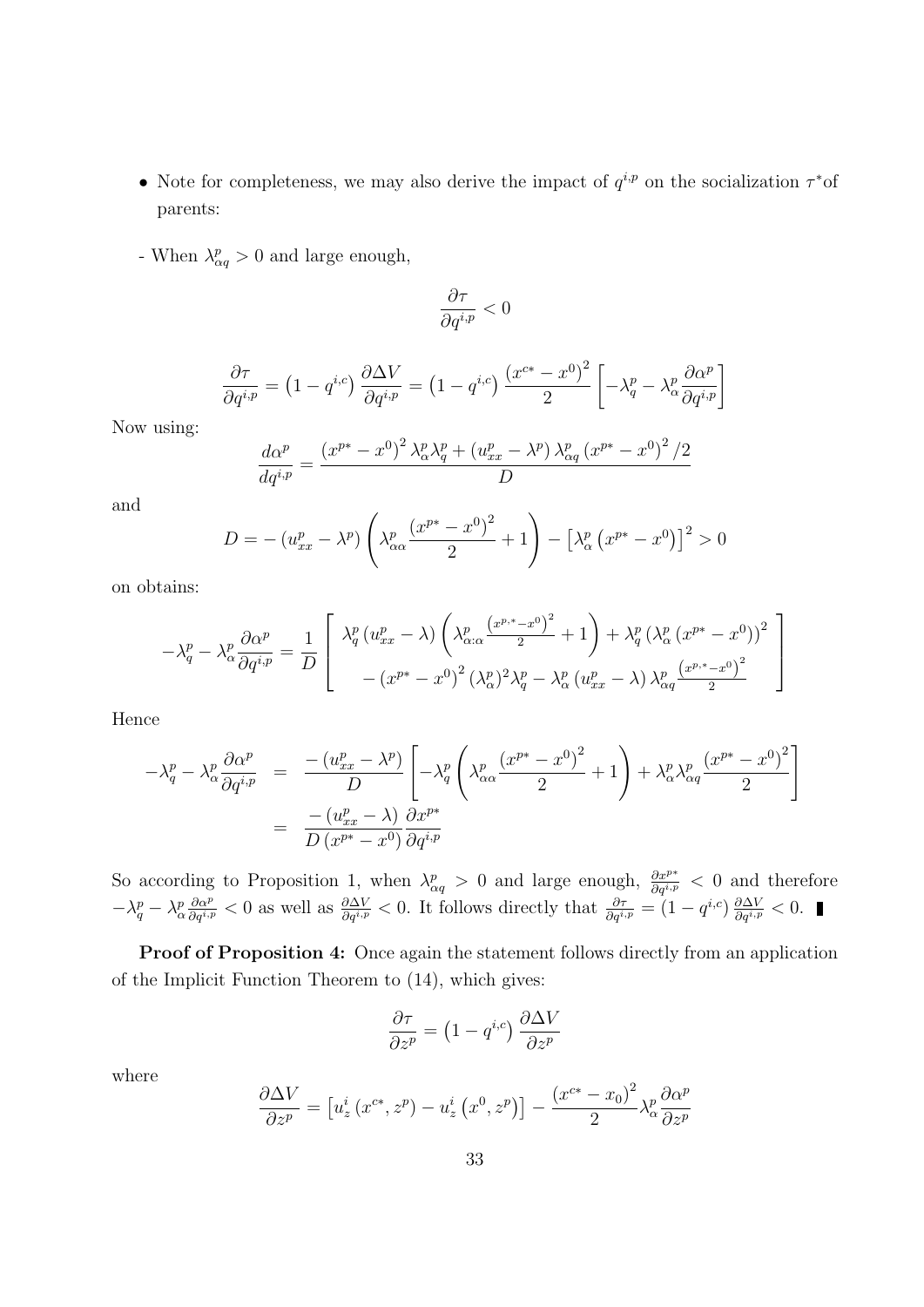As  $x^{c*} > x^0$ , the sign of the first term in bracket  $[u^i_z(x^{c*}, z^p) - u^i_z(x^0, z^p)] > 0$  if and only if  $u_{xz} > 0$ . Similarly from Proposition (2),  $-\lambda_{\alpha}^p \frac{\partial \alpha^p}{\partial z^p} > 0$  if and only if  $u_{xz} > 0$ . Hence  $\frac{\partial \Delta V}{\partial z^p} > 0$ if and only if  $u_{xz} > 0$  and  $\frac{\partial \tau}{\partial z^p} > 0$  if and only if  $u_{xz} > 0$ .

• We derive, for completeness, the impact of expected environment  $z^c$  of the kid on the socialization effort  $\tau^*$ . Again, applying the Implicit Function Theorem to (14) gives:

$$
\frac{\partial \tau}{\partial z^{c}} = \left(1 - q^{i,c}\right) \frac{\partial \Delta V}{\partial z^{c}}
$$

but

$$
\frac{\partial \Delta V}{\partial z^c} = \left[ u_x^i \left( x^{c*}, z^p \right) - \lambda \left( \alpha^p, q^{i,p} \right) \right] \left( x^{c*} - x_0 \right) \right] \frac{dx^{c*}}{dz^c}
$$

Hence:

1) if 
$$
u_{xz} > 0
$$
, then  $\frac{\partial \tau}{\partial z^c} \ge 0$  if and only if  $z^p, z^c, q^{i,p}, q^{i,c}$  are such that  $x^c \le x^p$   
2) if  $u_{xz} < 0$  then  $\frac{\partial \tau}{\partial z^c} \ge 0$  if and only if  $z^p, z^c, q^{i,p}, q^{i,c}$  are such that  $x^c \ge x^p$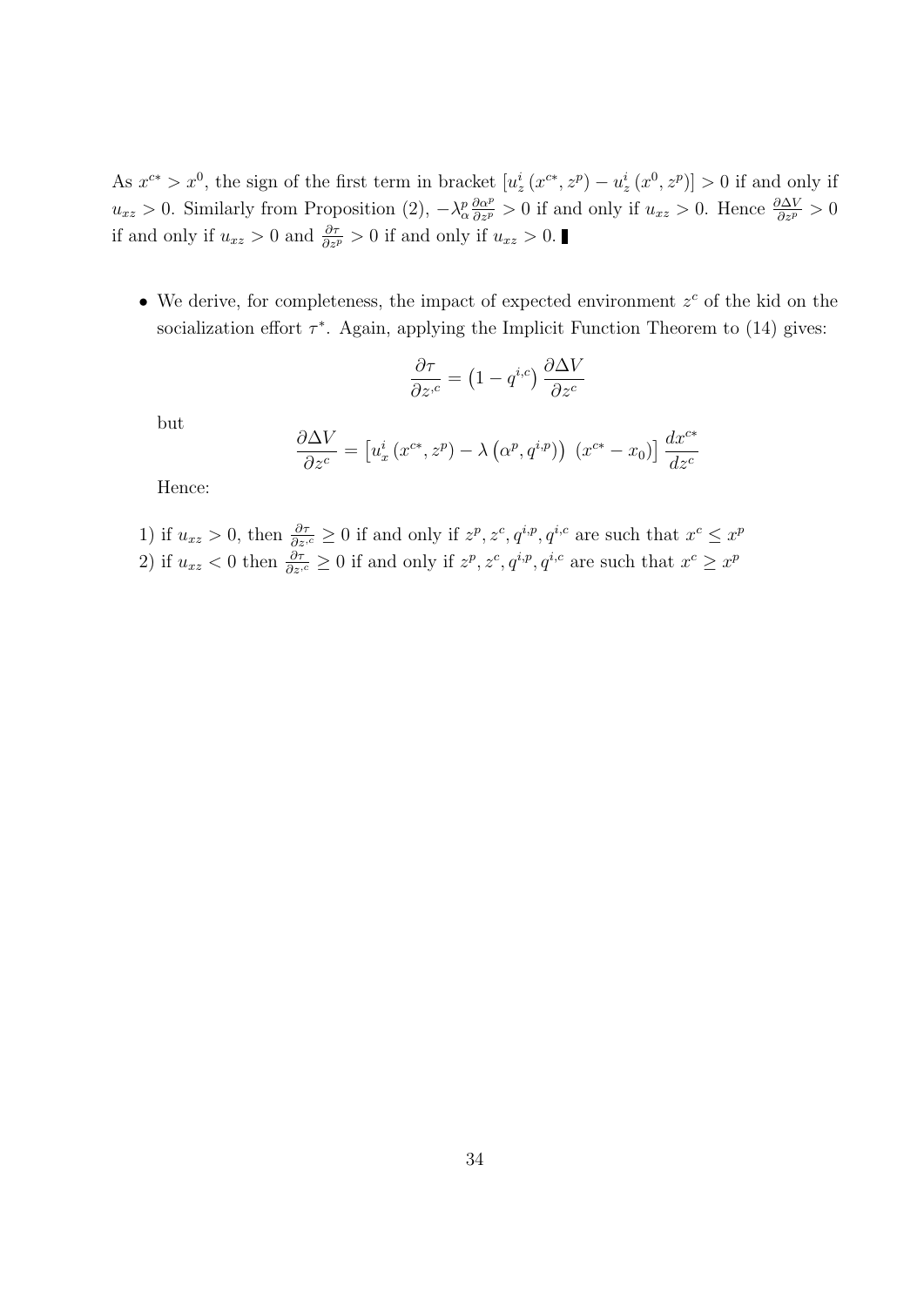# Appendix 2: Socialization and identity in the non-myopic case

We assume in this appendix that the parent considers now jointly his/her behavior  $x^p$ , his/her identity choice  $\alpha^p$  as well as his/her socialization effort  $\tau$ . The problem of the parent is given by:

$$
\max_{x^p, \alpha^p, \tau} u^i(x^p, z^p) - \lambda \left(\alpha^p, q^{i,p}\right) \frac{\left(x^p - x^0\right)^2}{2} - \frac{\left(\alpha^p\right)^2}{2} - \frac{\left(\tau\right)^2}{2}
$$
\n
$$
+ P^{ii} \left[ u^i \left(x^{c*}, z^p\right) - \lambda \left(\alpha^p, q^{i,p}\right) \frac{\left(x^{c*} - x^0\right)^2}{2} \right] + P^{i0} u^i \left(x^0, z^p\right)
$$
\n*s.t.*  $P^{ii} = \tau + (1 - \tau) q^{i,c}$  and  $P^{i0} = (1 - \tau) \left(1 - q^{i,c}\right)$  (11)

The first order conditions of problem (17) are:

$$
\frac{\partial u(x^p, z^p)}{\partial x^p} - \lambda (\alpha^p, q^{i,p}) (x^p - x^0) = 0
$$
\n(18)

$$
-\frac{\partial \lambda \left(\alpha^p, q^{i,p}\right)}{\partial \alpha^p} \left[ \frac{\left(x^p - x^0\right)^2}{2} + P^{ii} \frac{\left(x^{c*} - x_0\right)^2}{2} \right] - \alpha^p = 0 \tag{19}
$$

$$
(1 - q^{i,c}) \Delta V(\alpha^p, q^{i,c}, q^{i,p}) - \tau = 0 \qquad (20)
$$

 $\left[ \iota \right]$ 

with

$$
\Delta V = \Delta V(\alpha^p, q^{i,c}, q^{i,p}) = u^i(x^{c*}, z^p) - \lambda (\alpha^p, q^{i,p}) \frac{(x^{c*} - x_0)^2}{2} - u^i (x^0, z^p)
$$

We adopt, for convenience, the following notation:

$$
A = \frac{(x^{p*} - x^0)^2}{2} + P^{ii} \frac{(x^{c*} - x_0)^2}{2}
$$

Then, differentiation of (18), (19) and (20) gives:

$$
\begin{bmatrix}\nu_{xx}^{p} - \lambda^{p} & -\lambda_{\alpha}^{p}(x^{p*} - x^{0}) & 0 \\
-\lambda_{\alpha}^{p}(x^{p*} - x^{0}) & -(1 + \lambda_{\alpha\alpha}^{p} A) & -\lambda_{\alpha}^{p}(1 - q^{i,c}) (x^{c*} - x^{0})^{2}/2 \\
0 & -\lambda_{\alpha}^{p}(1 - q^{i,c}) (x^{c*} - x^{0})^{2}/2 & -1\n\end{bmatrix}\begin{bmatrix}\ndx^{p} \\
d\alpha^{p} \\
d\tau\n\end{bmatrix}
$$
\n
$$
= \begin{bmatrix}\n\lambda_{\alpha}^{p} (x^{p} - x^{0}) d q^{i,p} - u_{xz} dz^{p} \\
\lambda_{\alpha}^{p} (x^{q} - x^{0}) d q^{i,p} - u_{xz} dz^{p} \\
\left[ (1 - q^{i,c}) \lambda_{q}^{p} (x^{c*} - x^{0})^{2}/2 \right] dq^{i,p} + \left[ \Delta V - (1 - q^{i,c}) [u_{x}^{i,c} - \lambda^{p} (x^{c*} - x^{0})] \frac{d x^{c*}}{dq^{i,c}} \right] dq^{i,c} - (1 - q^{i,c})\n\end{bmatrix}
$$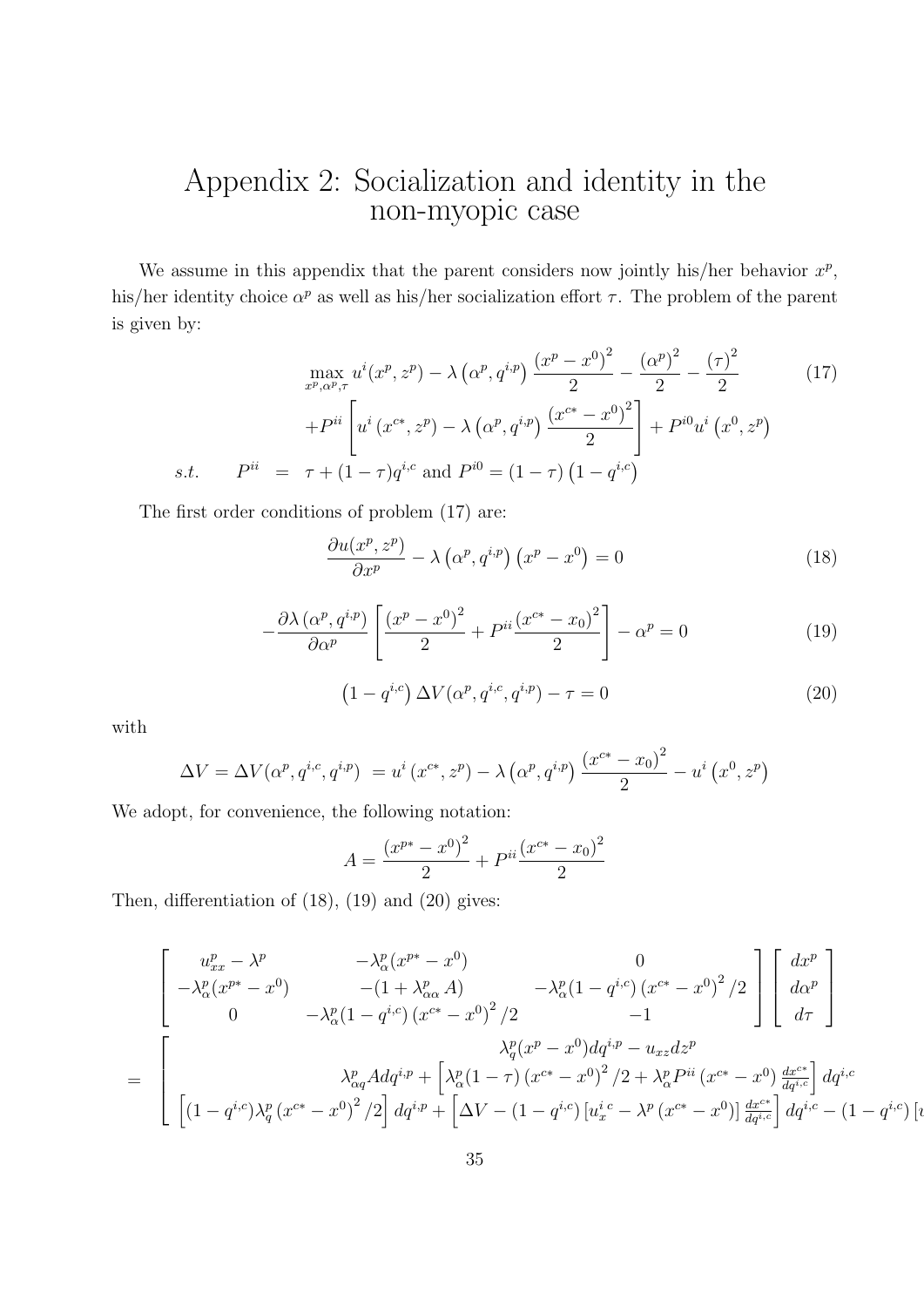By the Second Order Condition (which are assumed to hold) the determinant  $\Sigma$  of the left hand side matrix is negative and after inverting, we obtain:

$$
\begin{bmatrix}\ndx^p \\
d\alpha^p \\
d\tau\n\end{bmatrix} = [B] \begin{bmatrix}\n\lambda_{\alpha q}^p A dq^{i,p} + \left[\lambda_{\alpha}^p (1-\tau) \left(x^{c*} - x^0\right)^2 / 2 + \lambda_{\alpha}^p P^{ii} \left(x^{c*} - x^0\right) \frac{dx^{c*}}{dq^{i,c}}\right] dq^{i,c} \\
\left[(1-q^{i,c})\lambda_q^p \left(x^{c*} - x^0\right)^2 / 2\right] dq^{i,p} + \left[\Delta V - (1-q^{i,c}) \left[u_x^{i,c} - \lambda^p \left(x^{c*} - x^0\right)\right] \frac{dx^{c*}}{dq^{i,c}}\right] dq^{i,c}\n\end{bmatrix}
$$
\n(21)

where

$$
[B] = \frac{1}{\Sigma} \begin{bmatrix} (1 + \lambda_{\alpha\alpha}^p A) - \left[ \lambda_{\alpha}^p (1 - q^{i,c}) (x^{c*} - x^0)^2 / 2 \right]^2 & -\lambda_{\alpha}^p (x^{p*} - x^0) & Z_1 \\ -\lambda_{\alpha}^p (x^{p*} - x^0) & -(u_{xx}^p - \lambda^p) & Z_2 \\ Z_1 & Z_2 & Z_3 \end{bmatrix}
$$

where

$$
Z_1 = (\lambda_{\alpha}^p)^2 (1 - q^{i,c})(x^{p*} - x^0) \frac{(x^{c*} - x^0)^2}{2} > 0
$$
  
\n
$$
Z_2 = (u_{xx}^p - \lambda^p) \lambda_{\alpha}^p (1 - q^{i,c}) \frac{(x^{c*} - x^0)^2}{2} > 0
$$
  
\n
$$
Z_3 = -(u_{xx}^p - \lambda^p)(1 + \lambda_{\alpha\alpha}^p A) - (\lambda_{\alpha}^p)^2 (x^{p*} - x^0)^2 > 0
$$

In term of socialization, we have then a characterization similar to that of in the main text

**Proposition A1** The effect of  $q^{i,p}$  on  $\tau^*$  is generally ambiguous. However, for  $\lambda_{\alpha q} > 0$ and large enough,  $\tau^*$  is decreasing in  $q^{i,c}$ .

**Proof.** Using (21) and recalling that  $\Sigma < 0$ , the sign of  $\frac{d\tau^*}{dq^{i,c}}$  is given by the sign of:

$$
-(u_{xx}^p - \lambda^p)\lambda_\alpha^p (1 - q^{i,c}) \frac{(x^{c*} - x^0)^2}{2} \left[ \lambda_\alpha^p (1 - \tau) (x^{c*} - x^0)^2 / 2 + \lambda_\alpha^p P^{ii} (x^{c*} - x^0) \frac{dx^{c*}}{dq^{i,c}} \right](22)
$$
  
+ 
$$
\left[ (u_{xx}^p - \lambda^p)(1 + \lambda_{\alpha\alpha}^p A) + (\lambda_\alpha^p)^2 (x^p - x^0)^2 \right] \left[ \Delta V - (1 - q^{i,c}) \left[ u_x^{i,c} - \lambda^p (x^{c*} - x^0) \right] \frac{dx^{c*}}{dq^{i,c}} \right]
$$

The first term

$$
-(u_{xx}^p - \lambda^p) \left(\lambda_\alpha^p\right)^2 \left(1 - q^{i,c}\right) \frac{\left(x^{c*} - x^0\right)^2}{2} \left[ \left(1 - \tau\right) \left(x^{c*} - x^0\right)^2 / 2 + P^{ii} \left(x^{c*} - x^0\right) \frac{dx^{c*}}{dq^{i,c}} \right] < 0 \tag{23}
$$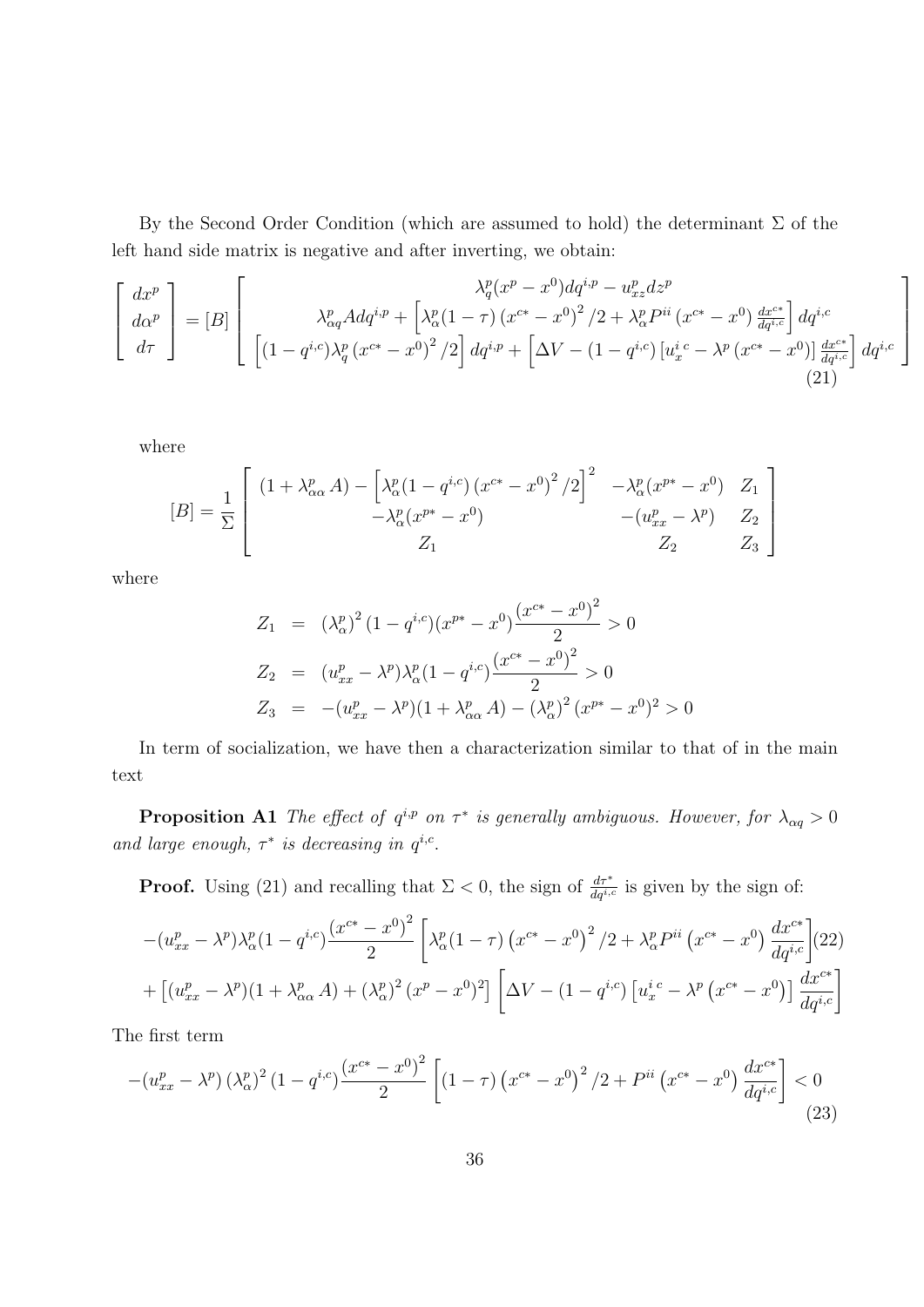when  $\lambda_{\alpha q} > 0$  and large enough. Indeed in such a case  $\frac{dx^{c*}}{dq^{i,c}}$  is negative and  $\left[ (1 - \tau) (x^{c*} - x^0)^2 / 2 + P_0 \right]$ can be as well negative (if  $\frac{dx^{c*}}{dq^{i,c}}$  is sufficiently negative)

i<br>1

The sign of the second term in bracket is:

$$
\left[ (u_{xx}^p - \lambda^p)(1 + \lambda_{\alpha\alpha}^p A) + (\lambda_{\alpha}^p)^2 (x^p - x^0)^2 \right] \left[ \Delta V - (1 - q^{i,c}) \left[ u_x^{i,c} - \lambda^p (x^{c*} - x^0) \right] \frac{dx^{c*}}{dq^{i,c}} \right] < 0 \tag{24}
$$

Indeed, this sign is negative when the partial maximization problem on  $x^p$  and  $\alpha^p$  holding  $\tau$  constant is convex and well defined as :  $D = -(u_{xx}^p - \lambda^p) \left[ \lambda_{\alpha\alpha}^p (x^{p*} - x^0)^2 / 2 + 1 \right] \left[\lambda_{\alpha}^{p}(x^{p*}-x^{0})\right]^{2} > 0$  (as would be implied by the Second Order Condition of that maximization problem) and when the cultural "substitutability" effect of  $q^{i,c}$  on  $\tau^*$  (see Bisin and Verdier 2001) is strong enough. Indeed when,  $z^p, z^c, q^{i,p}, q^{i,c}$  are such that  $x^c \leq x^p$  $(ie.u_x^{i.c} - \lambda^p (x^{c*} - x^0) > 0)$  and  $\lambda_{\alpha q}^c > 0$  and large enough (ie. so that  $x^c$  is decreasing in  $q^{i,c}$ ) we have that  $\left[\Delta V - (1-q^{i,c})\left[u_x^{i\ c} - \lambda^p\left(x^{c*} - x^0\right)\right]\frac{dx^{c*}}{dq^{i,c}}\right] > 0$ . and the second term in bracket in (24) is negative

Hence, in general, the sign of  $\frac{d\tau^*}{dq^{i,p}}$  is ambiguous. However, when  $\lambda_{\alpha q}^p > 0$  and large enough, the two terms in (24) are negative and thus  $\frac{d\tau^*}{dq^{i,c}} < 0$ .

There are intuitively three effects of a change of  $q^{i,c}$  on  $\tau^*$ . First, an increase in  $q^{i,c}$ , by the standard cultural substitutability effect, tends to reduce the socialization effort  $\tau$ . (ie the term

$$
\left[ (u_{xx}^p - \lambda^p)(1 + \lambda_{\alpha\alpha}^p A) + (\lambda_{\alpha}^p)^2 (x^p - x^0)^2 \right] \Delta V < 0
$$

in (24)). At the same time, however, the optimal expected behavior of the child  $x^{c*}$  is also affected. When  $x^{c*} \leq x^{p*}$  and that  $x^{c*}$  is decreasing in  $q^{i,c}$  this effect, as in the myopic case of the main text, tends to reduce the gains from socialization  $\Delta V$ . (ie the term

$$
\left[ (u_{xx}^p - \lambda^p)(1 + \lambda_{\alpha\alpha}^p A) + (\lambda_{\alpha}^p)^2 (x^p - x^0)^2 \right] \left[ -(1 - q^{i,c}) \left[ u_x^{i,c} - \lambda^p (x^{c*} - x^0) \right] \frac{dx^{c*}}{dq^{i,c}} \right] < 0
$$

in (24)). This as well decreases  $\tau$ .

The third effect is indirect and goes through how an increase in  $q^{i,c}$  affects the identity choice  $\alpha^p$ . This can be itself decomposed into two elements. First, an increase in  $q^{i,c}$  increases the probability  $P^{ii}$  to transmit successfully trait *i*. This, in turn, enhances the incentives to identify to the values of that group and therefore increases  $\alpha^p$ . This effect leads in turn to an increase in  $\Delta V$ , and  $\tau$  is positively affected (this is related to the term

$$
-(u_{xx}^p - \lambda^p) (\lambda_\alpha^p)^2 (1 - q^{i,c}) (x^{c*} - x^0)^2 / 2 [(1 - \tau) (x^{c*} - x^0)^2 / 2] > 0
$$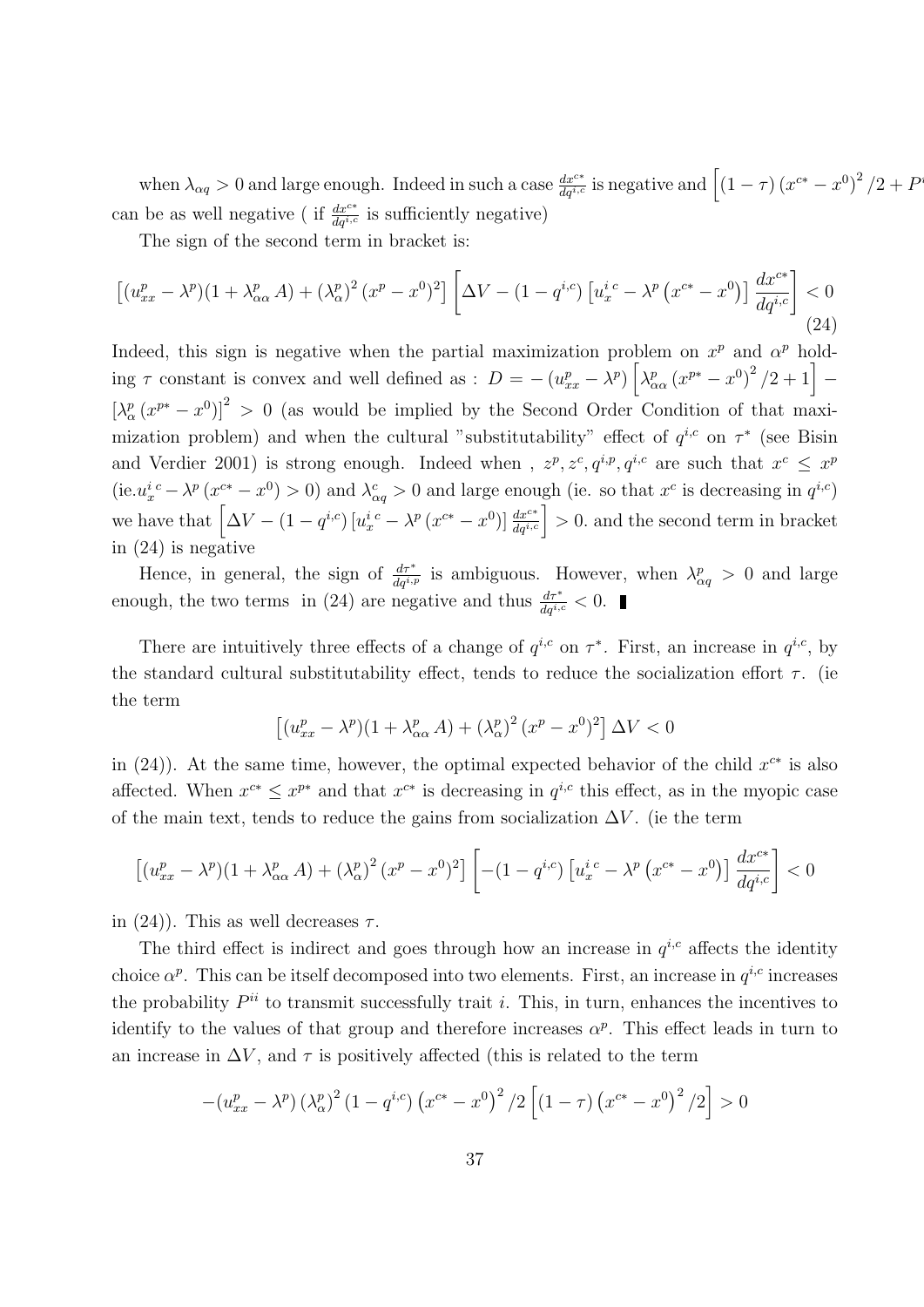in (23)). Second, an increase in  $q^{i,c}$  again tends to affect the optimal expected behavior of the child  $x^{c*}$ . As a matter of fact when  $x^{c*}$  is decreasing in  $q^{i,c}$ , this tends to decreases the psychological cost of a parent to perceive his child deviating from the norm  $\lambda P^{ii} \frac{(x^{c*}-x_0)^2}{2}$  $\frac{-x_0)}{2},$ which in turn leads to a lower value of identification  $\alpha^p$ . The consequence of this is negative impact on  $\tau$  (the term

$$
-(u^{p}_{xx} - \lambda^{p})(\lambda^{p}_{\alpha})^{2} (1 - q^{i,c}) \frac{(x^{c*} - x^{0})^{2}}{2} P^{ii} (x^{c*} - x^{0}) \frac{dx^{c*}}{dq^{i,c}} < 0
$$

in (23)). When  $\lambda_{\alpha q}^p > 0$  and large enough, this negative term dominates the other one and the indirect effect of  $q^{i,c}$  on  $\tau$  through changes in identity choice  $\alpha^p$  is negative.

The comparative statics with regards to  $z^p$  is straightforward.

**Proposition A.2** The variable  $\tau^*$  is increasing in  $z^p$  iff  $u_{xz}^p > 0$ . It is decreasing otherwise.

**Proof.** Using (21) and recalling that  $\Sigma < 0$ , the sign of  $\frac{d\tau^*}{dz^p}$  is the same as the sign of

$$
(\lambda_{\alpha}^{p})^{2} (1 - q^{i,c})(x^{p} - x^{0}) \frac{(x^{c*} - x_{0})^{2}}{2} u_{xz}^{p} - \left[ (u_{xx}^{p} - \lambda^{p})(1 + \lambda_{\alpha\alpha}^{p} A) + (\lambda_{\alpha}^{p})^{2} (x^{p} - x^{0})^{2} \right] (1 - q^{i,c}) [u_{z}^{ic} - u_{z}^{i0}] > 0
$$

When  $z^p$  increases, the optimal behavior of the parent becomes higher if and only if the parent "overacts". This first leads to a larger identification choice  $\alpha^p$ , which increases  $\Delta V$ , and socialization effort  $\tau^*$ . Second it also affects directly  $\Delta V$  by changing the preceived utility gain of socialization  $u^i(x^{c*}, z^p) - u^i(x^0, z^p)$ . As  $x^{c*} > x^0$ , the sign of the rate of change of that term  $[u_z^i(x^{c*}, z^p) - u_z^i(x^0, z^p)] > 0$  if and only if  $u_{xz} > 0$ ., which again in this case will increase  $\Delta V$ , and socialization effort  $\tau^*$ .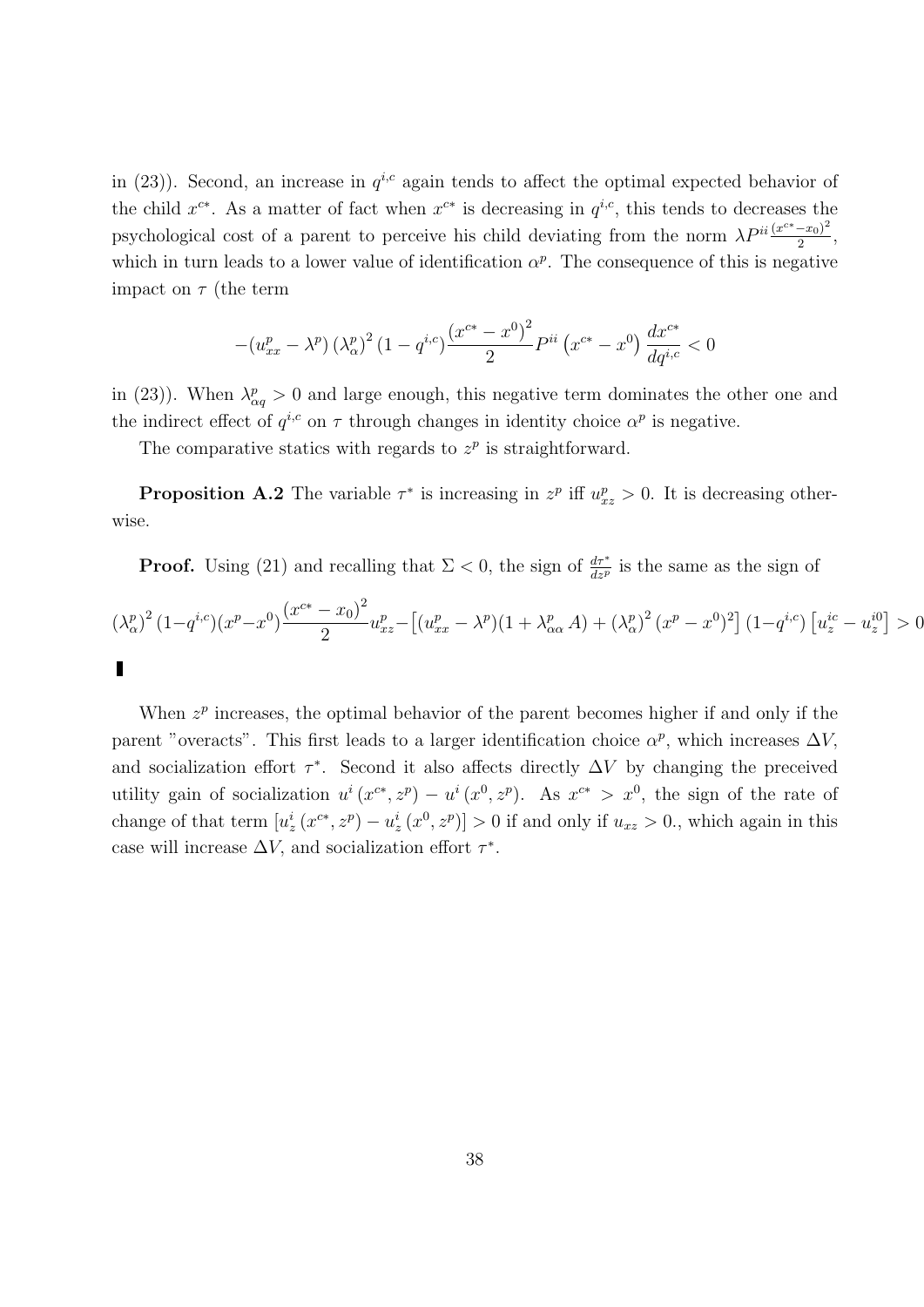# Appendix 3: Definition of variables

Serious racial harassment: dummy variable taking value one if the respondent has been attacked in the last year for reasons to do with race or color.

Racial harassment: dummy variable taking value one if the respondent has been insulted in the last year for reasons to do with race or color.

Serious job related language problems: dummy variable taking value one if the respondent had any sort of difficulties getting work and at work because of language problems.

Job related language problems at work: dummy variable taking value one if the respondent had any sort of difficulties either getting work or at work because of language problems.

Discrimination in getting a job: dummy variable taking value one if the respondent had been refused a job for reasons which were to do with race or color, or religious or cultural background.

Serious discrimination in getting a job: dummy variable taking value one if the respondent had been refused a job for reasons which were to do with race or color, or religious or cultural background more than once.

Discrimination in the workplace: dummy variable taking value one if the respondent had been treated unfairly at work with regard to promotion or a move to a better position for reasons which were to do with race or color, or religious or cultural background more than once.

Age: respondent's age in years.

Good health: dummy variable taking value one if the respondent had no long-standing illness, disability or infirmity.

Children: dummy variable taking value one if the respondent has children.

Number of children: number of respondent's children.

Female: dummy variable taking value one if the respondent is female.

Years since arrival: number of years since respondent's arrival in UK.

No parents: dummy variable taking value one if both respondent's parents are dead or if both live away from respondent.

Parents' physical contacts: number of times the respondent has seen the parents in the last four weeks.

Parents' telephone calls: number of times the respondent has spoken to the parents on the telephone in the last four weeks.

Parents' letters: number of letters received by the parents in the last four weeks.

No British qualification: dummy variable taking value one if the respondent has no UK qualification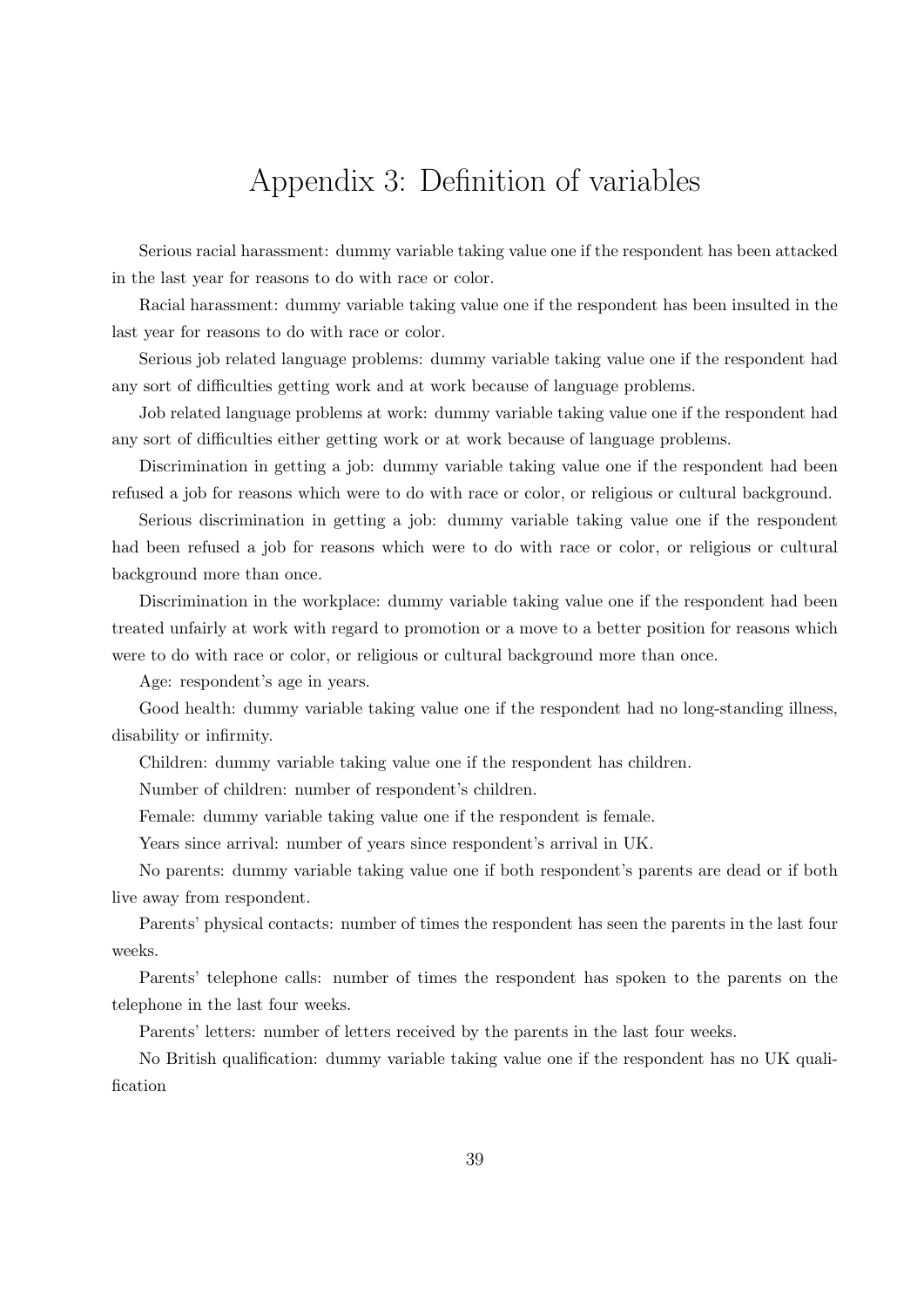British basic qualification: dummy variable taking value one if the respondent has a UK basic level of education.

British O-level qualification: dummy variable taking value one if the respondent has a UK O-level qualification (or equivalent).

British A-level or higher qualification: dummy variable taking value one if the respondent has a UK A-level (or equivalent) or above qualification.

Foreign qualification: dummy variable taking value one if the respondent has a qualification achieved abroad.

Unemployed: dummy variable taking value one if the respondent is unemployed (occupational groups dummies).

Self-employed: dummy variable taking value one if the respondent is self-employed (occupational groups dummies).

Manager: dummy variable taking value one if the respondent is a manager (occupational groups dummies).

Employees: dummy variable taking value one if the respondent is an employee (occupational groups dummies).

English spoken at home (older): dummy variable taking value one if English is the language normally spoken at home by the respondent to members of the family who are older.

English spoken at home (younger): dummy variable taking value one if English is the language normally spoken at home by the respondent to members of the family who are younger.

English spoken at work: dummy variable taking value one if English is the language normally spoken at work by the respondent.

English spoken with friends: dummy variable taking value one if English is the language normally spoken with friends (outside work) by the respondent.

Ward density of no car owners: percentage of no car owners in the ward (divided in four classes, coded 1 to 4).

Ward unemployment rate: ward unemployment rate (divided in five classes:  $2\%$ -5%,  $5\%$ -10%, 10%-15%, 15%-20%, 20% and above; mean value taken for each class).

Bedrooms per person: number of bedrooms per household component.

Home owner: dummy variable taking value one if the respondent's household owns the house.

Household income: respondent's household total income from all sources, before tax (divided in sixteen classes, mean value taken for each class).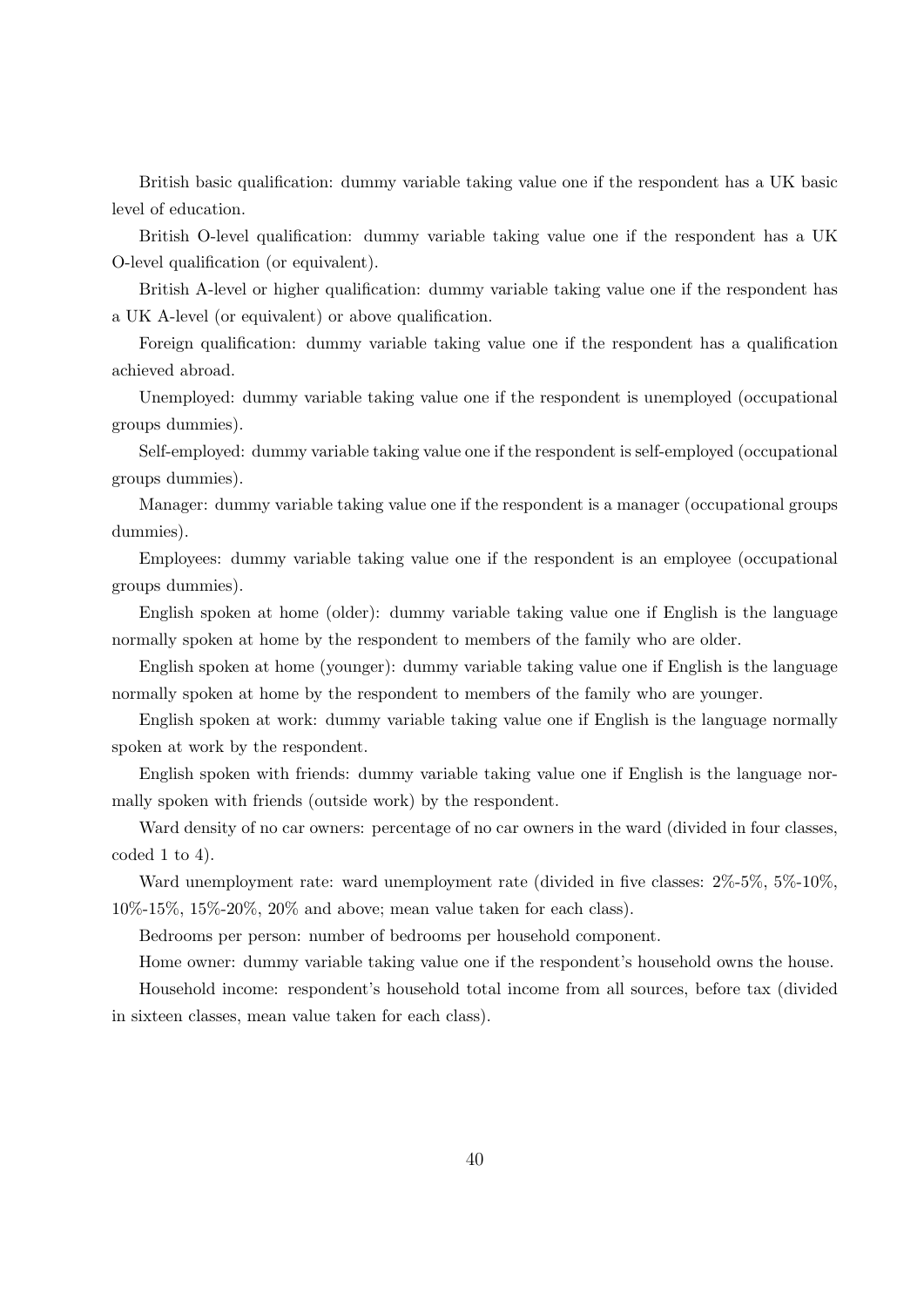| Variable                                | Mean   | St.dev. | Min          | Max          |
|-----------------------------------------|--------|---------|--------------|--------------|
| Age                                     | 41.12  | 13.09   | 18           | 97           |
| Female                                  | 0.47   | 0.50    | $\mathbf{0}$ | 1            |
| Children                                | 0.82   | 0.39    | $\theta$     | 1            |
| Number of children                      | 1.92   | 1.06    | 1            | 6            |
| Years since arrival                     | 26.88  | 10.38   | 1            | 55           |
| Good health                             | 0.78   | 0.41    | $\theta$     | $\mathbf{1}$ |
| British basic qualification             | 0.12   | 0.32    | $\theta$     | 1            |
| British O-level qualification           | 0.15   | 0.36    | $\theta$     | 1            |
| No British qualification                | 0.68   | 0.47    | $\theta$     | 1            |
| British A-level or higher qualification | 0.23   | 0.42    | $\theta$     | 1            |
| Foreign qualification                   | 0.28   | 0.45    | $\theta$     | 1            |
| Unemployed                              | 0.13   | 0.33    | $\theta$     | 1            |
| Self-employed                           | 0.12   | 0.33    | $\theta$     | 1            |
| Manager                                 | 0.03   | 0.17    | 0            | 1            |
| Employee                                | 0.51   | 0.50    | $\theta$     | 1            |
| No parents                              | 0.33   | 0.47    | $\theta$     | 1            |
| Parents' physical contacts              | 3.52   | 7.05    | $\theta$     | 28           |
| Parents' telephone calls                | 4.16   | 7.33    | $\theta$     | 60           |
| Parents' letters                        | 0.50   | 0.94    | $\theta$     | 7            |
| English spoken at home (older)          | 0.06   | 0.24    | $\theta$     | 1            |
| English spoken at home (younger)        | 0.23   | 0.42    | $\theta$     | 1            |
| English spoken with friends             | 0.25   | 0.44    | $\theta$     | 1            |
| English spoken at work                  | 0.24   | 0.43    | $\theta$     | $\mathbf{1}$ |
| Household income                        | 272.01 | 190.04  | 77           | 789          |
| Bedrooms per person                     | 0.77   | 0.35    | 0.16         | 2.5          |
| Home owner                              | 0.76   | 0.43    | $\theta$     | $\mathbf{1}$ |
| Ward unemployment rate                  | 14.35  | 5.23    | 3.5          | 20           |
| Ward density of no car owners           | 3.52   | 0.69    | 1            | 4            |

**Table A1: Descriptive Statistics for control variables**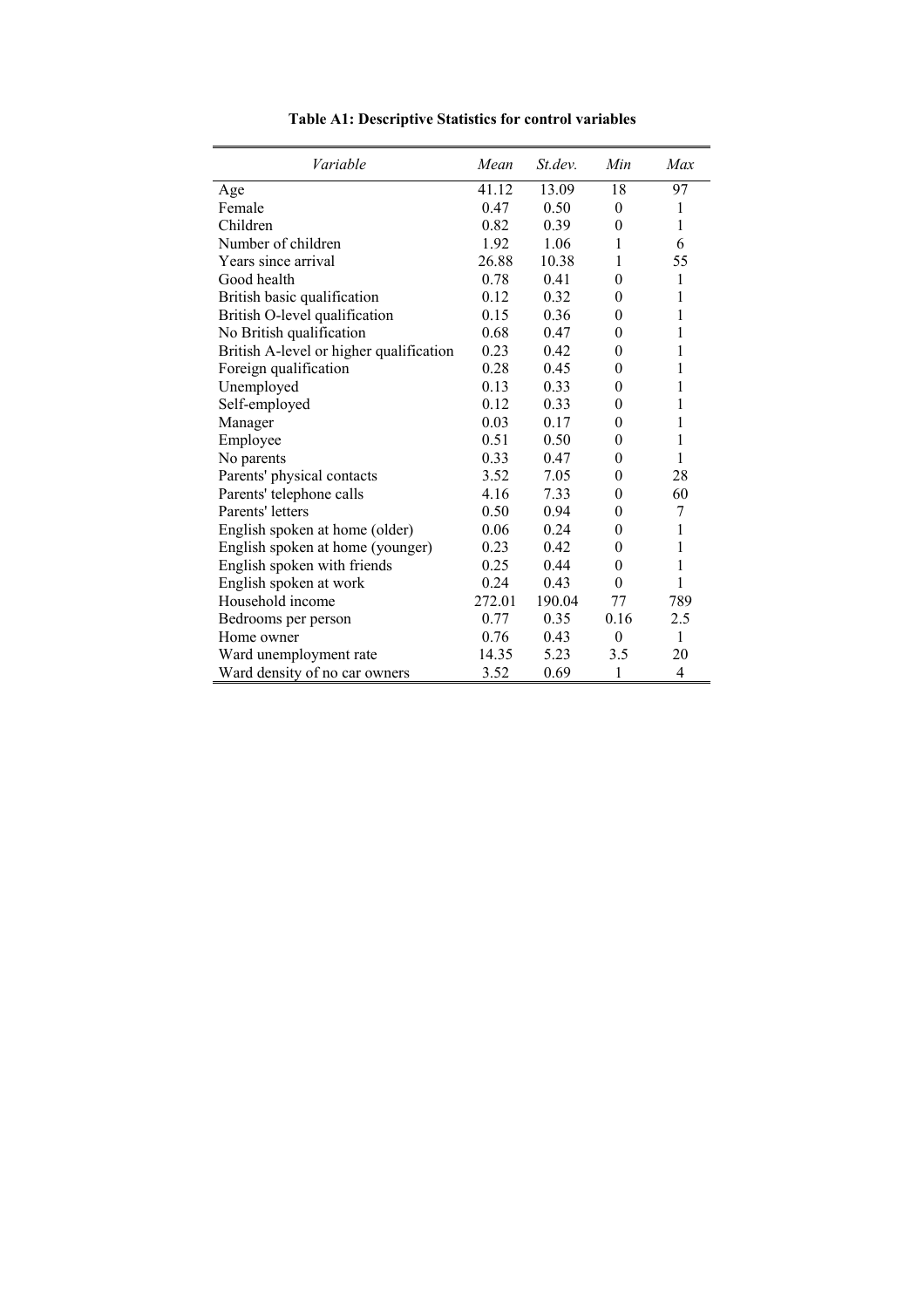| <i>Variable</i>                         | Mean  | <i>St dev</i> | Min | Max. |
|-----------------------------------------|-------|---------------|-----|------|
| Homogamy marriage ( $\tau$ )            | 0.81  | 0.29          | 0   |      |
| Ward density of own ethnicity $(q)$     | 13.16 | 10.67         | 2   | 33   |
| Ethnic identity ( $\Delta V_1$ )        | 433   | 0.82          |     | 5    |
| Ethnic identity ( $\Delta V_{21}$ )     | 3.52  | 0.69          |     | 4    |
| Serious racial harassment               | 0.01  | 010           | 0   |      |
| Racial harassment                       | 0.09  | 0.29          |     |      |
| Serious job related language problems   | 0.03  | 0.17          |     |      |
| Job related language problems           | 0.01  | 010           |     |      |
| Discrimination in getting a job         | 0.06  | 0.24          |     |      |
| Serious discrimination in getting a job | 0.05  | 0.22          |     |      |
| Discrimination in the workplace         | 0.04  | 0.20          |     |      |

**Table 1: Descriptive statistics for key variables** 

**Table 2: Ethnic neighborhood composition, racial harassment and discrimination** 

| Variable                                | Ward density of<br>own ethnicity $(q)$ |
|-----------------------------------------|----------------------------------------|
| Serious racial harassment               | 0.0149                                 |
| Racial harassment                       | $-0.0788$                              |
| Serious job related language problems   | 0.0550                                 |
| Job related language problems           | $-0.0070$                              |
| Discrimination in getting a job         | $-0.0640$                              |
| Serious discrimination in getting a job | $-0.0429$                              |
| Discrimination in the workplace         | $-0.0517$                              |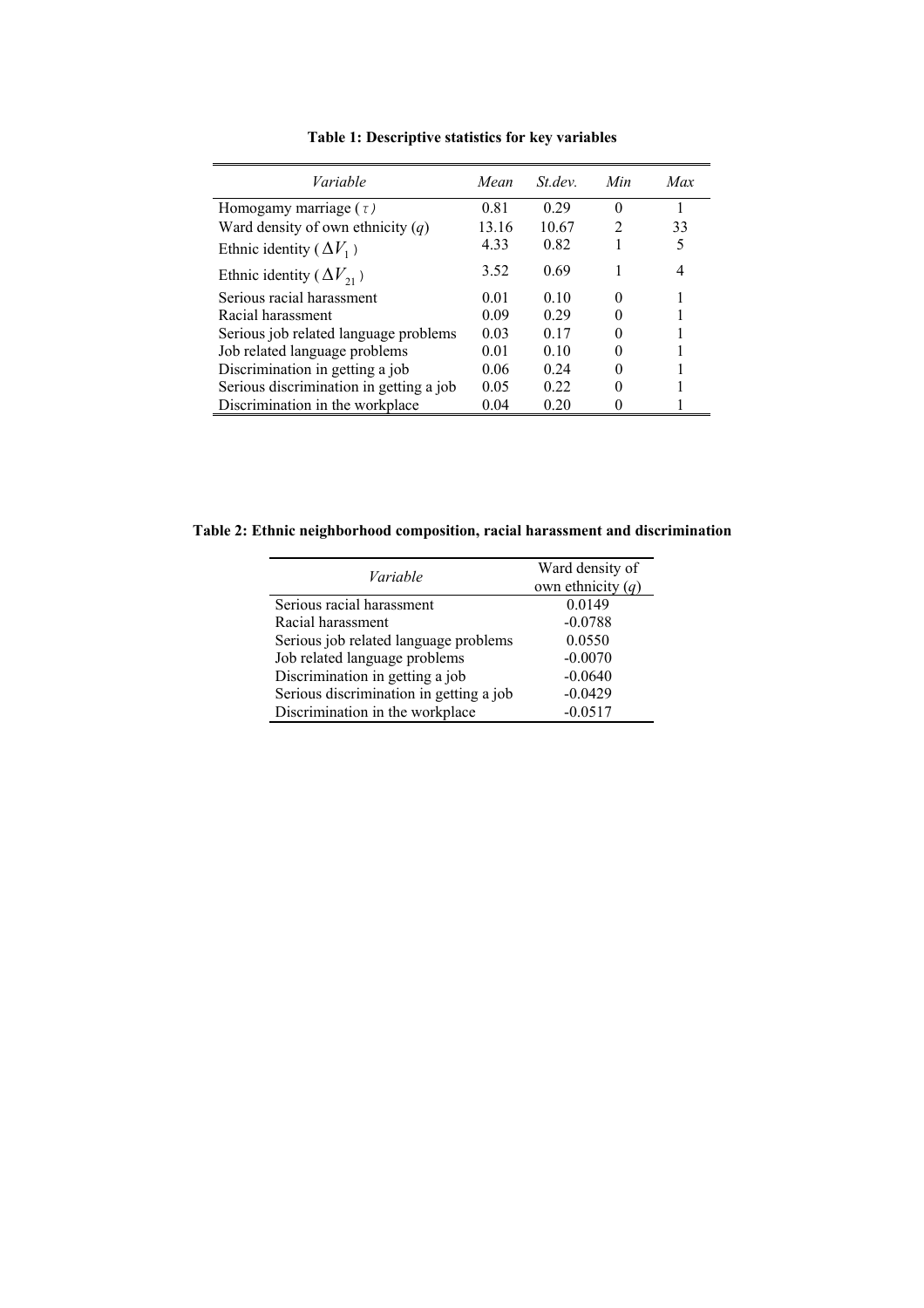#### **Table 3: Model (16) Probit Estimation Results**

| Variable                                | Coefficient | Marginal<br>effect | $p$ -value | Coefficient                                                 | Marginal<br>effect | $p$ -value |
|-----------------------------------------|-------------|--------------------|------------|-------------------------------------------------------------|--------------------|------------|
| $(1-q)\Delta V_1$                       | $0.0013**$  | #                  | (0.0313)   |                                                             |                    |            |
| $(1-q)\Delta V_2$                       |             |                    |            | $0.0029***$                                                 | #                  | (0.0037)   |
| Female                                  | 0.1115      | 0.0201             | (0.3949)   | 0.0932                                                      | 0.0127             | (0.5207)   |
| Age                                     | 0.0102      | 0.0018             | (0.1433)   | $-0.0002$                                                   | $-0.0000$          | (0.9821)   |
| British basic qualification             | $-0.2306$   | $-0.0460$          | (0.1893)   | $-0.5373***$                                                | $-0.0958$          | (0.0069)   |
| British O-level qualification           | $-0.1306$   | $-0.0248$          | (0.4180)   | $-0.0930$                                                   | $-0.0132$          | (0.6090)   |
| British A-level or higher qualification | $-0.3591*$  | $-0.0705$          | (0.0719)   | $-0.6221***$                                                | $-0.1021$          | (0.0059)   |
| No British qualification                | $0.4732**$  | 0.0902             | (0.0496)   | 0.1607                                                      | 0.0225             | (0.5480)   |
| Foreign qualification                   | $0.2614*$   | 0.0435             | (0.0988)   | 0.2464                                                      | 0.0308             | (0.1643)   |
| Household income                        | 0.0002      | 0.0000             | (0.5552)   | 0.0001                                                      | 0.0000             | (0.8605)   |
| Ward unemployment rate                  | $0.0498***$ | 0.0090             | (0.0010)   | $0.0572***$                                                 | 0.0078             | (0.0006)   |
| Pseudo R-squared                        | 0.1926      |                    |            | 0.2224                                                      |                    |            |
|                                         | $\#$        |                    |            | Marginal effect of identity for different levels of $(1-q)$ |                    |            |
| $1 - q \leq 67$                         |             | $0.0016**$         | (0.0401)   |                                                             | $0.0041**$         | (0.0136)   |
| $67 < 1 - q < 75$                       |             | $0.0017**$         | (0.0312)   |                                                             | $0.0043**$         | (0.0105)   |
| $75 < 1 - q < 85$                       |             | $0.0019**$         | (0.0111)   |                                                             | $0.0045***$        | (0.0052)   |
| $85 < 1 - q < 90$                       |             | $0.0022***$        | (0.0053)   |                                                             | $0.0056***$        | (0.0037)   |
| $90 < 1 - q < 95$                       |             | $0.0023***$        | (0.0009)   |                                                             | $0.0059***$        | (0.0011)   |
| $95 < 1 - q < 98$                       |             | $0.0024***$        | (0.0007)   |                                                             | $0.0061***$        | (0.0009)   |
| $1 - q > 98$                            |             | $0.0025***$        | (0.0003)   |                                                             | $0.0064***$        | (0.0005)   |
| Notes:                                  |             |                    |            |                                                             |                    |            |

Dependent variable: Homogamy marriage (*τ*)

Notes:

- robust p-values in parentheses.

 $\frac{10\%}{10\%}$  \* significant at 10%; \*\*\* significant at 1%

- a constant and regional dummies are included

- results weighted for population proportions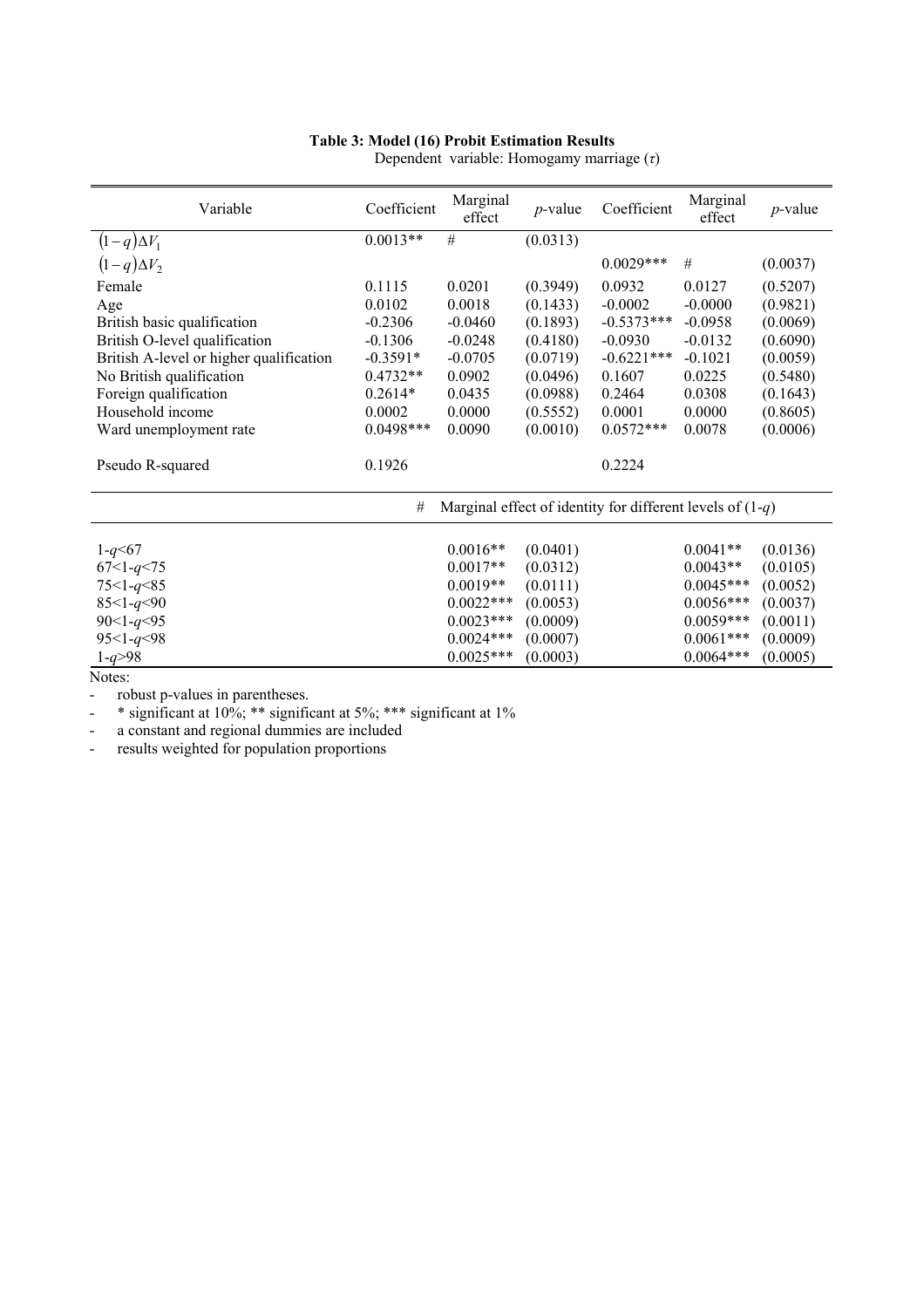#### **Table 4: First Stage Ordered Probit Estimation Results**

- (1) Dependent variable: Ethnic group identification  $(\Delta V_1)$
- (2) Dependent variable: Ethnic group identification ( $\Delta V_2$ )

|                                         | (1)          |            | (2)          |            |
|-----------------------------------------|--------------|------------|--------------|------------|
| Variable                                | Coefficient  | $p$ -value | Coefficient  | $p$ -value |
| Serious racial harassment               | 1.1826*      | (0.0778)   | 0.0249       | (0.9687)   |
| Racial harassment                       | 0.0265       | (0.9241)   | 0.3132       | (0.3669)   |
| Serious job related language problems   | 0.0081       | (0.9879)   | 1.5024***    | (0.0062)   |
| Job related language problems at work   | 8.7407***    | (0.0000)   | 6.1505***    | (0.0000)   |
| Discrimination in getting a job         | $-0.9352*$   | (0.0501)   | $-0.6211$    | (0.3046)   |
| Serious discrimination in getting a job | $1.1710**$   | (0.0368)   | 1.6266**     | (0.0190)   |
| Discrimination in the workplace         | $-0.2857$    | (0.4275)   | $-0.1477$    | (0.6557)   |
| Ward density of own ethnic group $(q)$  | $-0.0174*$   | (0.0874)   | $-0.0090$    | (0.4360)   |
| Years since arrival                     | $-0.0161$    | (0.2413)   | $-0.0457**$  | (0.0109)   |
| English spoken at home (older)          | $-0.7359**$  | (0.0425)   | $-0.4007$    | (0.3582)   |
| English spoken at home (younger)        | 0.2266       | (0.4229)   | $-0.3771$    | (0.2473)   |
| English spoken at work                  | 0.7853***    | (0.0037)   | 0.3687       | (0.2518)   |
| English spoken with friends             | $-0.6561***$ | (0.0085)   | 0.0902       | (0.7917)   |
| No parents                              | $-0.1446$    | (0.4718)   | $-0.0532$    | (0.8176)   |
| Parents' physical contacts              | $-0.0008$    | (0.9556)   | 0.0093       | (0.6385)   |
| Parents' telephone calls                | $0.0272*$    | (0.0560)   | 0.0254       | (0.1258)   |
| Parents' letters                        | 0.1545       | (0.1118)   | $0.2312**$   | (0.0500)   |
| Female                                  | $-0.0076$    | (0.9740)   | $0.4245*$    | (0.0786)   |
| Age                                     | $-0.0018$    | (0.9043)   | $0.0771***$  | (0.0000)   |
| Children                                | $-0.1433$    | (0.7436)   | 0.2406       | (0.5259)   |
| Good health                             | 0.2323       | (0.3426)   | 0.2967       | (0.2698)   |
| British basic qualification             | 0.1908       | (0.6015)   | 0.5947*      | (0.0759)   |
| British O-level qualification           | $-0.2836$    | (0.3749)   | $-0.5674*$   | (0.0948)   |
| British A-level or higher qualification | 0.4357       | (0.2233)   | $-0.1645$    | (0.6406)   |
| No British qualification                | 0.2218       | (0.5732)   | $-0.4957$    | (0.2673)   |
| Foreign qualification                   | $-0.7300***$ | (0.0066)   | $-0.2519$    | (0.3517)   |
| Unemployed                              | $-0.2566$    | (0.4336)   | $0.6299*$    | (0.0802)   |
| Self-employed                           | 0.1441       | (0.7238)   | $-0.4560$    | (0.3048)   |
| Manager                                 | 0.7228       | (0.1966)   | $-0.0385$    | (0.9550)   |
| Employee                                | 2.0171**     | (0.0157)   | 0.1594       | (0.8220)   |
| Bedrooms per person                     | $-0.0506$    | (0.9034)   | $-1.0398***$ | (0.0037)   |
| Household income                        | $-0.0003$    | (0.6141)   | $-0.0004$    | (0.5249)   |
| Home owner                              | $-0.4073*$   | (0.0930)   | $-0.0267$    | (0.9262)   |
| Ward unemployment rate                  | $-0.0068$    | (0.7861)   | 0.0267       | (0.3232)   |
| Number of children                      | $0.2522**$   | (0.0246)   | $-0.1602$    | (0.1763)   |
| Ward density of no car owners           | 0.1727       | (0.2924)   | 0.1382       | (0.3117)   |
| Pseudo R-squared                        | 0.1284       |            | 0.3005       |            |

Notes:

- robust p-values in parentheses.

 $\frac{10\%}{10\%}$  \* significant at 10%; \*\*\* significant at 1%

- a constant and regional dummies are included

- results weighted for population proportions

- variables used as instruments (*z*) are in italics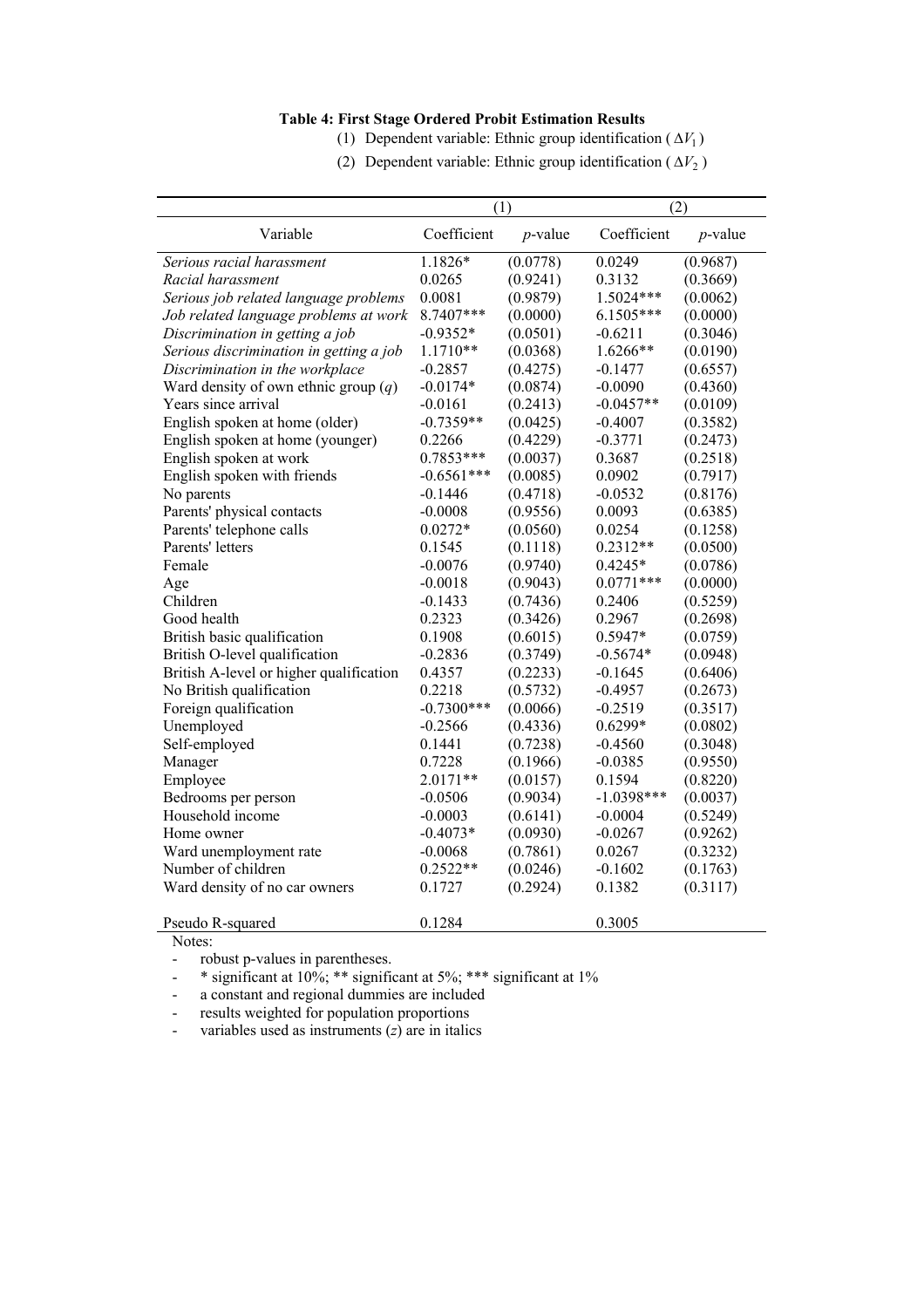#### **Table 5: Second Stage Probit Estimation Results**

Dependent variable: Homogamy marriage (τ)

| Variable                                | Coefficient   | Marginal<br>effect | $p$ -value | Coefficient                                                 | Marginal<br>effect | $p$ -value |
|-----------------------------------------|---------------|--------------------|------------|-------------------------------------------------------------|--------------------|------------|
| $(1-q)\Delta V_1$                       | $0.0297*$     | $\overline{\#}$    | (0.0999)   |                                                             |                    |            |
| $(1-q)\Delta V_2$                       |               |                    |            | $0.0842**$                                                  | #                  | (0.0342)   |
| Years since arrival                     | $-0.1492***$  | $-0.0332$          | (0.0018)   | $-0.2896***$                                                | $-0.0684$          | (0.0083)   |
| English spoken at home (older)          | $-1.9610*$    | $-0.0156$          | (0.0754)   | $-3.1962**$                                                 | $-0.0334$          | (0.0243)   |
| English spoken at home (younger)        | $1.6163**$    | 0.0099             | (0.0293)   | $1.7121*$                                                   | 0.0000             | (0.0718)   |
| English spoken at work                  | $-1.4263*$    | $-0.0456$          | (0.0985)   | $-2.3838**$                                                 | $-0.0567$          | (0.0222)   |
| English spoken with friends             | 4.1402***     | 0.0777             | (0.0092)   | 5.1449***                                                   | 0.0656             | (0.0015)   |
| No parents                              | 2.3300**      | 0.0598             | (0.0175)   | 3.4804***                                                   | 0.0344             | (0.0004)   |
| Parents' physical contacts              | $0.5240***$   | 0.0215             | (0.0095)   | 0.9890 ***                                                  | 0.0108             | (0.0040)   |
| Parents' telephone calls                | $-0.0190$     | $-0.0005$          | (0.7036)   | $-0.1012$                                                   | $-0.0009$          | (0.1432)   |
| Parents' letters                        | 0.0915        | 0.0088             | (0.6712)   | 0.4929                                                      | 0.0000             | (0.1744)   |
| Female                                  | 2.1656***     | 0.0511             | (0.0038)   | 3.7997***                                                   | 0.0234             | (0.0003)   |
| Age                                     | $0.0571*$     | 0.0023             | (0.0895)   | 0.0749                                                      | 0.0000             | (0.2551)   |
| Children                                | 2.6066**      | 0.0000             | (0.0403)   | 5.1203***                                                   | 0.0000             | (0.0001)   |
| Good health                             | $-0.0394$     | $-0.0000$          | (0.9339)   | $-1.1129$                                                   | 0.0002             | (0.1916)   |
| British basic qualification             | $-2.3320**$   | $-0.0600$          | (0.0115)   | $-3.9137***$                                                | $-0.0785$          | (0.0024)   |
| British O-level qualification           | $-1.9414***$  | $-0.0588$          | (0.0044)   | $-3.1368**$                                                 | $-0.0354$          | (0.0116)   |
| British A-level or higher qualification | $-13.0458***$ | $-0.0978$          | (0.0000)   | $-15.8200***$                                               | $-0.1687$          | (0.0001)   |
| No British qualification                | $-13.1738***$ | $-0.1089$          | (0.0000)   | $-16.7169***$                                               | $-0.0999$          | (0.0000)   |
| Foreign qualification                   | 0.9580        | 0.0509             | (0.2448)   | 0.7249                                                      | 0.0906             | (0.5291)   |
| Unemployed                              | 0.2034        | 0.0002             | (0.7480)   | $-1.4035$                                                   | $-0.0000$          | (0.1265)   |
| Self-employed                           | $-0.3807$     | $-0.0003$          | (0.7686)   | 2.8890                                                      | 0.0000             | (0.1860)   |
| Manager                                 | 2.9421 ***    | 0.0710             | (0.0092)   | 10.0067***                                                  | 0.0889             | (0.0030)   |
| Employee                                | $-1.0315$     | $-0.0404$          | (0.3931)   | 1.4450                                                      | 0.0555             | (0.3773)   |
| Bedrooms per person                     | 2.7165        | 0.0643             | (0.1132)   | 2.9900**                                                    | 0.0932             | (0.0318)   |
| Household income                        | $-0.0083**$   | $-0.0018$          | (0.0129)   | $-0.0136***$                                                | $-0.0000$          | (0.0001)   |
| Home owner                              | $1.5223*$     | 0.0043             | (0.0916)   | $-0.6763$                                                   | 0.0221             | (0.4752)   |
| Ward unemployment rate                  | 0.0231        | 0.0052             | (0.6049)   | $-0.0489$                                                   | $-0.0010$          | (0.5268)   |
| Number of children                      | 1.9528***     | 0.4344             | (0.0029)   | 2.3196***                                                   | 0.2808             | (0.0005)   |
| Ward density of no car owners           | $-0.3746$     | $-0.0833$          | (0.2530)   | 0.1434                                                      | 0.0077             | (0.7776)   |
|                                         |               |                    |            |                                                             |                    |            |
| Pseudo R-squared                        | 0.7076        |                    |            | 0.7317                                                      |                    |            |
|                                         |               | #                  |            | Marginal effect of identity for different levels of $(1-q)$ |                    |            |
|                                         |               |                    |            |                                                             |                    |            |
| $1 - q \le 67$                          |               | 0.0199*            | (0.0744)   |                                                             | $0.0343**$         | (0.0273)   |
| $67 < 1 - q < 75$                       |               | $0.0225**$         | (0.0431)   |                                                             | $0.0398**$         | (0.0201)   |
| $75 < 1 - q < 85$                       |               | $0.0266**$         | (0.0321)   |                                                             | $0.0425**$         | (0.0145)   |
| $85 < 1 - q < 90$                       |               | $0.0303**$         | (0.0113)   |                                                             | $0.0450***$        | (0.0063)   |
| $90 < 1 - q < 95$                       |               | $0.0323***$        | (0.0028)   |                                                             | $0.0569***$        | (0.0022)   |
| $95 < 1 - q < 98$                       |               | $0.0365***$        | (0.0011)   |                                                             | $0.0606***$        | (0.0006)   |
| $1 - q > 98$                            |               | 0.0394***          | (0.0008)   |                                                             | $0.0646***$        | (0.0000)   |

Notes:

- robust p-values in parentheses.

<sup>-</sup> \* significant at 10%; \*\* significant at 5%; \*\*\* significant at 1%.

- a constant and regional dummies are included.

- results weighted for population proportions.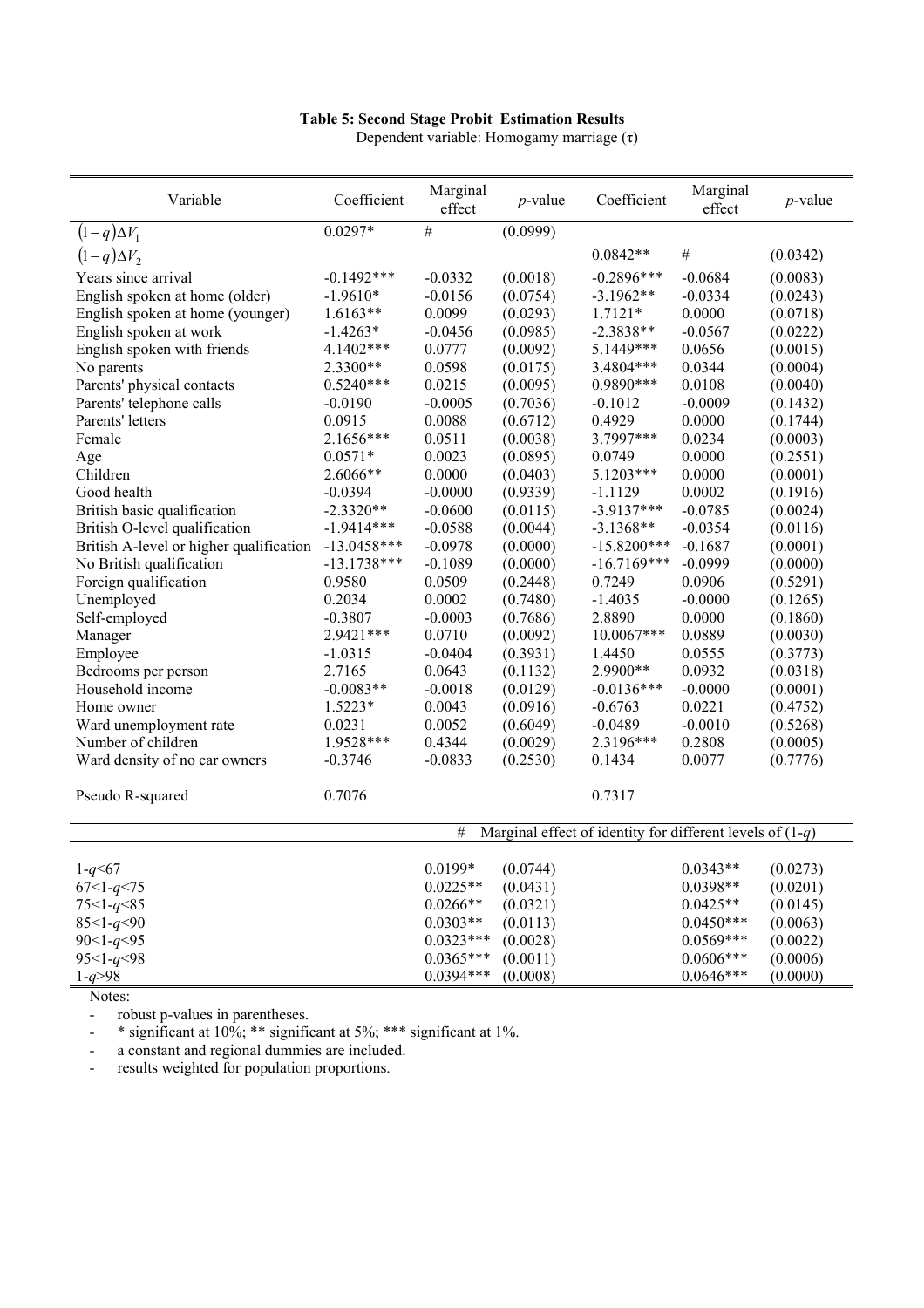#### **Table 6: Marginal effect of identity on ethnic assimilation for different levels of (1-***q***) in different sub-samples**

Sub-sample (1): individuals declaring that their residential area is poor for being with other people of their own ethnic group but prefer to stay

Sub-sample (2): individuals declaring that their residential area is good for being with other people of their own ethnic group and are willing to move out from the area

|                   |                 | Sub-sample $(1)$ | Sub-sample (2) |            |  |
|-------------------|-----------------|------------------|----------------|------------|--|
|                   | Marginal effect | $p$ -value       |                | $p$ -value |  |
| $1 - q \leq 67$   | $0.0401**$      | (0.0301)         | $0.0321**$     | (0.0355)   |  |
| $67<1-q<75$       | $0.0419**$      | (0.0213)         | $0.0363**$     | (0.0310)   |  |
| $75 < 1 - q < 85$ | $0.0459**$      | (0.0177)         | $0.0395**$     | (0.0252)   |  |
| $85 < 1 - q < 90$ | $0.0492***$     | (0.0099)         | $0.0452**$     | (0.0203)   |  |
| $90 < 1 - q < 95$ | $0.0562***$     | (0.0055)         | $0.0509***$    | (0.0100)   |  |
| $95 < 1 - q < 98$ | $0.0625***$     | (0.0016)         | $0.0557***$    | (0.0038)   |  |
| $1 - q > 98$      | $0.0699***$     | (0.0012)         | $0.0588***$    | (0.0025)   |  |

#### **Table 7: Marginal effect of identity on ethnic assimilation for different levels of (1-***q***) in the Muslim sub-sample**  (1): predicted  $\Delta V_1$

(2): predicted  $\Delta V_2$ 

|                   |                               | 1)       | (2)             |                 |  |
|-------------------|-------------------------------|----------|-----------------|-----------------|--|
|                   | Marginal effect<br>$p$ -value |          | Marginal effect | <i>p</i> -value |  |
| $1 - q \leq 67$   | $0.0303**$                    | (0.0298) | $0.0813**$      | (0.0488)        |  |
| $67<1-q<75$       | $0.0312**$                    | (0.0255) | $0.0836**$      | (0.0437)        |  |
| $75 < 1 - q < 85$ | $0.0349**$                    | (0.0201) | $0.0866**$      | (0.0394)        |  |
| $85 < 1 - q < 90$ | $0.0404**$                    | (0.0109) | $0.0945**$      | (0.0301)        |  |
| $90 < 1 - q < 95$ | $0.0514***$                   | (0.0076) | $0.0985**$      | (0.0221)        |  |
| $95 < 1 - q < 98$ | $0.0655***$                   | (0.0044) | $0.0995**$      | (0.0131)        |  |
| $1 - q > 98$      | $0.0701***$                   | (0.0031) | $0.1077***$     | (0.0098)        |  |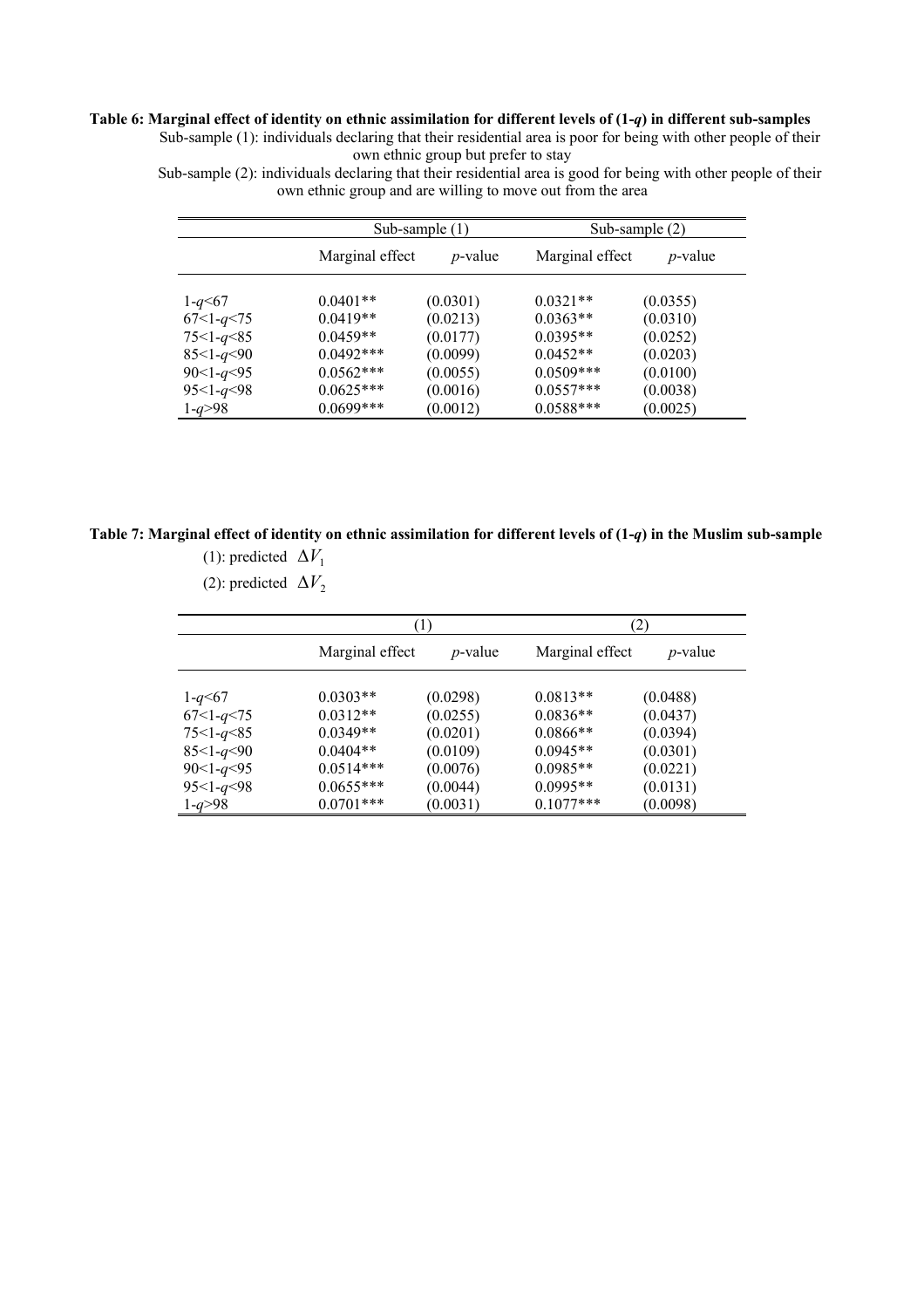